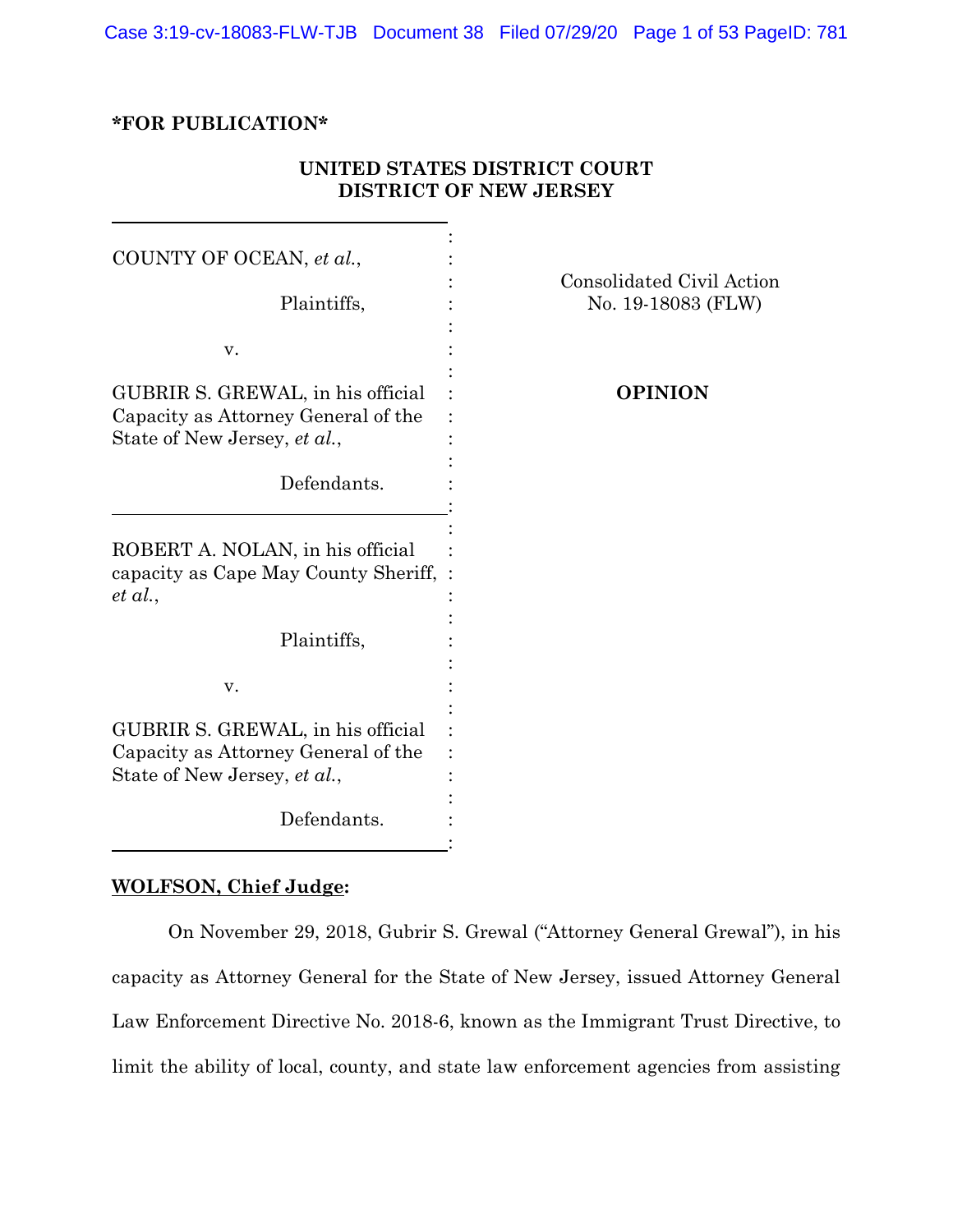the federal government in the enforcement of federal civil immigration law.1 In this consolidated action against Attorney General Grewal, the State of New Jersey, Office of the Attorney General, and the Department of Law and Public Safety, Division of Criminal Justice (collectively "Defendants"), plaintiffs, the County of Ocean, the Board of Chosen Freeholders of the County of Ocean (collectively, the "Ocean County Plaintiffs"), Robert A. Nolan, in his capacity as Cape May County Sheriff, and the County of Cape May (the "Cape May County Plaintiffs") (collectively, "Plaintiffs"), seek a declaration that the Immigrant Trust Directive is preempted by the United States Constitution and violates various state constitutional and statutory provisions. Presently before the Court are (1) Defendants' Motion to Dismiss the Complaints pursuant to Federal Rules of Civil Procedure 12(b)(1) and 12(b)(6), (ECF No. 14); and (2) a Motion for Preliminary Injunction filed by the Cape May County Plaintiffs, (ECF No. 13). For the reasons set forth below, Defendants' Motion to Dismiss is **GRANTED** as to Plaintiffs' federal claims, and those claims are dismissed. I do not reach Defendants' Motion as to Plaintiffs' state law claims, because I decline to exercise supplemental jurisdiction over those claims. Defendants may renew their Motion in state court should these plaintiffs choose to proceed in that forum pursuant to 28 U.S.C. § 1367(d). Consequently, the Cape May County Plaintiffs' Motion for Preliminary Injunction is **DENIED** as moot**.** 

<sup>&</sup>lt;sup>1</sup> Attorney General Grewal issued a revised Directive on September 27, 2019. The revised version of the Directive is substantially similar to the original Directive, except that it added certain language, discussed *infra*, which bars local governments from entering into voluntary section  $287(g)$  agreements. When the Court refers to the Directive, it refers to the revised Directive.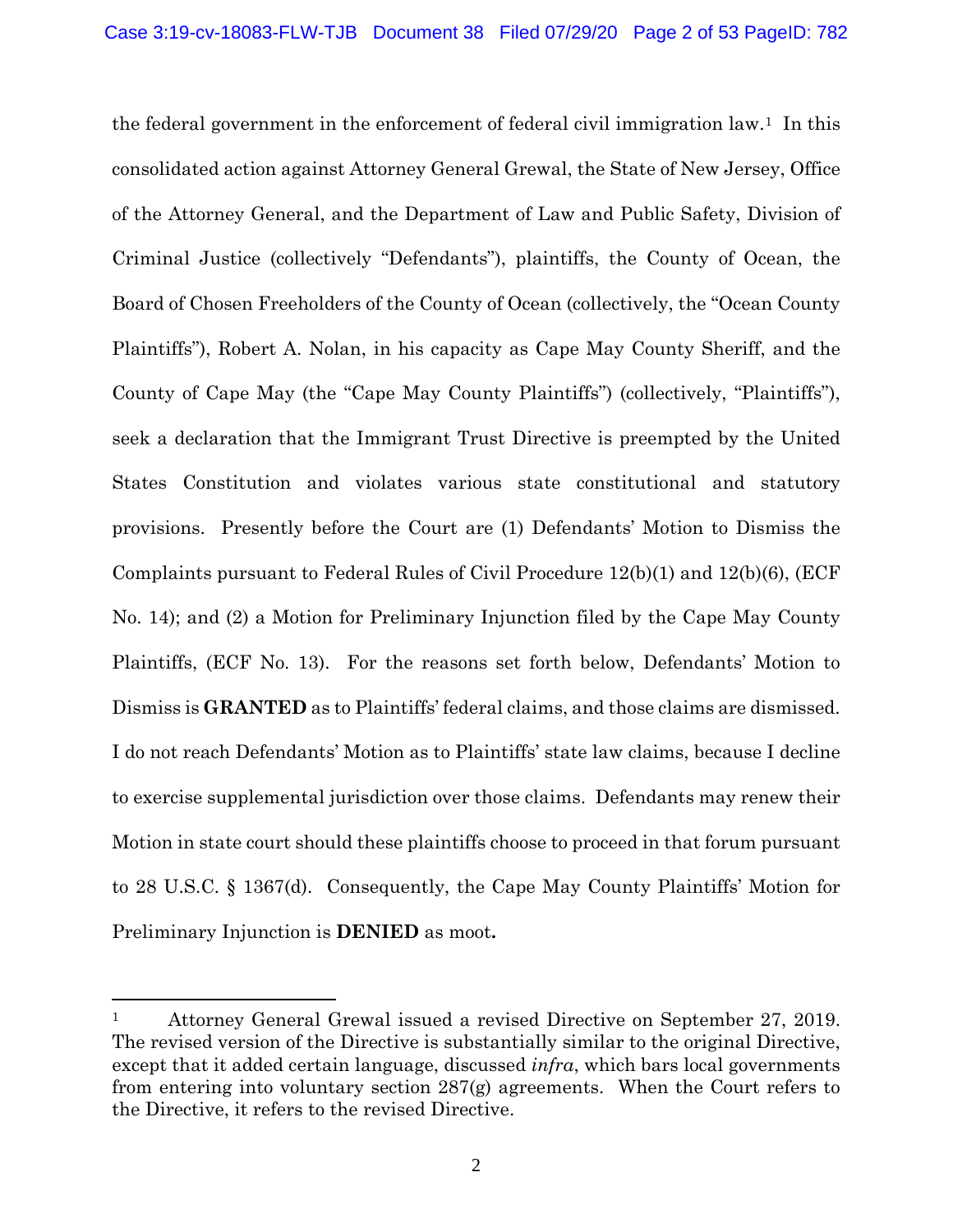# **I. BACKGROUND AND PROCEDURAL HISTORY**

### **A. Federal Immigration Statutory Framework**

"The Government of the United States has broad, undoubted power over the subject of immigration and the status of aliens" pursuant to its constitutional authority to "'establish a uniform Rule of Naturalization' and its inherent power as a sovereign to control and conduct relations with foreign nations." *Arizona v. United States*, 567 U.S. 387, 395 (2012) (quoting U.S. Const., Art. I, § 8, cl. 4). Pursuant to this authority, the Immigration and Nationality Act ("INA"), 8 U.S.C. § 1101, *et seq.*, "sets out the 'terms and conditions of admission to the country and the subsequent treatment of aliens lawfully in the country.'" *Kansas v. Garcia*, \_\_\_ U.S. \_\_\_, 140 S. Ct. 791, 797 (2020). The INA further governs "which aliens may be removed from the United States and the procedures for doing so." *Arizona*, 567 U.S. at 396. "Agencies in the Department of Homeland Security [("DHS")] play a major role in enforcing the country's immigration laws," including Immigration and Customs Enforcement ("ICE"). *Id.* at 397. ICE "conducts criminal investigations involving the enforcement of immigration-related statutes" and operates the Law Enforcement Support Center, which "provides immigration status information to federal, state, and local officials around the clock." *Id.* ICE is additionally responsible "for the identification, apprehension, and removal of illegal aliens from the United States." *Id.* (quotation omitted).

Notwithstanding the federal government's "'broad, undoubted power over the subject of immigration and the status of aliens," the "States possess primary

3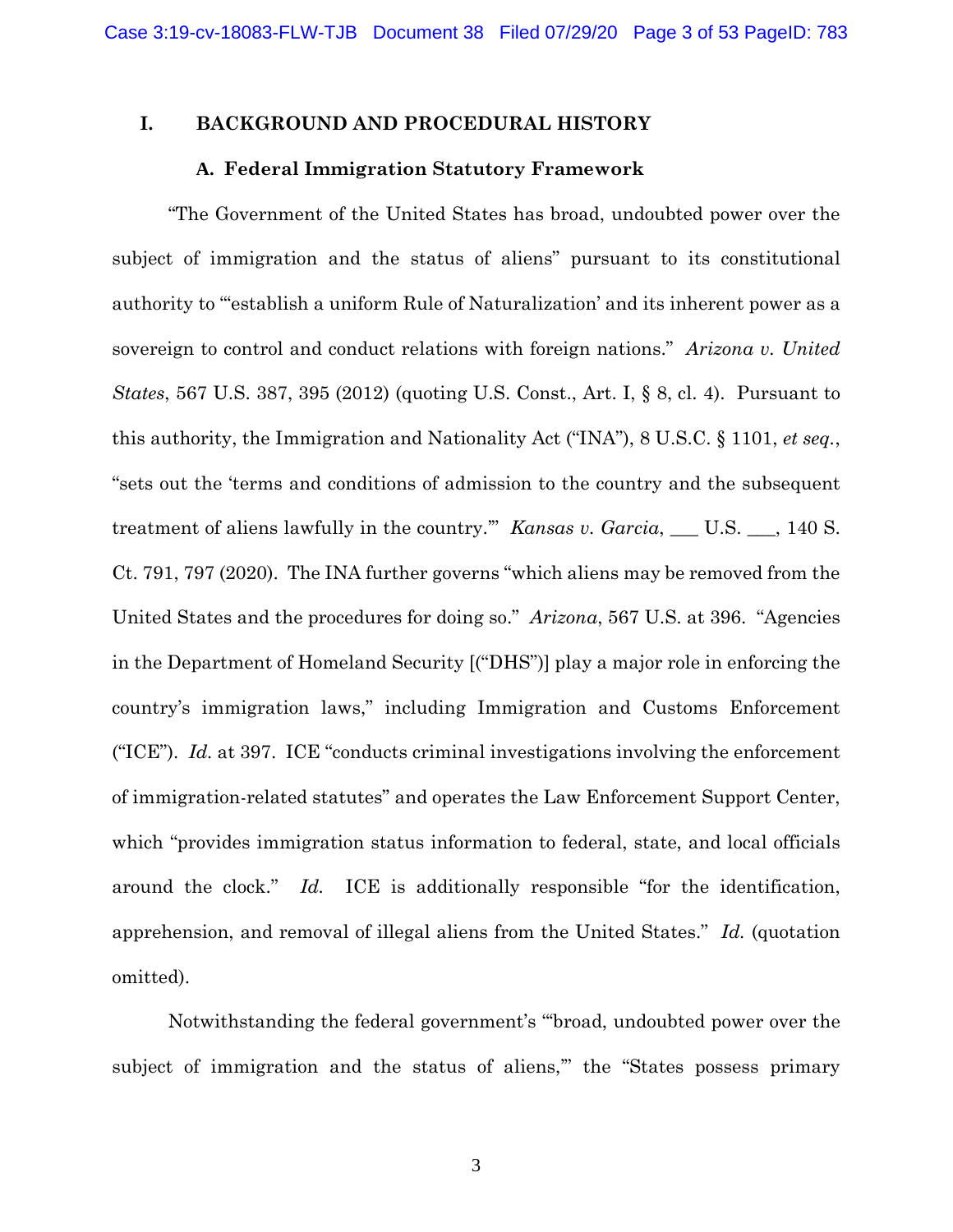authority for defining and enforcing the criminal law." *City of Philadelphia v. Att'y Gen. of United States*, 916 F.3d 276, 281 (3d Cir. 2019) (quoting *Arizona*, 567 U.S. at 281). Consistent with that sovereign power, the INA contemplates states' participation in the enforcement of immigration law since "[c]onsultation between federal and state officials is an important feature of the immigration system." *Arizona*, 567 U.S. at 411–12. However, § 1357(g) does not compel state and local governments to "cooperate with the Attorney General in the identification, apprehension, detention, or removal of aliens not lawfully present in the United States." 8 U.S.C.  $\S$  1357(g)(10).<sup>2</sup> Rather, the statute speaks in voluntary terms. States' cooperation may include "situations where States participate in a joint task force with federal officers, provide operational support in executing a warrant, or allow federal immigration officials to gain access to detainees held in state facilities." *Arizona*, 567 U.S. at 410. Furthermore, ICE may request state and local law enforcement agencies to furnish "information about when an alien will be released

<sup>2</sup> 8 U.S.C. § 1357(g)(10) specifically provides that

(A)to communicate with the Attorney General regarding the immigration status of an individual, including reporting knowledge that a particular alien is not lawfully present in the United States; or

(emphasis added).

*Nothing in this subsection shall be construed to require* an agreement under this subsection in order for any officer or employee of a State or political subdivision of a State—

<sup>(</sup>B)otherwise to cooperate with the Attorney General in the identification, apprehension, detention, or removal of aliens not lawfully in the United States.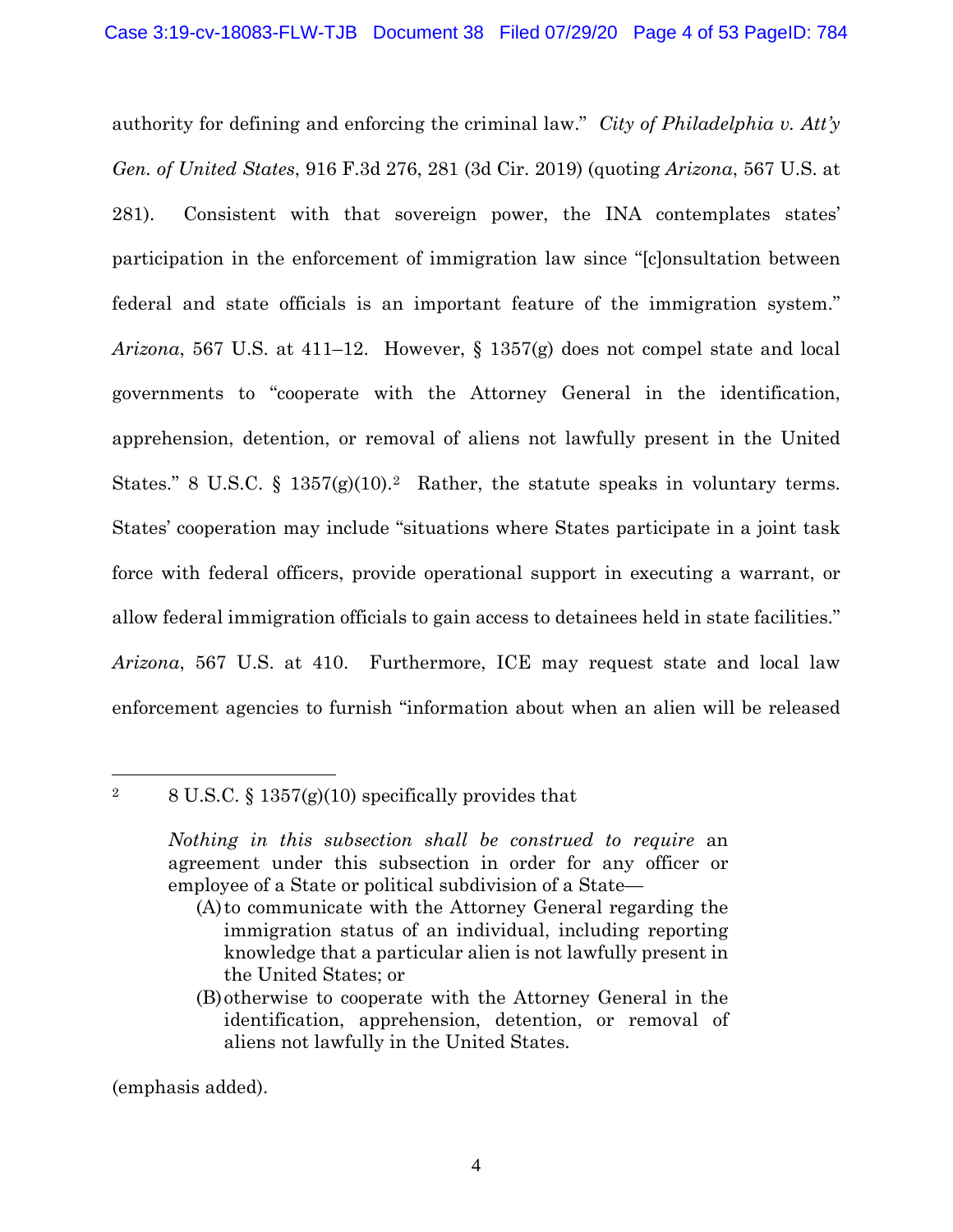from their custody." *Id.* (citing § 1357(d)); *see also* 8 C.F.R. § 287.7(a) (setting forth that DHS may issue a detainer, which acts as "a request that such agency advise the Department, prior to release of the alien, in order for the Department to arrange to assume custody, in situations when gaining immediate physical custody is either impracticable or impossible").

Moreover, pursuant to the INA, state and local law enforcement agencies may voluntarily enter into agreements, known as "287(g) Agreements,"3 under which state or local law enforcement "officers [can] perform the duties of a federal immigration officer under the direction and supervision of the Attorney General after completing adequate immigration training." *City of South Miami v. Desantis*, 408 F. Supp. 3d 1266, 1293-94 (S.D. Fl. 2019) (citing 8 U.S.C. § 1357(g)). There is, however, no requirement that localities enter into such agreements and, critically, such agreements may only be carried out "to the extent consistent with State and local law."  $8 \text{ U.S.C.} \$   $1357(g)(1)$ .

Finally, specifically relevant to the instant action are 8 U.S.C. § 1373 and 8 U.S.C. § 1644, which govern the sharing of information between state and local governments and the federal government in the enforcement of immigration laws. These sections provide that

> [n]otwithstanding any other provision of Federal, State or local law, a Federal, State, or local government entity or official may not prohibit, or in any way restrict, any government entity or official from sending to, or receiving

<sup>&</sup>lt;sup>3</sup> The term "287 $(g)$ " refers to the section of the INA that authorized these agreements. *City of El Cenizo v. Texas*, 890 F.3d 164, 178 n.5 (5th Cir. 2018) (citing *Lunn v. Commonwealth*, 78 N.E.3d 1143, 1158 (Mass. 2017))).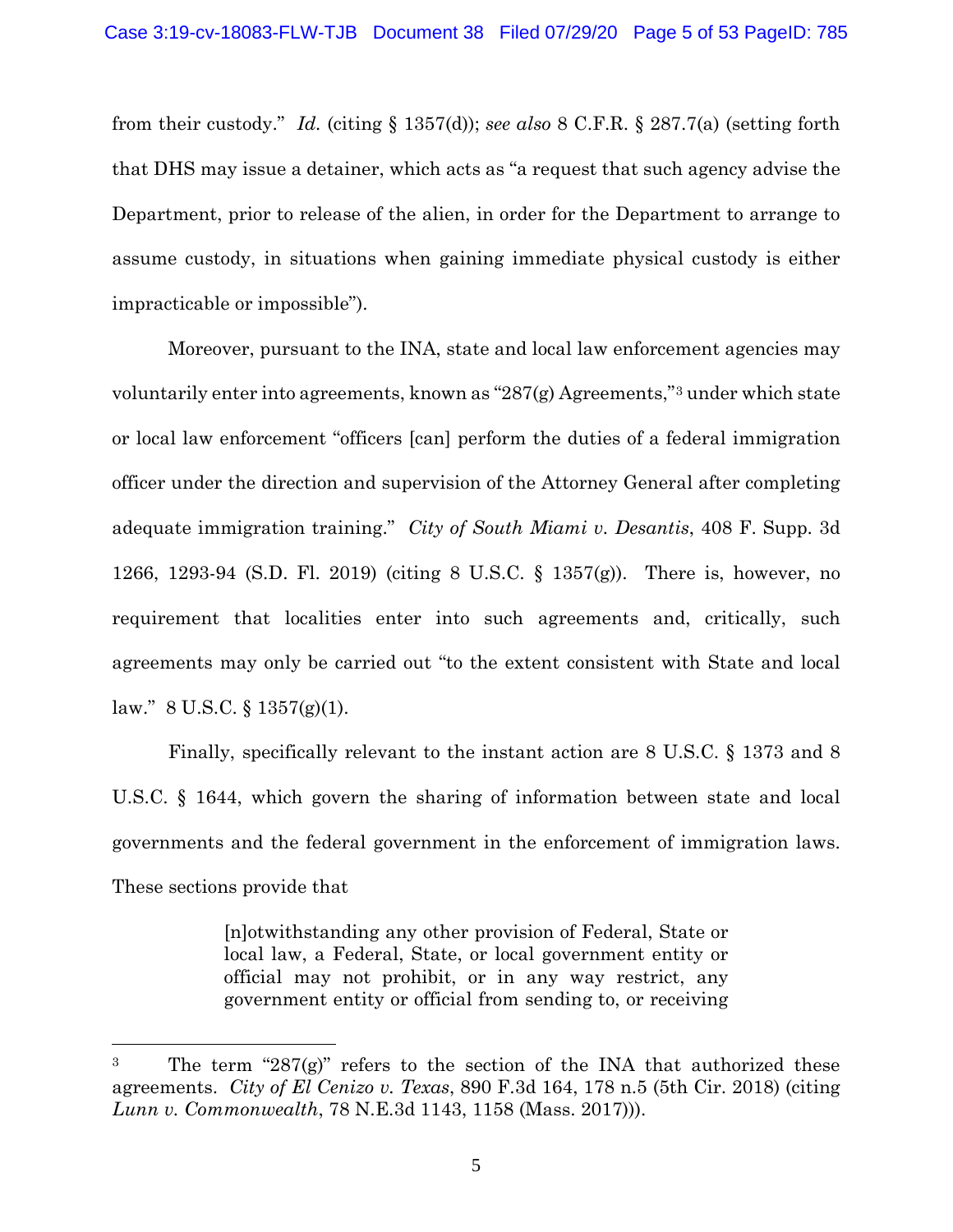from, the [federal government] information regarding the citizenship or immigration status, lawful or unlawful, of any individual.

8 U.S.C. § 1373(a); *see also* 8 U.S.C. § 1644 ("Notwithstanding any other provision of Federal, State, or local law, no State or local government entity may be prohibited, or in any way restricted, from sending to or receiving from the Immigration and Naturalization Service information regarding the immigration status, lawful or unlawful, of an alien in the United States."). Correspondingly, the federal government "shall respond to an inquiry by a Federal, State, or local government agency, seeking to verify or ascertain the citizenship or immigration status of any individual within the jurisdiction of the agency for any purpose authorized by law, by providing the requested verification or status information." *Id.* § 1373(c).

# **B. The Immigrant Trust Directive**

On November 29, 2018, Attorney General Grewal issued Directive No. 2018-6 (the "Immigrant Trust Directive" or "Directive"), to amend certain rules governing the interaction of state and local law enforcement and federal immigration authorities.4 State of New Jersey, Attorney General Law Enforcement Directive No. 2018-6 v2.0 ("Directive No. 2018-6"). Attorney General Grewal expressed that the Directive was necessary based on the federal government's increased reliance "on state and local law enforcement agencies to enforce federal civil immigration," which

<sup>&</sup>lt;sup>4</sup> In 2007, then-Attorney General Anne Milgram issued Directive 2007-3 to "establish the manner in which local, county, and state law enforcement agencies and officers shall interact with federal immigration authorities." *See* Directive No. 2018- 6, at 2 (quoting AG Directive 2007-3).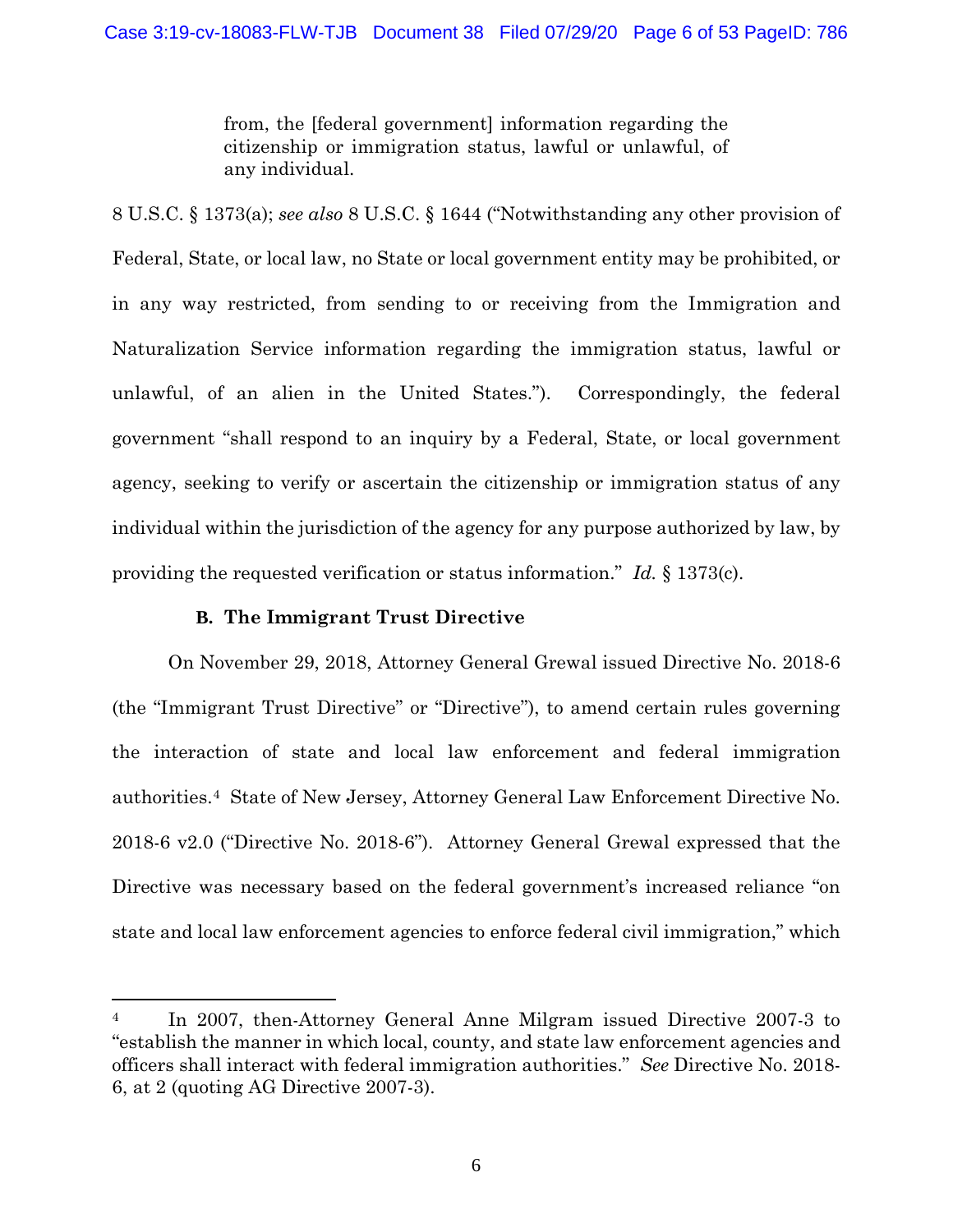has "present[ed] significant challenges to New Jersey's law enforcement officers, who have worked hard to build trust with [the] state's large and diverse immigrant communities." *Id.* For example, the Directive observes that "[i]t is well-established. . . that individuals are less likely to report a crime if they fear that the responding officer will turn them over to immigration authorities," making "it more difficult for officers to solve crimes and bring suspects to justice."5 *Id.* Accordingly, the Directive places certain limitations on local, state, and county law enforcement agencies with respect to enforcement of federal civil immigration law.

Relevant to this matter, the Directive limits New Jersey agencies from stopping, arresting, searching, or detaining any individual based solely on the individual's actual or suspected citizenship or any suspected violation of federal civil immigration law. *Id.* § II.A(1). Further, it prohibits state, county, and local law enforcement from "inquir[ing] about the immigration status of any individual" unless such inquiry is "a) necessary to the ongoing investigation of an indictable offense by that individual; *and* b) relevant to the offense under investigation." *Id.* § II.A(2).

<sup>5</sup> Indeed, *amicus*, the ACLU, highlights a number of studies that confirm that immigration-related fears prevent individuals from reporting crimes. For example, "[a] 2017 national survey of prosecutors revealed that the recent intensity in federal immigration enforcement . . . resulted in decreased cooperation with law enforcement by immigrant victims of crime, especially survivors of domestic violence, child abuse, and sexual assault." (ACLU Br., at 8.) Additionally, a 2013 study conducted in four countries across the United States found that 70 percent of undocumented immigrants and 44 percent of all Latinx respondents, regardless of immigration status, responded that "they would be less likely to communicate with law enforcement if they were victims of a crime out of fear that local officers would question their immigration status or the status of people they know." (*Id.* at 6–7 (footnote omitted).)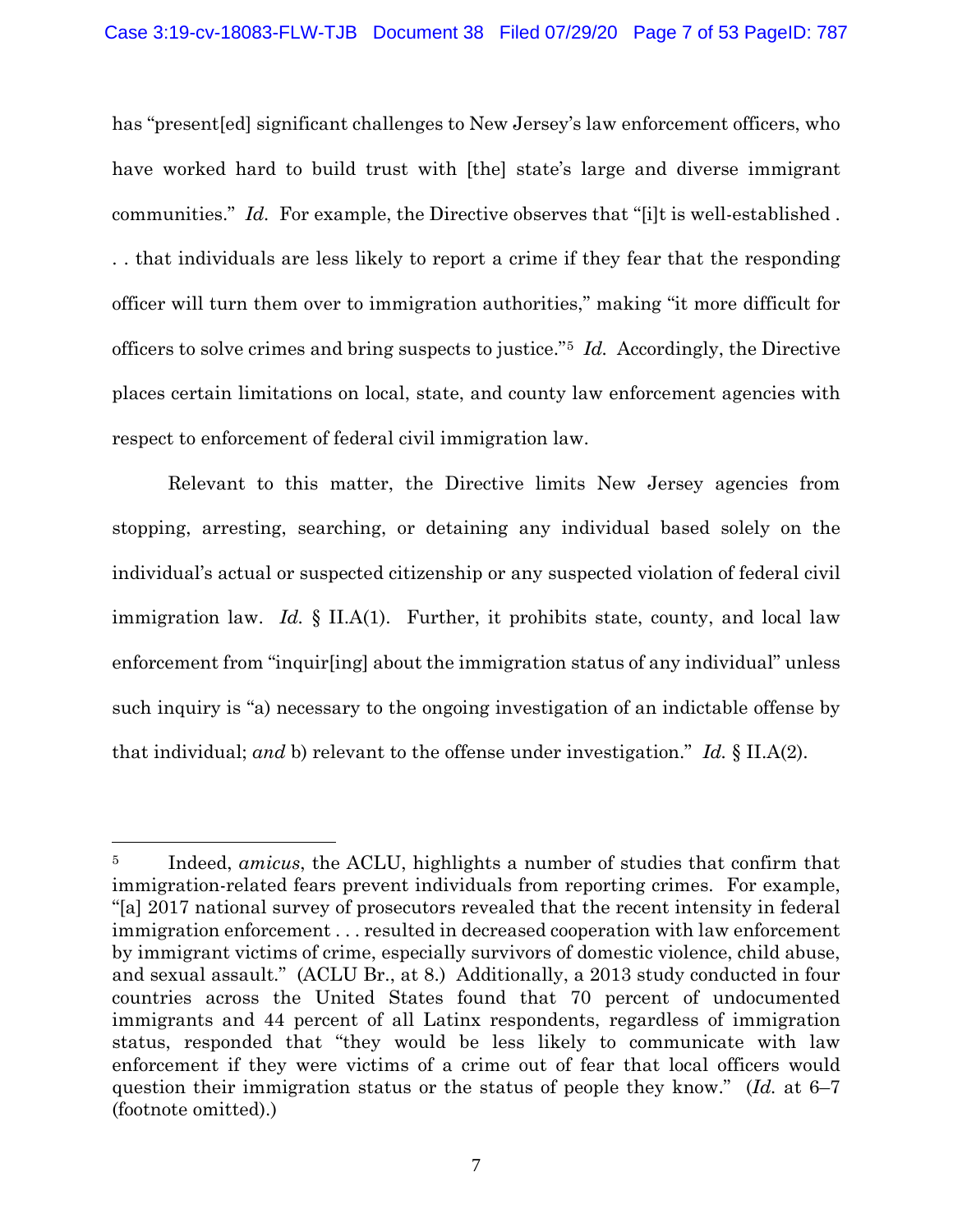The Directive further provides that, subject to certain enumerated exceptions:

[N]o state, county, or local law enforcement agency or official shall provide the following types of assistance to federal immigration authorities when the sole purpose of that assistance is to enforce federal civil immigration law:

- 1. Participating in civil immigration enforcement operations.
- 2. Providing any non-public personally identifying information regarding any individual.
- 3. Providing access to any state, county, or local law enforcement equipment, office space, database, or property not available to the general public.
- 4. Providing access to a detained individual for an interview, unless the detainee signs a written consent form  $\sim$
- 5. Providing notice of a detained individual's upcoming release from custody, unless the detainee:
	- a. Is currently charged with, has ever been convicted of, has ever been adjudicated delinquent for, or has ever been found guilty by reason of insanity, a violent or serious offense as that term is defined in Appendix A;
	- b. In the past five years, has been convicted of an indictable crime other than a violent or serious offense, *or*
	- c. Is subject to a Final Order of Removal that has been signed by a federal judge and lodged with the county jail or state prison where the detainee is being held.
- 6. Continuing the detention of an individual past the time he or she would otherwise be eligible for release from custody based solely on a civil immigration detainer request . . . .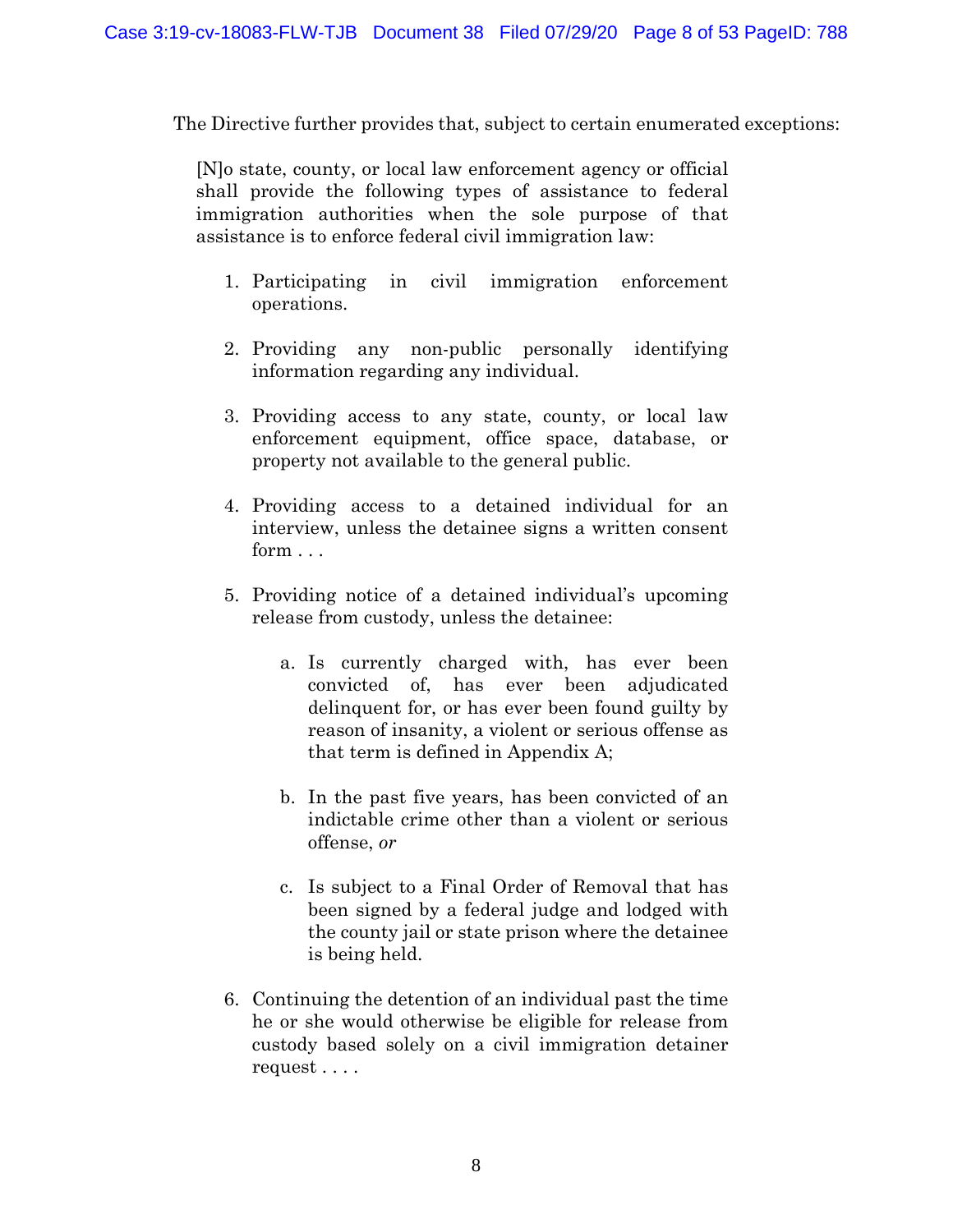Id. § II.B. Section III.C of the Directive sets forth the exceptions to these limitations

# and provides that

Nothing in Sections II.A and II.B shall be construed to restrict, prohibit, or in any way prevent a state, county, or local law enforcement agency or official from:

- 1. Enforcing the criminal laws of this state.
- 2. Complying with all applicable federal, state, and local laws.
- 3. Complying with a valid judicial warrant or other court order, or responding to any request authorized by a valid judicial warrant or other court order.
- 4. Participating with federal authorities in a joint law enforcement taskforce the primary purpose of which is unrelated to federal civil immigration.
- 5. Requesting proof of identity from an individual during the course of any arrest or when legally justified during an investigative stop or detention.
- 6. Asking an arrested individual for information necessary to complete the required fields of the LIVESCAN database (or other law enforcement fingerprinting database), including information about the arrestee's place of birth and country of citizenship.
- 7. Inquiring about a person's place of birth on a correctional facility intake form and making risk-based classification assignments in such facilities.
- 8. Providing federal immigration authorities with information that is publicly available or readily available to the public in the method the public can obtain it.
- 9. When required by exigent circumstances, providing federal immigration authorities with aid or assistance, . . . .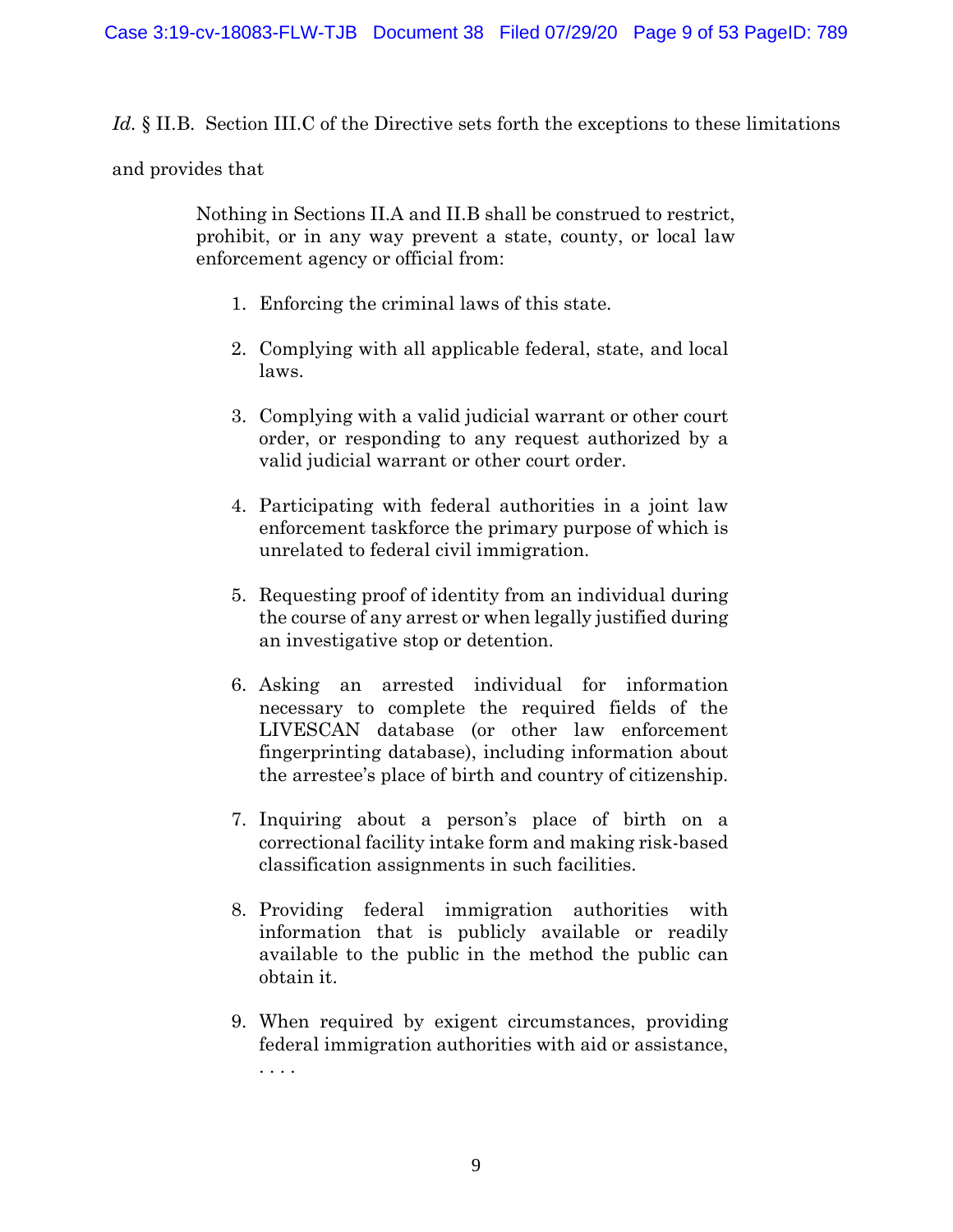10.Sending to, maintaining or receiving from federal immigration authorities information regarding the citizenship or immigration status, lawful or unlawful, of any individual. *See* 8 U.S.C. §§ 1373, 1644.

# *Id.* § II.C.

On September 27, 2019, Attorney General Grewal issued a revised version of the Directive to address questions that had "[a]risen regarding the ability of state and local law enforcement to notify ICE about individuals who have committed violent or serious offenses." *Id.* In that connection, the Revised Directive also addresses § 287(g) agreements. Attorney General Grewal highlighted certain issues that are caused by such agreements, including that "they blur the distinction between federal civil immigration enforcement and local law enforcement."6 *Id.* at 2. Moreover, Attorney General Grewal observed that this "ultimately creates confusion regarding the distinct roles of local law enforcement and federal agents, and it makes it less likely that victims and witnesses will cooperate with local police in criminal investigations." *Id.* Accordingly, the Directive was revised to provide that "[n]o state, county, or local law enforcement authority shall enter into, modify, renew, or extend any agreement to exercise federal immigration authority pursuant to Section 287(g)

<sup>6</sup> *Amicus* provides data demonstrating that after counties implemented section 287(g) cooperative agreements "arrests of foreign-born residents for minor offenses, like driving without a license, increase, while arrests of foreign-born residents for more serious offenses decreased." (ACLU Br., at 17–18.) For example, after Davidson County, Tennessee, entered into a section 287(g) agreement, it saw a 15 percent increase in arrests for minor offenses and a 21 percent decrease in arrests of foreignborn residents for more severe offenses. (*Id.* at 18 (citing ACLU of Tennessee, *Consequences & Costs: Lessons Learned from Davidson County, Tennessee's Jail Model 287(g) Program*, at 6 (Dec. 2012)).)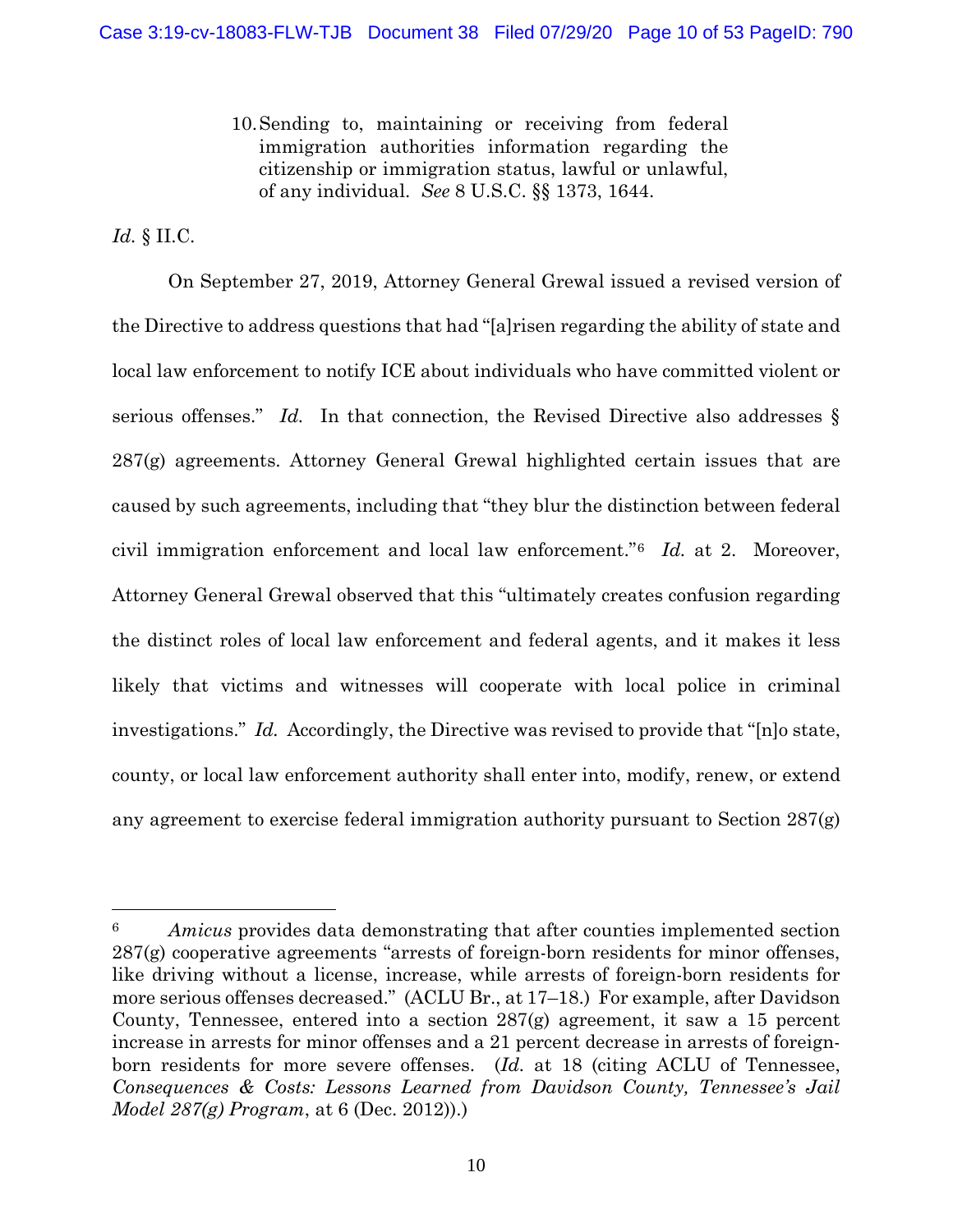of the [INA], and they shall not exercise any law enforcement authority pursuant to a preexisting Section 287(g) agreement." *Id.* § III.A.

### **C. Procedural History**

On September 18, 2019, the Ocean County Plaintiffs filed a Complaint for Declaratory Judgment against Defendants. (Compl., ECF No. 1.) According to the Complaint, the Ocean County Department of Corrections voluntarily exchanges inmate information, including birthplace and citizenship, with ICE, in accordance with 8 U.S.C. §§ 1373, 1644. (*Id.* ¶¶ 13, 16.) Through this exchange of information, ICE is able to "identify those individuals who have been charged with violating the law and are temporarily in the custody of the Ocean County Jail . . . and are not legally permitted to be in the United States," and, further, "permits ICE officers to remove those individuals who are not legally permitted to be in the United States before they are released back into the community." (*Id.* ¶ 21–22.) Ocean County further provided ICE access to its Offender Management System to obtain inmate biographical information. (*Id.* ¶ 20.) Because the Ocean County Plaintiffs seek to continue to share such information with ICE, they claim that the Immigrant Trust Directive is unconstitutional as it is preempted by federal law. (*Id*. ¶¶ 31–40.) Further, the Ocean County Plaintiffs assert that the Directive violates Article IV, section VII, paragraph 11 of the New Jersey State Constitution (the "Home Rule Doctrine") and exceeds the authority granted to the Attorney General. (*Id.* ¶¶ 41– 59.)

On October 15, 2019, the Cape May County Plaintiffs filed a Complaint seeking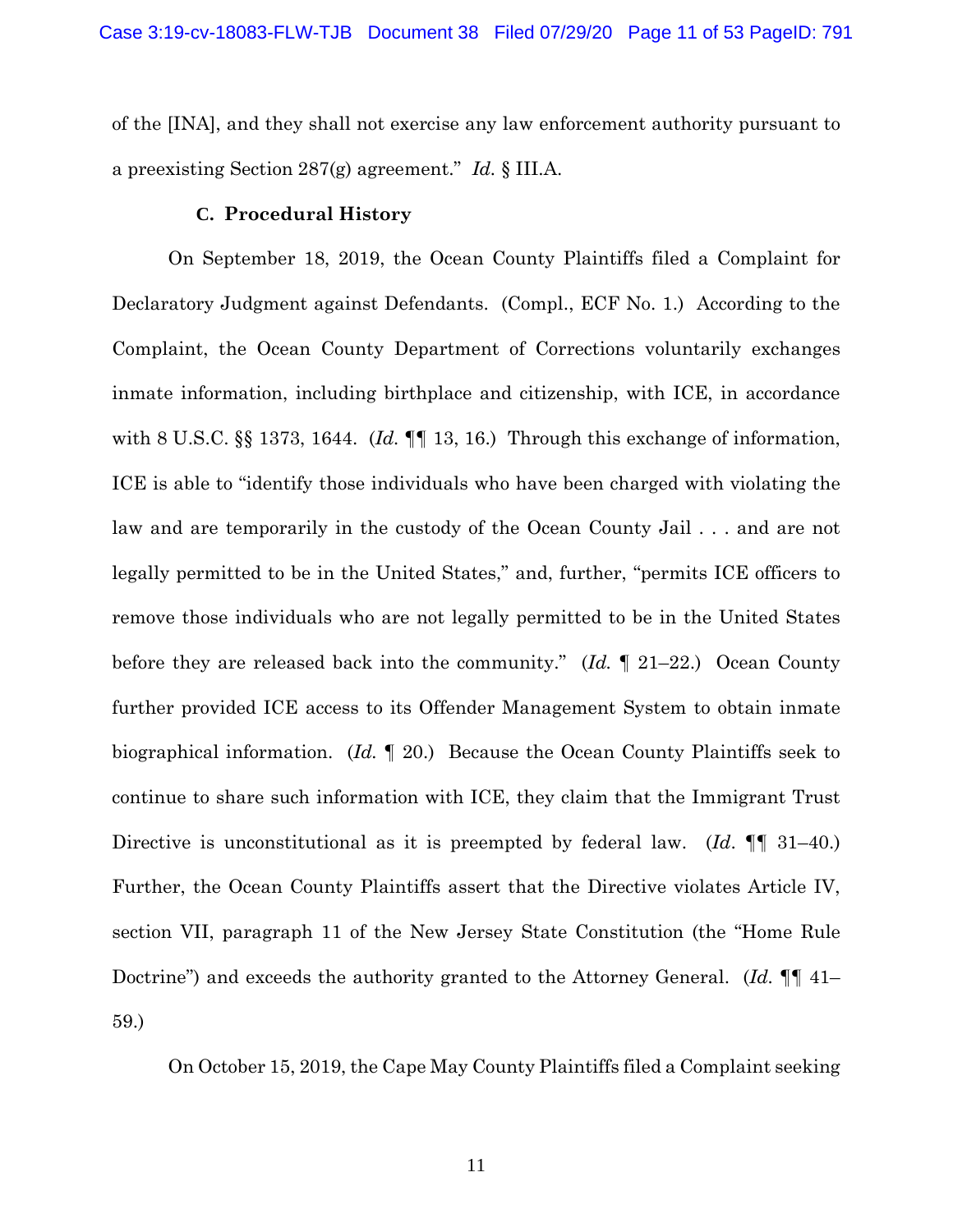declaratory and injunctive relief on the same grounds. (*See Nolan v. Grewal*, No. 19- 18929, ECF No. 1.) According to their Complaint, the Cape May County Sheriff, Robert A. Nolan entered into an agreement with ICE, pursuant to section 287(g) of the INA, to provide information to permit ICE "to identify and remove aliens who are subject to removal from the United States." (*Id.* ¶ 2.) The Cape May County Plaintiffs assert that the Immigrant Trust Directive, which prohibits municipalities in the State of New Jersey from entering into such agreements, is preempted by federal law and "frustrates and impedes the federal government's regulation and enforcement of immigration laws." (*Id.* ¶¶ 24, 41–42.)7 The Cape May County Plaintiffs additionally assert that the Directive was enacted in violation of the New Jersey Administrative Procedure Act and violates the State's common law doctrine of intentional interference. (*Id.* ¶¶ 43–47.)

Because of the commonalities between the Ocean County and Cape May County Complaints, on November 7, 2019, this Court granted Defendants' motion to consolidate the matters. (*See* ECF No. 11.) On December 16, 2019, the Cape May County Plaintiffs filed a Motion for Preliminary Injunction, seeking to enjoin enforcement of the Directive. (Mot. for Preliminary Injunction, ECF No. 13.) On December 17, 2019, Defendants filed a Motion to Dismiss Plaintiffs' Complaints.

<sup>7</sup> Count One of the Cape May Complaint claims that the Immigrant Trust Directive violates the Supremacy Clause of the United States Constitution. The United States Supreme Court, however, has made clear that the Supremacy Clause "certainly does not create a cause of action" and, instead "creates a rule of decision . . . [and] instructs courts what to do when state and federal law clash." *Armstrong v. Exceptional Child Ctr., Inc.*, 575 U.S. 320, 324–25 (2015).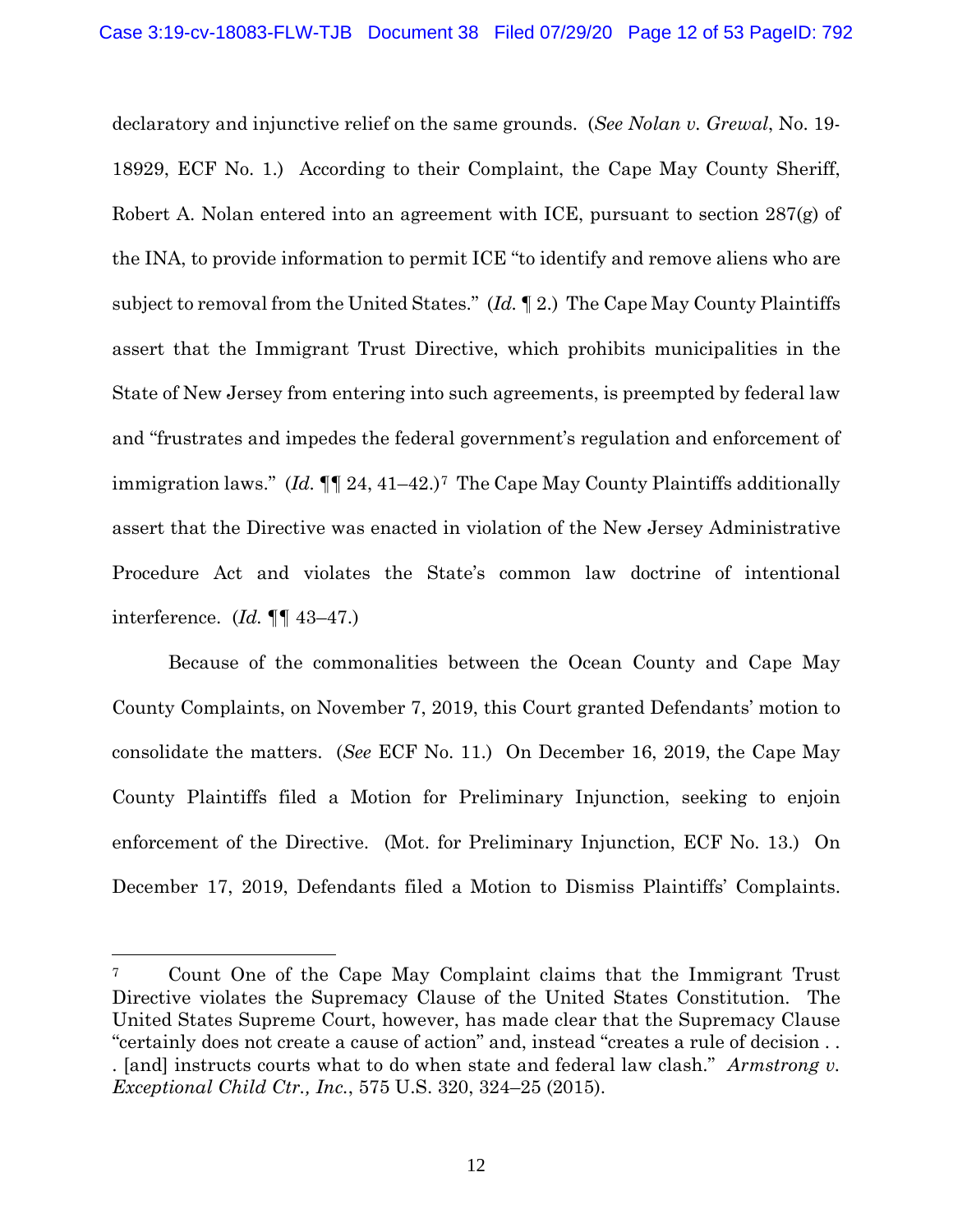(Mot. to Dismiss, ECF No. 14.)

On January 24, 2020, the United States filed a Statement of Interest pursuant to 28 U.S.C. §§ 517, 518(b), which authorizes the United States Department of Justice "to attend to interests of the United States" by "argu[ing] any case in a court of the United States in which the United States is interested." (Statement of Interest, ECF No. 25.) On May 19, 2020, the Court granted the American Civil Liberties of New Jersey (the "ACLU") leave to file a brief as *amicus curiae*. (ECF No. 34.)8 On May 24, 2020, the ACLU filed a brief in support of Defendants' Motion to Dismiss. (*See* ACLU Br., ECF No. 35.)

### **II. STANDARD OF REVIEW**

# **A. Federal Rule of Civil Procedure 12(b)(1)**

Federal Rule of Civil Procedure 12(b)(1) governs a motion to dismiss for lack of subject matter jurisdiction. "A motion to dismiss for want of standing is . . . properly brought pursuant to Rule 12(b)(1), because standing is a jurisdictional matter." *Ballentine v. United States*, 486 F.3d 806, 810 (3d Cir. 2007); *see also St. Thomas–St. John Hotel & Tourism Ass'n v. Gov't of the U.S. Virgin Islands*, 218 F.3d 232, 240 (3d Cir. 2000) ("The issue of standing is jurisdictional."). "On a motion to dismiss for lack of standing, the plaintiff 'bears the burden of establishing the elements of standing, and each element must be supported in the same way as any other matter on which the plaintiff bears the burden of proof.'" *Ballentine*, 486 F.3d at 810 (quoting *FOCUS* 

<sup>8</sup> In the same Order, the Court denied motions for leave to appear as *amicus curiae* filed by the Immigration Reform Law Institute and National Sheriff's Association. (*See* ECF No. 34.)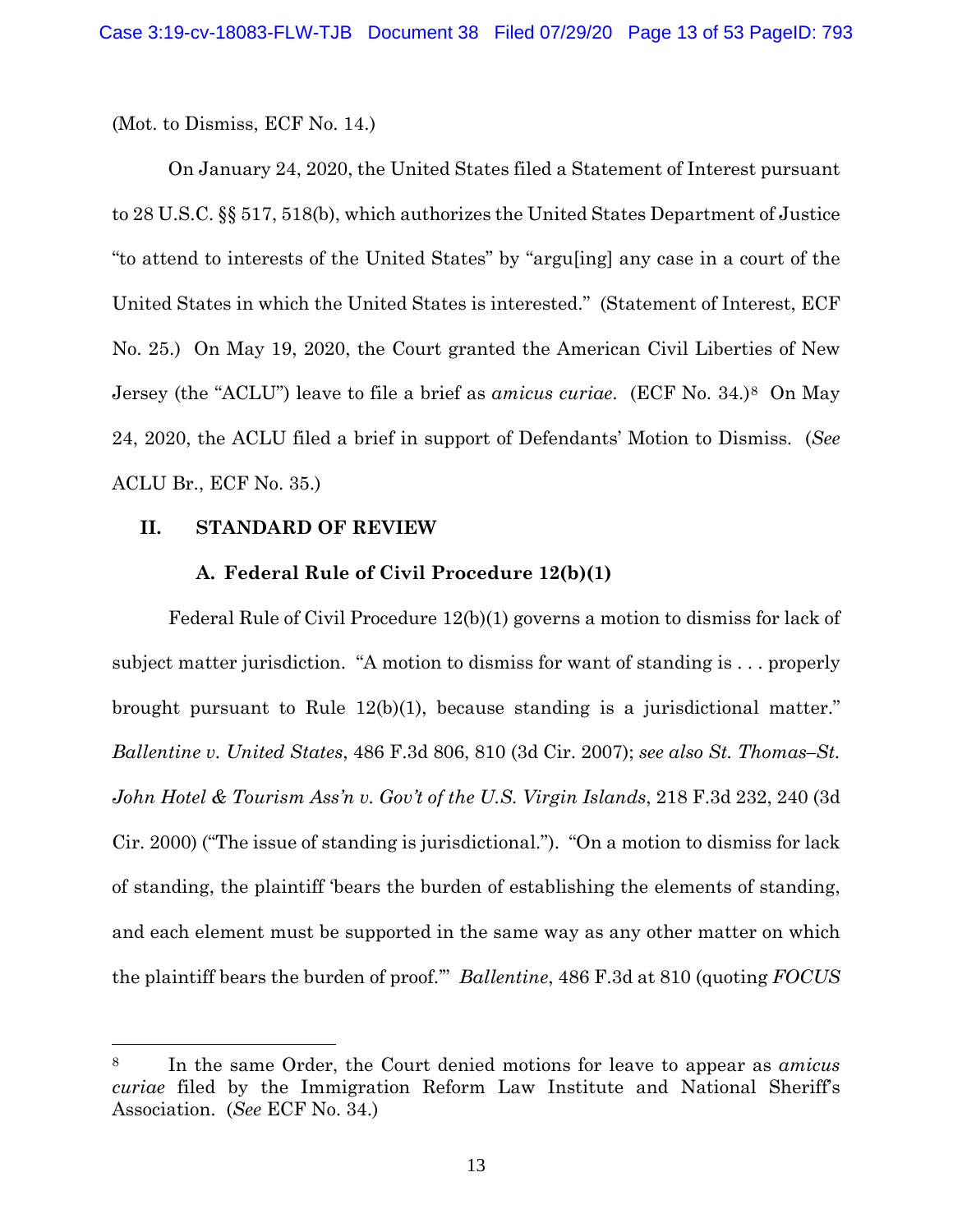*v. Allegheny Cty. Ct. of Common Pleas*, 75 F.3d 834, 838 (3d Cir. 1996)).

### **B. Federal Rule of Civil Procedure 12(b)(6)**

Under Federal Rule of Civil Procedure Rule 12(b)(6), a complaint may be dismissed for "failure to state a claim upon which relief can be granted." Fed. R. Civ. P. 12(b)(6). When reviewing a motion to dismiss on the pleadings, courts "accept all factual allegations as true, construe the complaint in the light most favorable to the plaintiff, and determine whether, under any reasonable reading of the complaint, the plaintiff may be entitled to relief." *Phillips v. Cty. of Allegheny*, 515 F.3d 224, 233 (3d Cir. 2008) (quotations omitted). Under this standard, the factual allegations set forth in a complaint "must be enough to raise a right to relief above the speculative level." *Bell Atlantic Corp. v. Twombly*, 550 U.S. 544, 555 (2007). Indeed, "the tenet that a court must accept as true all of the allegations contained in a complaint is inapplicable to legal conclusions." *Ashcroft v. Iqbal*, 556 U.S. 662, 678 (2009). "[A] complaint must do more than allege the plaintiff's entitlement to relief. A complaint has to 'show' such an entitlement with its facts." *Fowler v. UPMC Shadyside*, 578 F.3d 203, 211 (3d Cir. 2009).

### **III. DISCUSSION**

### **A. Plaintiffs' Standing to Sue**

As a threshold matter, Defendants contend that Plaintiffs, as political subdivisions of the State of New Jersey, lack standing to bring this action because these subdivisions cannot "challenge state law on constitutional grounds in federal court." (Defs.' Moving Br., at 16 (quoting *City of San Juan Capistrano v. Cal. PUC*,

14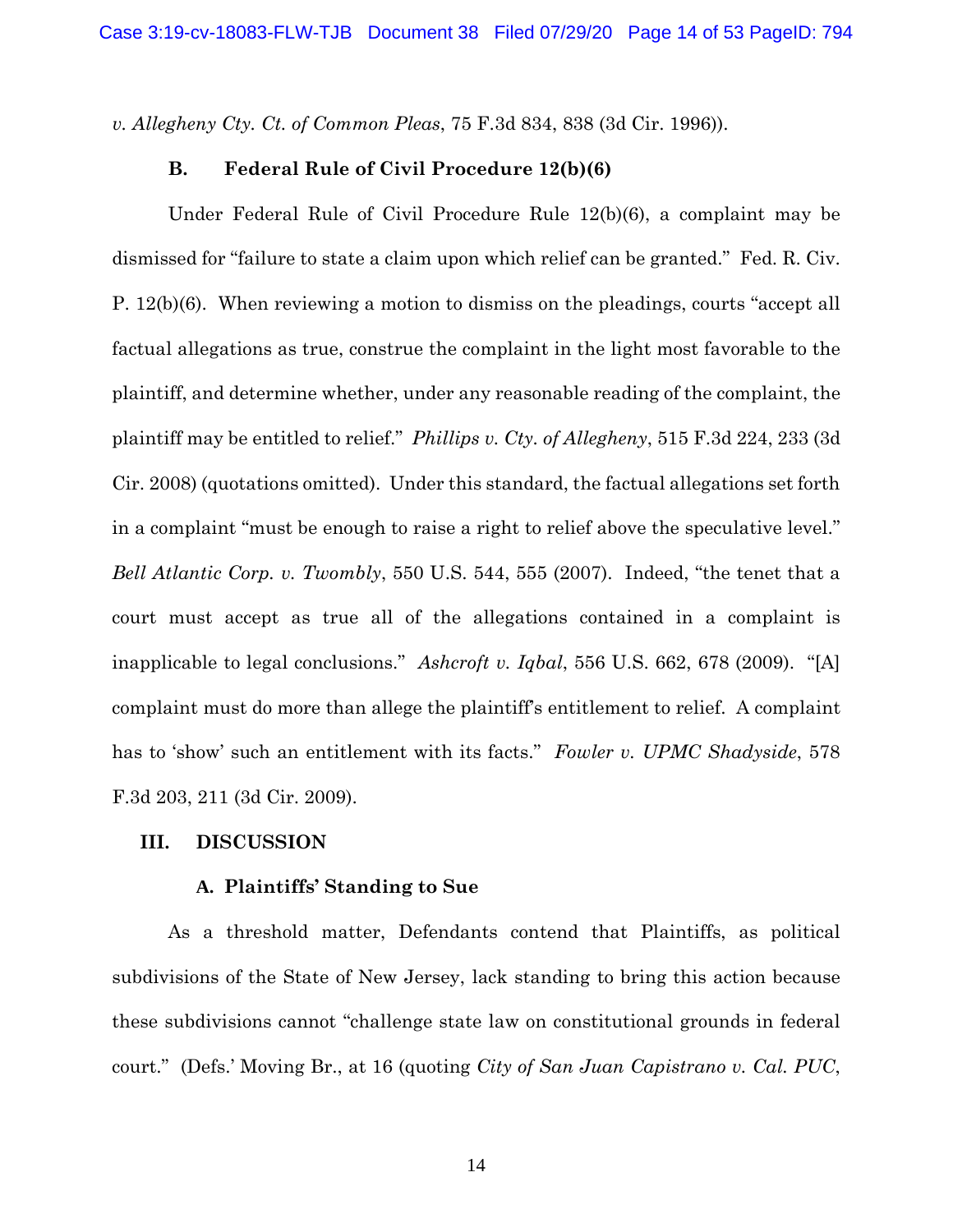937 F.3d 1278, 1280 (9th Cir. 2019)).) Plaintiffs, however, maintain that the political subdivision doctrine does not bar suits brought by a municipality or political subdivision against their creating State under the Supremacy Clause. (*See* Cape May Pl.'s Opp. To Def.'s Mot. to Dismiss, at 3–9; Ocean Cty. Pl.'s Opp. to Def.'s Mot. to Dismiss, at 12–17.) I find that Plaintiffs have standing to bring suit.

Traditionally, political subdivisions have lacked judicial standing to sue their creating state. *See Williams v. Mayor and City Council of Baltimore*, 289 U.S. 36, 40 (1933) ("A municipal corporation, created by a state for the better ordering of government, has no privileges or immunities under the Federal Constitution which it may invoke in opposition to the will of its creator."); *City of Trenton v. New Jersey*, 262 U.S. 182, 186 (1923) ("This court has never held that these subdivisions may invoke [the Contracts Clause or the Fourteenth Amendment] upon the power of the state."); *Hunter v. City of Pittsburgh*, 207 U.S. 161, 177–78 (1907). In *Gomillion v. Lightfoot*, however, the Supreme Court more clearly defined the parameters of the State's powers over its subdivisions. 364 U.S. 339 (1960). There, the Supreme Court considered a challenge brought by the residents of the City of Tuskegee, Alabama, to the State's definition of the City's boundaries. *Id.* at 340. The Court rejected Alabama's argument that the State's power over its subdivisions was unrestricted by the Constitution, and defined the contours of the "seemingly unconfined dicta of *Hunter* and kindred cases." *Id.* at 344. Indeed, the Court clarified that a State does not have unfettered authority over its subdivisions and that "[legislative control of municipalities, no less than other state power, lies within the scope of relevant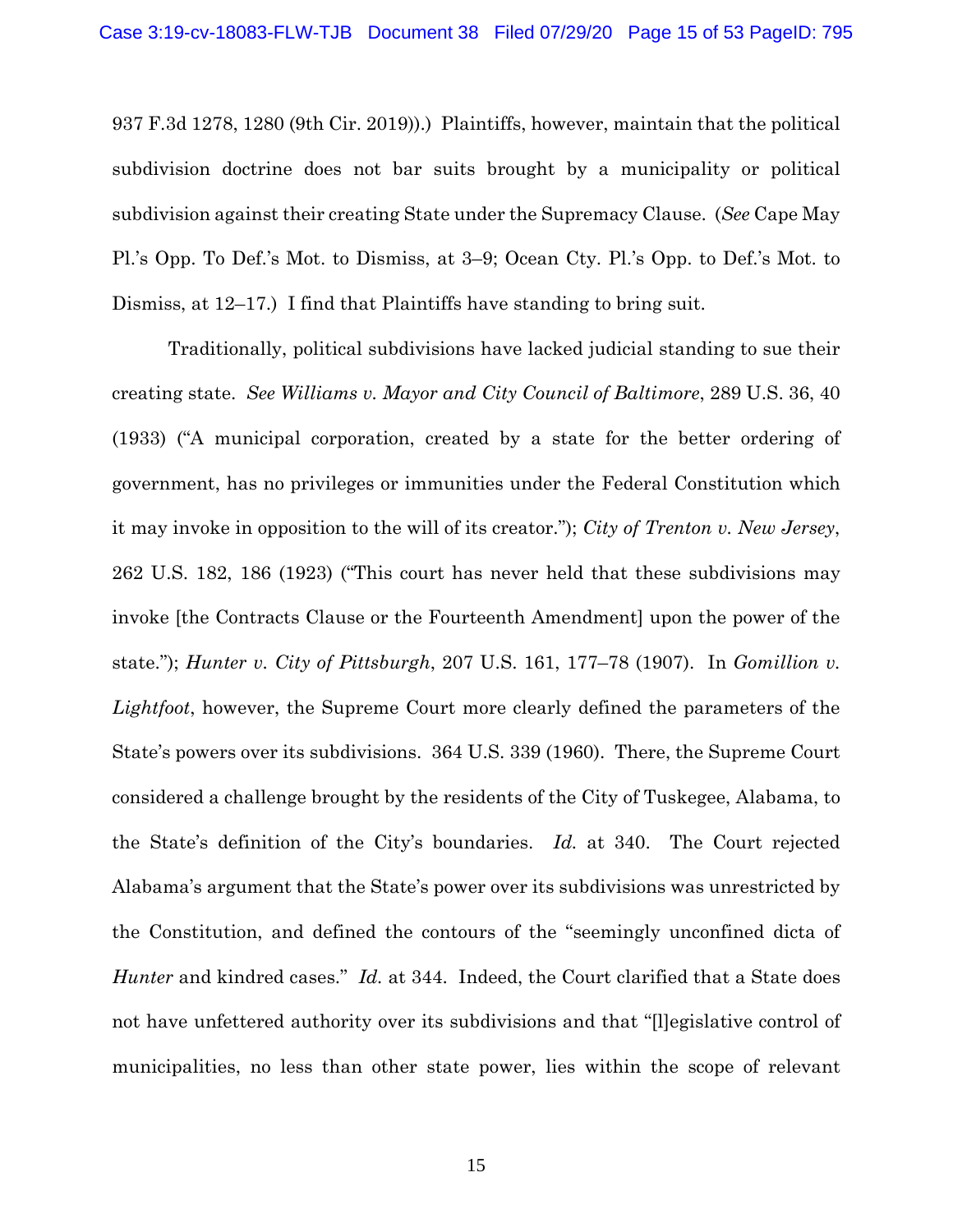limitations imposed by the United States Constitution." *Id.* at 344–45. Based on these principles, the Court determined that the holdings of *Hunter* and *City of Trenton* were limited to the particular prohibitions of the Constitution considered in those cases, namely the Contracts Clause and the Due Process Clause of the Fourteenth Amendment. *Id.* at 343–44.

Since *Gomillion*, a growing number of circuits have recognized an exception to the political subdivision standing doctrine where the subdivision asserts claims based on the Supremacy Clause of the United States Constitution. *See Tweed- New Haven Airport Auth. v. Tong*, 930 F.3d 65, 73 (2d Cir. 2019); *Brandon Sch. Dist. RE-82 v. Romer*, 161 F.3d 619, 628–30 (10th Cir. 1998); *Rogers v. Brockette*, 588 F.2d 1057 (5th Cir. 1979). Each of these courts has taken a different approach in crafting such an exception. For example, in *Rogers*, the Fifth Circuit reasoned that *City of Trenton* and *Hunter* when, "correctly interpreted, . . . do not deal with standing" and instead involve "substantive interpretations of the constitutional provisions involved." 588 F.2d at 1068. The Fifth Circuit further distinguished those cases because when they were decided "'standing' generally meant something different from what it means today. A party had standing or a 'right to sue' if it was correct in its claim on the merits that the statutory or constitutional provision in question protected its interests; standing was not seen as a preliminary or threshold question." *Id.* at 1070.

The Tenth Circuit, however, interprets *City of Trenton* as standing "only for the limited proposition that a municipality may not bring a constitutional challenge against its creating state when the constitutional provision that supplies the basis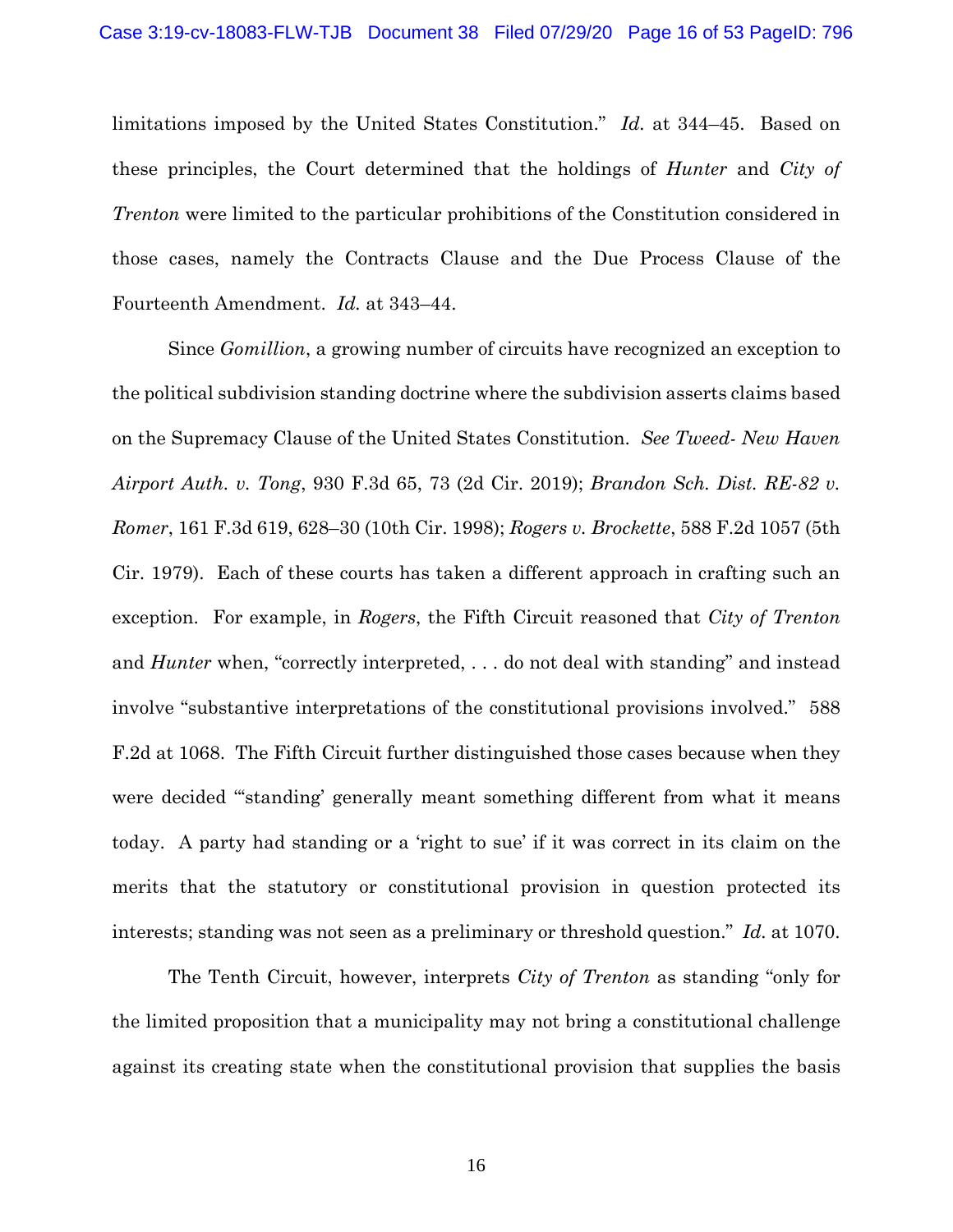for the complaint was written to protect individual rights, as opposed to collective or structural rights." *Branson Sch. Dist.*, 161 F.3d at 628.9 And, finally, the Second Circuit focused its analysis on the purpose of the Supremacy Clause and reasoned that permitting subdivisions to sue states ensures that "a state is not free to enforce within its boundaries laws preempted by federal law." *Tweed-New Haven Airport Auth.*, 930 F.3d at 73. Indeed, the Second Circuit highlighted that since *Gomillion*, the Supreme Court "has repeatedly entertained suits against a state by a subdivision of the state, including cases under the Supremacy Clause." *Id.* (citing, for example, *Va. Office for Prot. & Advocacy v. Stewart*, 563 U.S. 247, 252–53 (2011)).10

Only the Ninth Circuit has held that a political subdivision lacks standing to sue its creating State pursuant to the Supremacy Clause. *See City of San Juan Capistrano v. Cal. PUC*, 937 F.3d 1278 (9th Cir. 2019); *Burbank-Glendale-Pasadena Airport Auth. v. City of Burbank*, 136 F.3d 1360 (9th Cir. 1998). Both *City of San Juan* and *City of Burbank*, relying on a previous Ninth Circuit decision in *South Lake* 

<sup>9</sup> While the Supremacy Clause is not a source of substantive rights, the Tenth Circuit has explained that in suits brought by political subdivisions against their states, "the source of substantive rights was a federal statute directed at protecting political subdivisions, and the Supremacy Clause was invoked merely to guarantee, as a structural matter, that federal law predominates over conflicting state law." *City of Hugo v. Nichols*, 656 F.3d 1251, 1256–57 (10th Cir. 2011).

<sup>10</sup> *See also Nixon v. Missouri Mun. League*, 541 U.S. 125, 130 (2004) (considering challenge brought by municipalities under Supremacy Clause to a Missouri telecommunications statute); *Lawrence Cty. v. Lead-Deadwood Sch. Dist. No. 40-1*, 469 U.S. 256, 258–60 (1985) (considering Supremacy Clause challenge brought by a county against a state statute); *Bd. of Educ. of Central Sch. Dist. No. 1. v. Allen*, 392 U.S. 236, 240–41 (1968) (considering challenge brought by local school board against state under the Establishment Clause).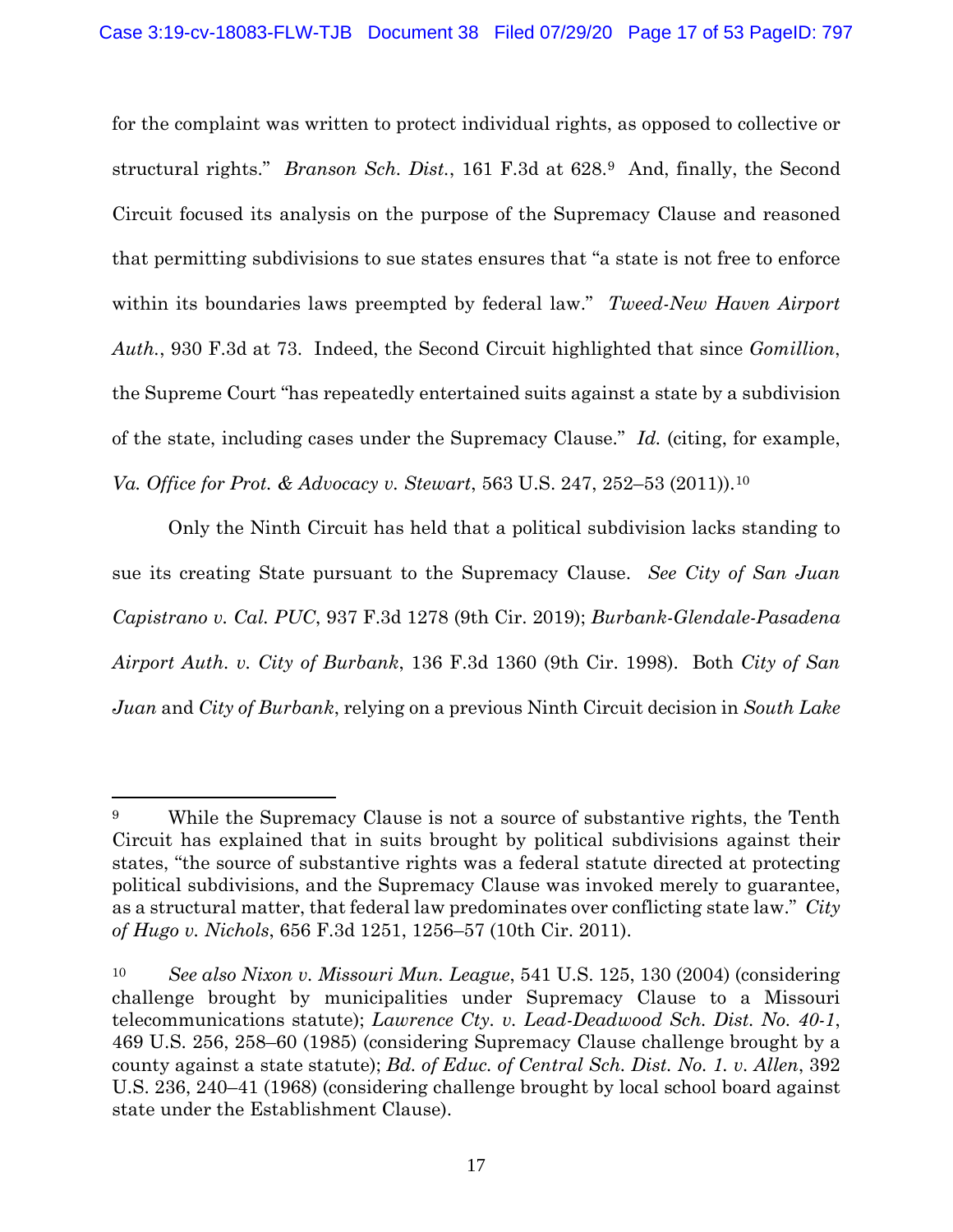*Tahoe v. California Tahoe Regional Planning Agency*, adopted a per se rule that political subdivisions lack standing to sue their creating State for any reason. *South Lake Tahoe* involved multiple constitutional claims brought by a political subdivision against the state's regional planning agency, including a claim under the Supremacy Clause. 625 F.2d 231, 233 (1980). Without distinguishing between the multiple claims, the court dismissed all the constitutional claims, citing the familiar cases of *Williams* and *Trenton*, as well as several of its older progeny. *Id.*<sup>11</sup>With that sweeping language, the Ninth Circuit continues to enforce its per se rule, despite several Ninth Circuit judges expressing an interest over the years in revisiting the rationale for the rule. *See City of San Juan Capistrano*, 937 F.3d at 1282–83 (Nelson J., concurring) (suggesting it is time to reconsider the rule in light of the fact that the meaning of standing has changed and in consideration of the numerous circuits that have decided the issue the other way); *City of Burbank*, 136 F.3d at 1364–65 (Kozinski, J., concurring) (recognizing circuit split and suggesting the court reexamine its rationale for continuing with per se rule); *see also Indian Oasis-Baboquivari Unified Sch. Dist. No. 40 v. Kirk*, 91 F.3d 1240, 1247 (9th Cir. 1994) (Reinhardt, J., dissenting) (arguing that per se rule cannot be reconciled with *Seattle School District* and should be overturned).

<sup>11</sup> The Supreme Court denied the petition for writ of certiorari in *South Lake Tahoe*. *See City of South Lake Tahoe v. Cal. Tahoe Regional Planning Agency*, 449 U.S. 1039 (1980). In denying the petition, however, Justice White, joined by Justice Marshall, issued a dissenting opinion, in which he questioned the validity of the Ninth Circuit's *per se* rule that "a political subdivision of a State may not raise constitutional objections to the validity of a state statute." *Id.* at 1042 (White J., dissenting).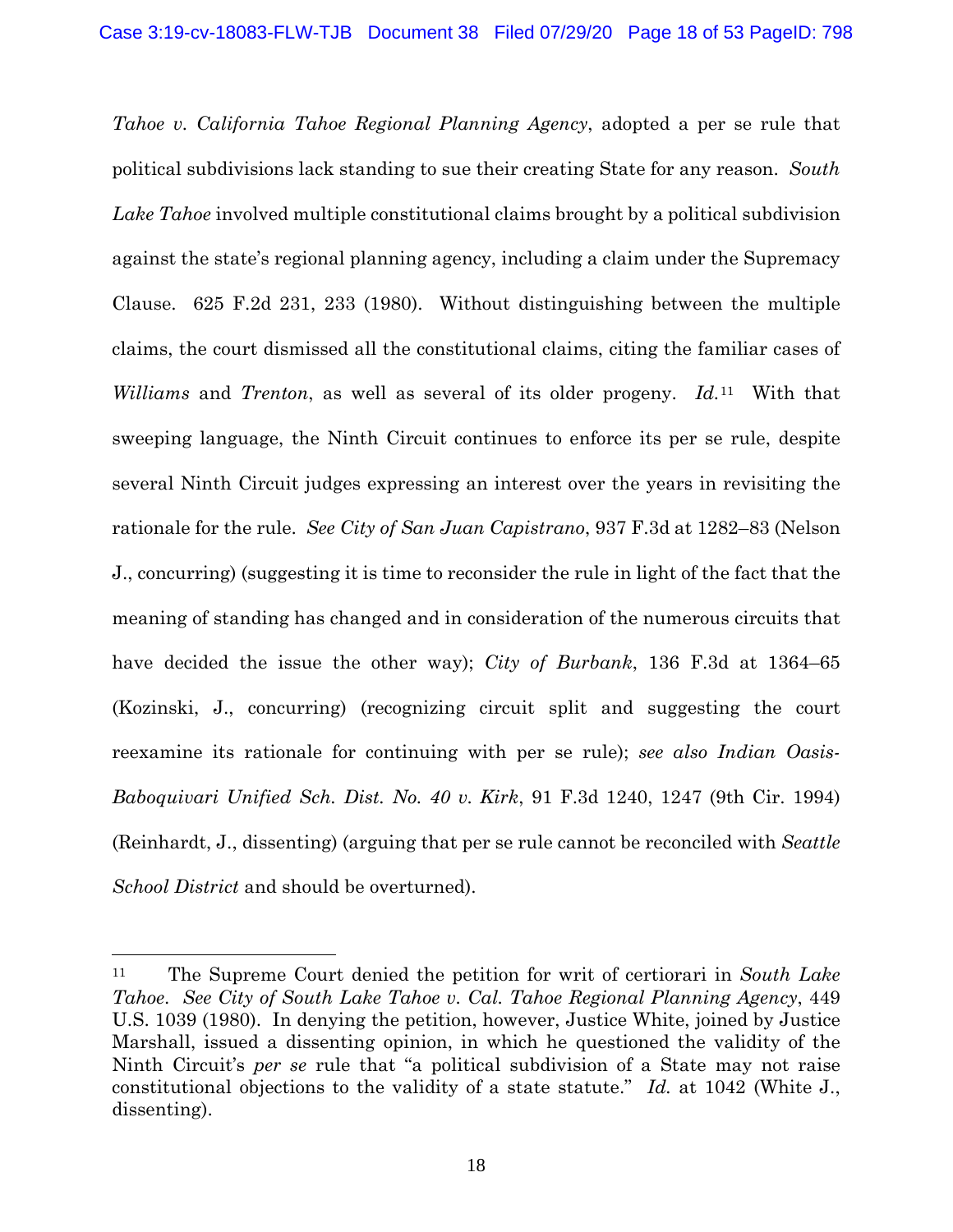The Third Circuit has not had the occasion to determine whether the political subdivision doctrine applies to claims under the Supremacy Clause. Nevertheless, in *Amato v. Wilentz*, the Third Circuit acknowledged that while the political subdivision doctrine "remain[s] the law of the land," it further noted that "support for this rule may be waning with time." 952 F.2d 742, 754–55 (3d Cir. 1991). In light of this observation, other courts in this Circuit have uniformly recognized the Supremacy Clause exception to the political subdivision standing doctrine, in line with the Second, Fifth, and Tenth Circuits. *See Reach Academy for Boys & Girls, Inc. v. Delaware Dep't of Educ.*, 46 F. Supp. 3d 455, 466 (D. Del. 2014); *Pocono Mountain Charter Sch. v. Pocono Mountain School Dist.*, 908 F. Supp. 2d 597, 612 (M.D. Pa. 2012) ("In particular, courts that have allowed a municipality or municipal corporation to assert claims against its creator have generally permitted claims only for violations of the Supremacy Clause."); *Atlantic Coast Demolition & Recycling, Inc. v. Board of Chosen Freeholders of Atlantic Cty.*, 893 F. Supp. 301, 315 (D.N.J. 1995) ("[M]unicipalities may assert claims against the creating state under the Supremacy Clause, but not under other substantive constitutional guarantees.")

While Defendants urge the Court to adopt the reasoning of the Ninth Circuit on this issue, based on the overwhelming authorities to the contrary and their reasoning, the Court finds persuasive the rationale of the Second, Fifth, and Tenth Circuits.12 Notably, I agree with the Fifth Circuit's observation that reliance on early

<sup>12</sup> Defendants point to the Supreme Court's decision in *Ysura v. Pocatello Educ. Ass'n*, 555 U.S. 353 (2009) as support for the principle that "States can withdraw any and all powers from their subdivisions." (Defs.' Moving Br., at 19.) None of the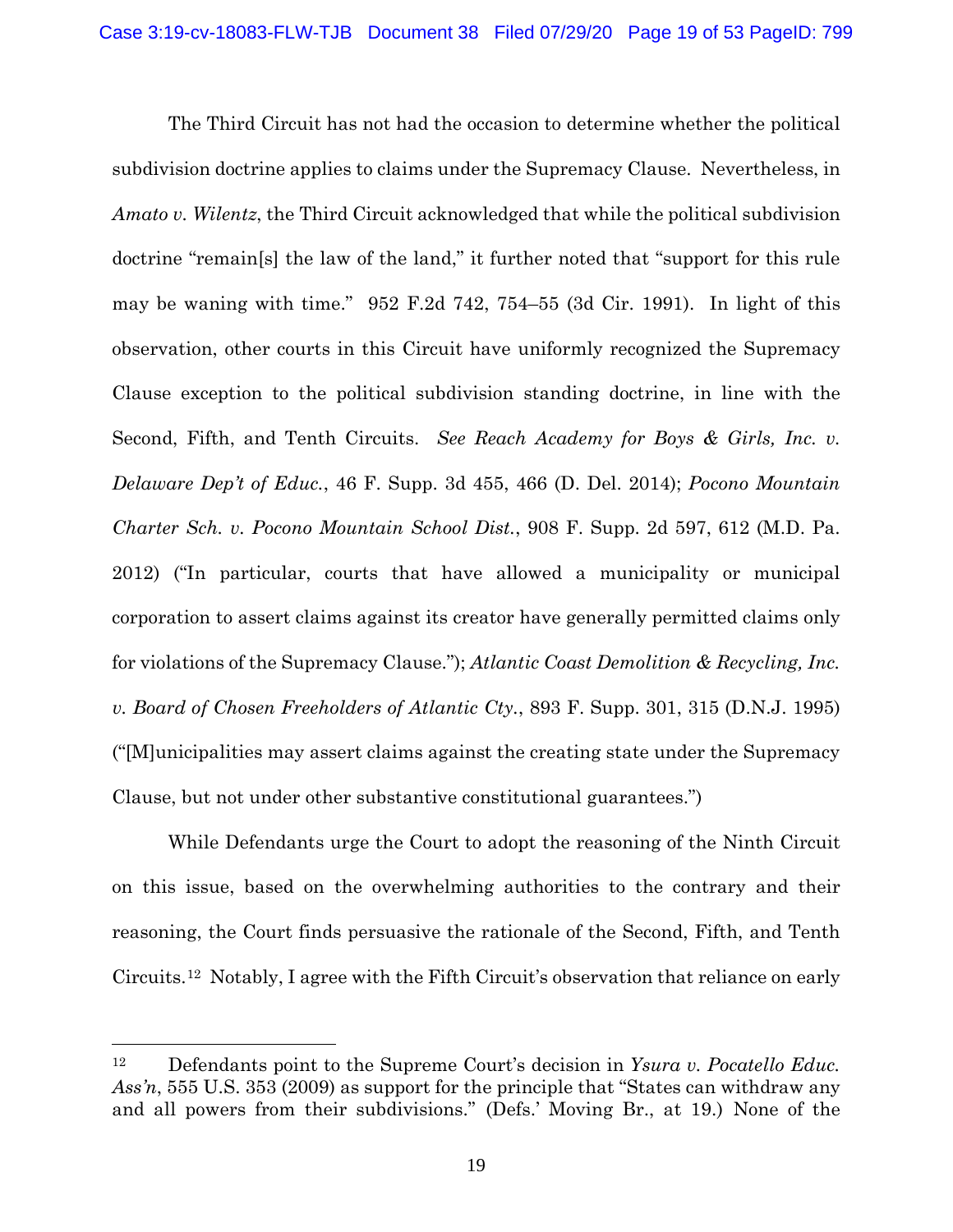Supreme Court cases, such as *Williams* and *Trenton*, to support a *per se* bar on political subdivision standing is misplaced because, at the time those cases were decided, judicial standing was a markedly different concept than what it is today. Indeed, standing was not considered as a threshold issue to bring suit, but rather, the standing inquiry focused on whether a party had a "right to sue," *i.e.*, whether "it was correct in its claim on the merits that the statutory or constitutional provision in question protected its interests." *Rogers*, 588 F.2d at 1070. Importantly, as recognized by *Rogers*, the modern Article III standing principle stands in contrast with its earlier iteration—namely, the inquiry, now, focuses on whether there has been an injury-in-fact. *Id.* Furthermore, it is difficult to square the Ninth Circuit's *per se* rule when the Supreme Court has repeatedly entertained claims brought by political subdivisions under the Supremacy Clause. *See supra*. Indeed, as the Second Circuit has observed, permitting political subdivisions to bring Supremacy Clause challenges is a critical part of preserving the boundaries of our federalist system. *Tweed-New Haven Airport*, 930 F.3d at 73. For these reasons, I find that Plaintiffs have standing to bring this matter in federal court.

# **B. Preemption and the Tenth Amendment**

The Supremacy Clause of the United States Constitution provides that federal

parties, however, dispute this fundamental principle of state sovereignty. Nevertheless, Defendants contend that "when a State decides to grant or withdraw such powers, there is no federal law claim to be had" and, therefore, Plaintiffs have no standing to bring this action. (Defs.' Reply, at 19.) *Ysura*, however, did not address the key issue in dispute here—whether an exception to the political subdivision standing doctrine exists for claims brought under the Supremacy Clause. This is the issue the Court is called upon to address.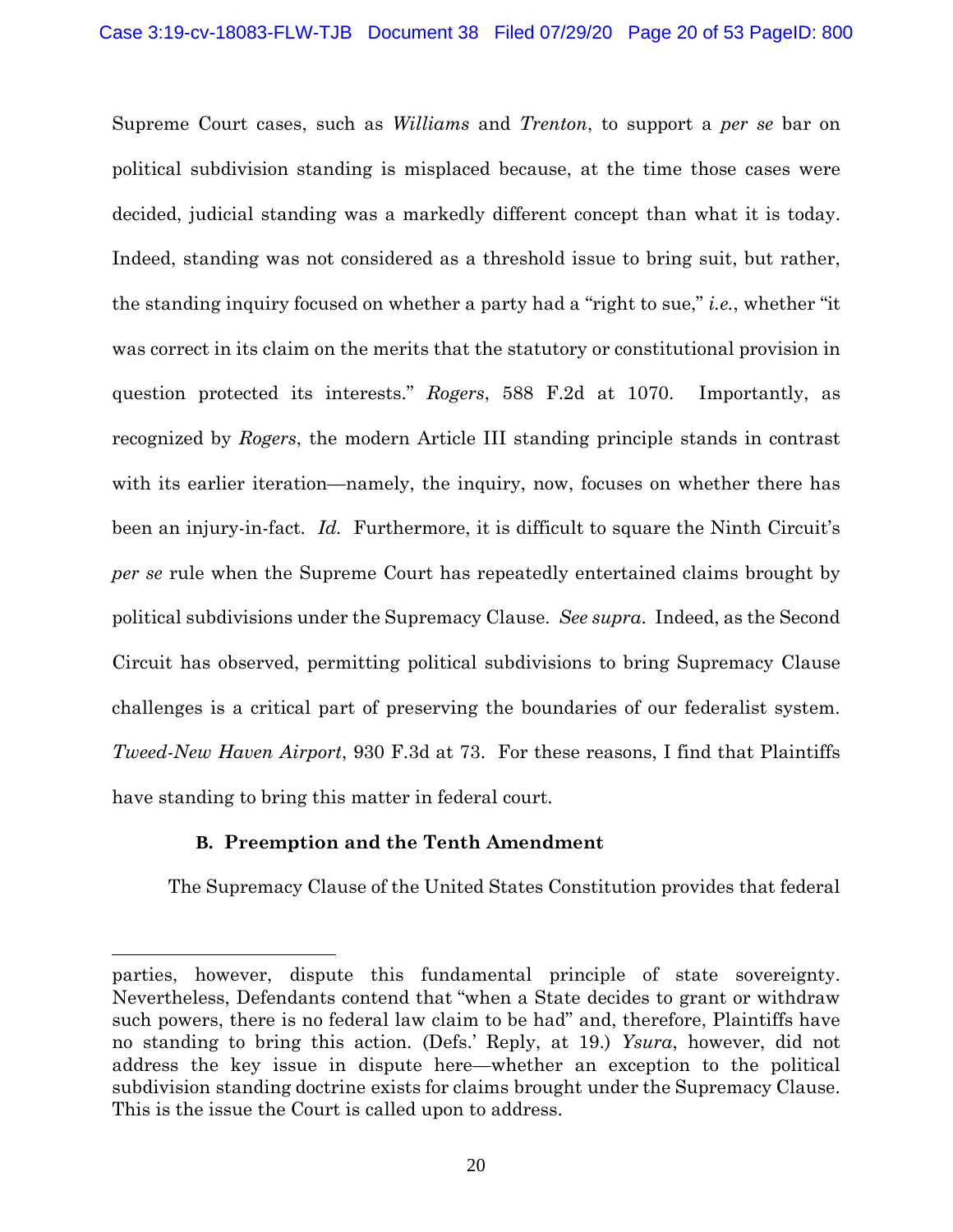law "shall be the supreme law of the land; and the judges in every state shall be bound thereby, anything in the Constitution or laws of any State to the contrary notwithstanding." U.S. Const., Art. VI, cl. 2. The Clause provides a "rule of decision" . . . that federal law is supreme in case of a conflict with state law." *Murphy v. Nat'l Collegiate Athletic Ass'n*, \_\_\_ U.S. \_\_\_, 138 S. Ct. 1461, 1479 (2018) (citation omitted) (quoting *Armstrong v. Exceptional Child Ctr., Inc.*, 575 U.S. 320, 324 (2015)). In other words, "[s]tate law that conflicts with federal law is . . . 'without effect.'" *Atkinson v. Luitpold Pharms., Inc.*, \_\_\_ F. Supp. 3d \_\_\_, 2020 WL 1330705, at \*3 (E.D. Pa. Mar. 23, 2020) (quoting *Mutual Pharm. Co. v. Bartlett*, 570 U.S. 472, 475 (2013)). The Supreme Court has identified three categories of preemption: express preemption, conflict preemption, and field preemption. *Murphy*, 138 S. Ct. at 1480. Here, Plaintiffs contend that the Directive is preempted under all three categories of preemption. First, they argue that 8 U.S.C. §§ 1373(a) and 1644 expressly preempt the Directive as the statutes prohibit state and local governments from restricting the sharing of information regarding an individual's immigration status with the federal government. Plaintiffs and the United States further argue that the Directive is preempted under the principles of conflict preemption because it creates an obstacle to the federal government's ability to carry out the objectives of the INA. And, finally, only the Ocean County Plaintiffs argue that the Directive is field preempted by Congress's extensive regulation of the field of immigration. The Court will discuss each category of preemption, in turn.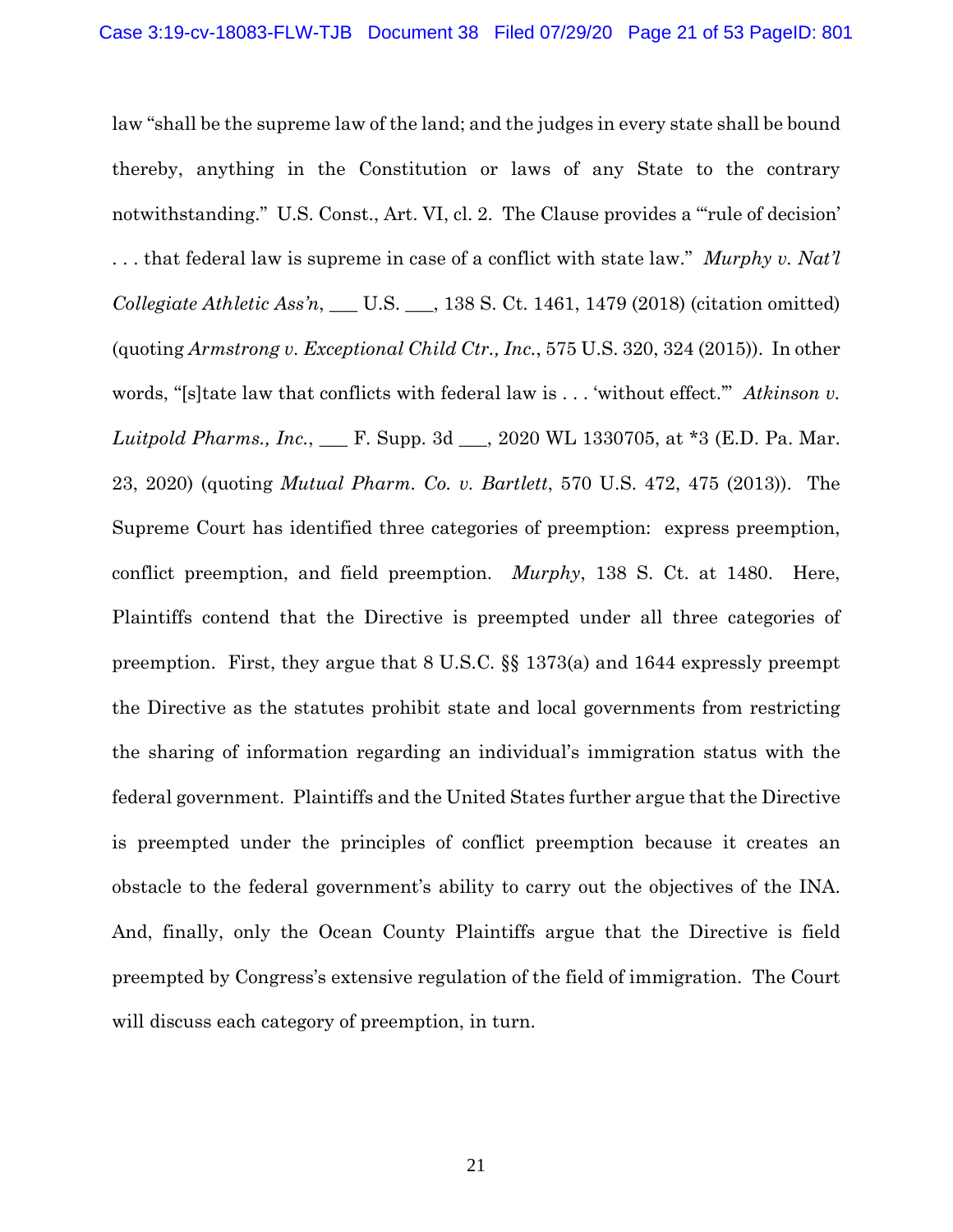## *1. Express Preemption*

Plaintiffs and the United States contend that sections 1373(a) and 1644 expressly preempt the Directive's limitation on the sharing of certain information with ICE—specifically barring state and local law enforcement from providing ICE with "any non-public personally identifying information regarding any individual," providing access to any "state, county, or local law enforcement . . . database . . . not available to the general public," or providing "notice of a detained individual's upcoming release from custody," unless certain enumerated factors are met. *See* Directive  $\S$  II.B(2), (3), (5). Section 1373(a) provides that

> Notwithstanding any other provision of Federal, State, or local law, a Federal, State, or local government entity or official may not prohibit, or in any way restrict, any government entity or official from sending to, or receiving from, [DHS] information *regarding* the citizenship or immigration status, lawful or unlawful of any individual.

8 U.S.C. § 1373(a) (emphasis added).13 Plaintiffs and the United States seek to apply a broad interpretation of the phrase "regarding the citizenship or immigration status . . . of any individual" that would include non-public personal identifying information and the release date of detained individuals. Defendants, however, maintain that the phrase should be narrowly interpreted to apply only to information pertaining to an

<sup>13</sup> Similarly, section 1644 provides that "[n]otwithstanding any other provision of Federal, State, or local law, no State or local government entity may be prohibited, or in any way restricted, from sending to or receiving from [DHS] information regarding the immigration status, lawful or unlawful, of an alien in the United States." The parties' arguments relating to sections 1644 and 1373 are identical, and therefore, the Court will address these sections in tandem.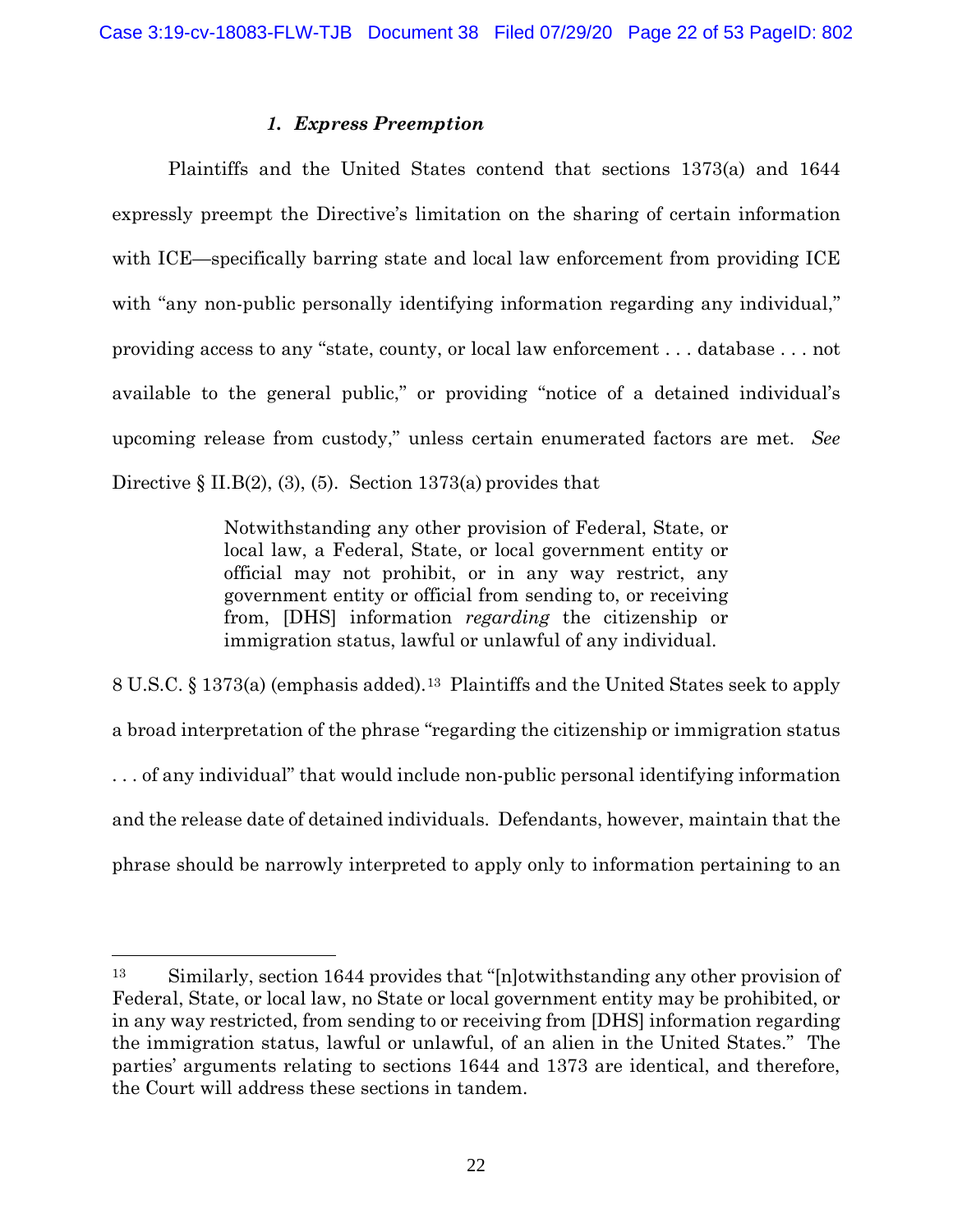individual's immigration status, *i.e.*, an individual's legal and citizenship status. In that connection, Defendants argue that the Directive does not conflict with sections 1373(a) and 1644 as it permits State and local law enforcement to comply with requests for such information. *See* Directive § II.C(10). Moreover, Defendants contend that the broad interpretation of sections 1373(a) and 1644 runs afoul of the Tenth Amendment.14

# *i. Sections 1373(a) and 1644 as Preemption Provisions*

Before reaching the parties' arguments as to the reach of sections 1373(a) and 1644, the Court questions whether these sections are valid preemption provisions. It is well-established that express preemption "arises when there is an explicit statutory command that state law be displaced." *St. Thomas—St. John Hotel & Tourism Ass'n, Inc. v. Gov't of the U.S. Virgin Islands*, 218 F.3d 232, 238 (3d Cir. 2000) (quoting *Morales v. Trans World Airlines, Inc.*, 504 U.S. 374 (1992)). Indeed, in *Murphy*, the

<sup>14</sup> Defendants frame their Tenth Amendment argument as one of constitutional avoidance. It is well established that the canon of constitutional avoidance is employed "when 'a serious doubt' is raised about the constitutionality of an act of Congress," which requires courts to "first ascertain whether a construction of the statute is fairly possible by which the question may be avoided." *Jennings v. Rodriguez*, 138 S. Ct. 830, 842 (2018) (quoting *Crowell v. Benson*, 285 U.S. 22, 62 (1932)). However, the canon is only applicable "when, after the application of ordinary textual analysis, the statute is found to be susceptible of more than one construction." *Id.* (quoting *Clark v. Martinez*, 543 U.S. 371, 385 (2005)). Importantly, "[i]n the absence of more than one plausible construction, the canon simply 'has no application.'" *Id.* (quoting *United States v. Oakland Cannabis Buyers' Cooperative*, 532 U.S. 483, 494 (2001)). As discussed *infra*, the Court finds that Plaintiffs' broad interpretation of section 1373(a), which Defendants contend violates the Tenth Amendment, is simply not supported by the plain meaning of the statute. Because section 1373(a) is not susceptible to more than one construction, there are no grounds on which to invoke the canon of constitutional avoidance, and I need not discuss it.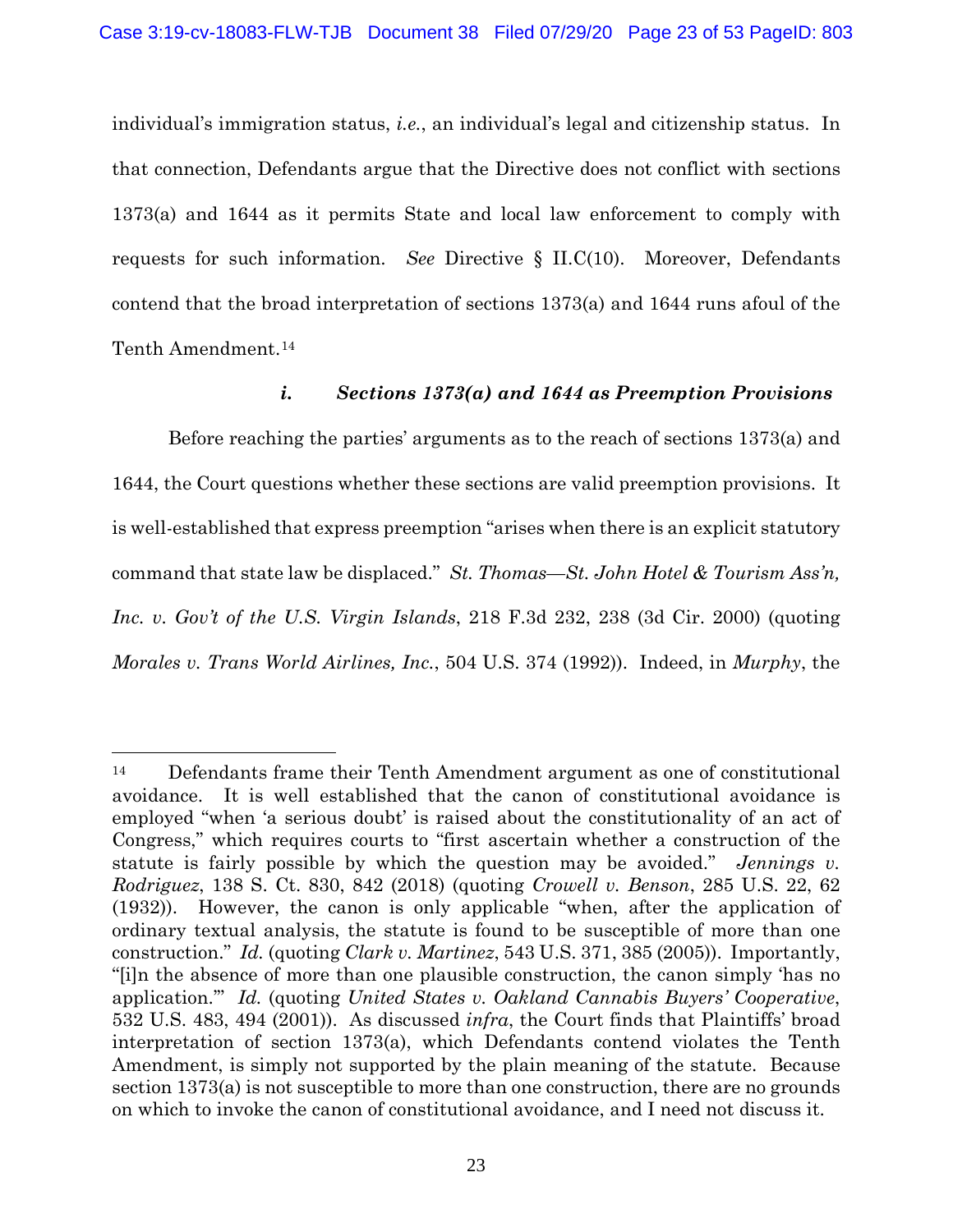Supreme Court clarified that all three types of preemption "work in the same way: Congress enacts a law that imposes restrictions or confers rights on private actors; a state law confers rights or imposes restrictions that conflict with the federal law; and therefore the federal law takes precedence and the state law is preempted." 138 S. Ct. at 1480. In *Murphy*, the Court determined that the Professional and Amateur Sports Protection Act ("PASPA"), which barred states from adopting legal sports gambling schemes, did not constitute a preemption provision because there was "no way in which this provision can be understood as a regulation of private actors." *Id.* at 1481. Sections 1373(a) and 1644 are similar to PAPSA, in that, these sections regulate only state and local governments and do not, in any way, regulate private actors. Indeed, in the wake of *Murphy*, several district courts have found that §§ 1373(a) and 1644 are not preemption provisions because "[b]y their plain terms, the provisions affect state and local government entities and officials; they do not regulate private actors as *Murphy* requires for preemption." *Colorado v. U.S. Dep't of Justice*, \_\_\_ F. Supp. 3d \_\_\_, 2020 WL 1955474, at \*18 (D. Colo. Apr. 23, 2020); *see also Oregon v. Trump*, 406 F. Supp. 3d 940, 972 (D. Or. 2019) (observing that "by their terms, Sections 1373 and 1644 affect only state and local government 'entit[ies]' and 'official[s]'"); *City & Cty. of San Francisco v. Sessions*, 349 F. Supp. 3d 924, 950 (N.D. Cal. 2018) ("Section 1373 . . . does not regulate private actors or provide private actors with any additional rights in the INA's statutory scheme. DOJ's preemption argument fails on this distinction.").

Recognizing such a distinction, the United States instead argues that *Murphy*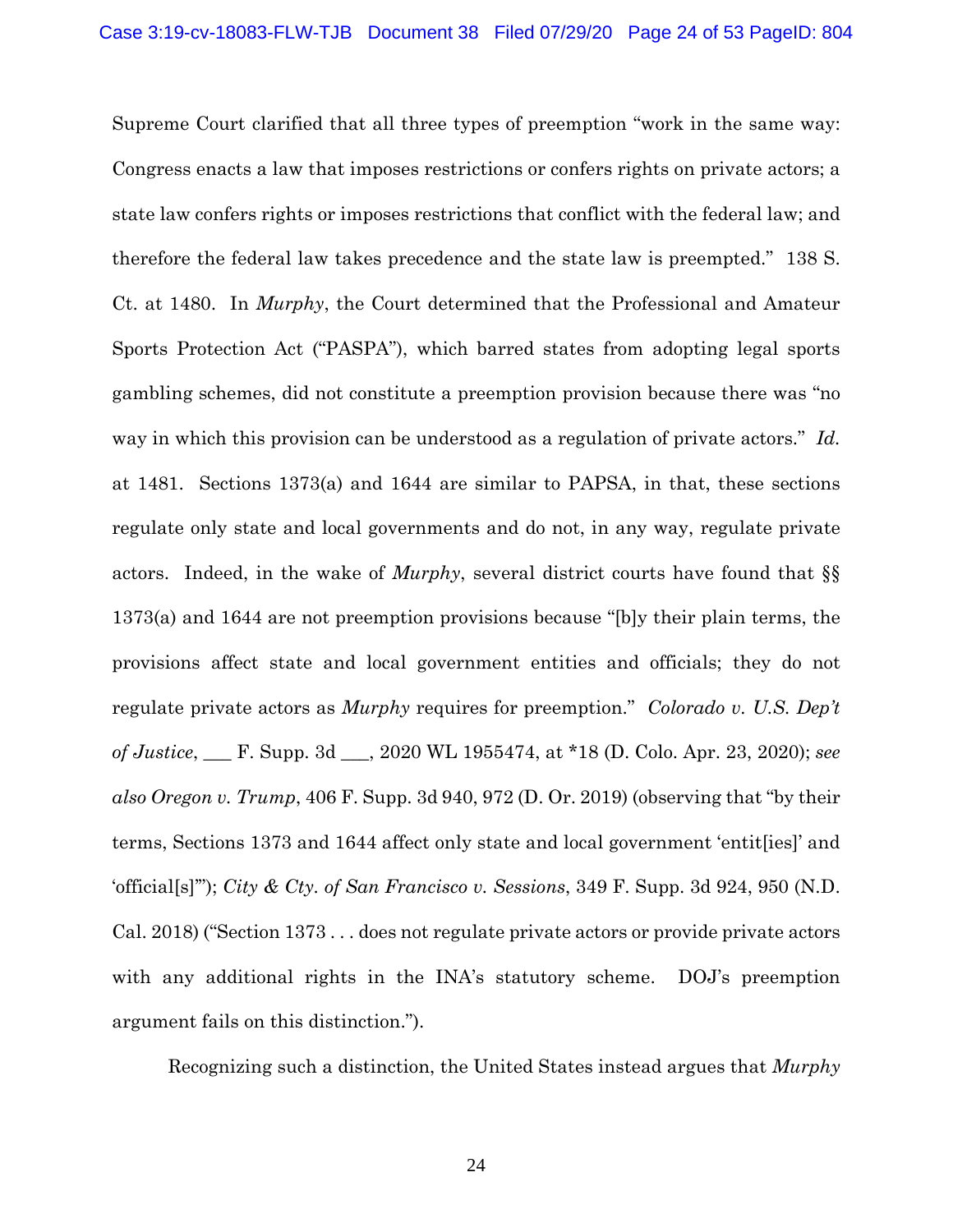does not apply because "the information covered by 8 U.S.C. § 1373(a) and 1644 belongs to private actors, and the statute ensures that the federal government can access this information." (USA Statement of Interest, at 21.) The Government draws this nuanced distinction without citing to any authority and I do not find it persuasive. While sections 1373(a) and 1644 require the sharing of information regarding private individuals, these provisions plainly regulate the sharing of such information by state and local government officials, and significantly, they do not regulate private actors in any way. *See Colorado*, 2020 WL 1955474, at \*18. Nothing in *Murphy* or other Supreme Court precedents instruct courts to look beyond what actors a statute seeks to regulate in determining whether that statute has a preemptive effect; what the United States advocates for is inconsistent with, and too attenuated from, the principles set forth by *Murphy*. In this Court's view, under the guidance of *Murphy*, sections 1373(a) and 1644 do not constitute preemption provisions. Indeed, this conclusion, alone, is a death knell to Plaintiffs' and United States' arguments on preemption. However, because of the important constitutional interests at hand, I nevertheless will consider the parties' arguments as to whether the Directive conflicts with the relevant portions of the INA.

## *ii. Express Preemption and Sections 1373(a) and 1644*

The key to determining whether the information sharing provisions of the Directive are expressly preempted by sections 1373(a) and 1644 is understanding the scope of the phrase "information regarding the citizenship or immigration status" of any individual. *See* § 1373(a). In that connection, Plaintiffs and the United States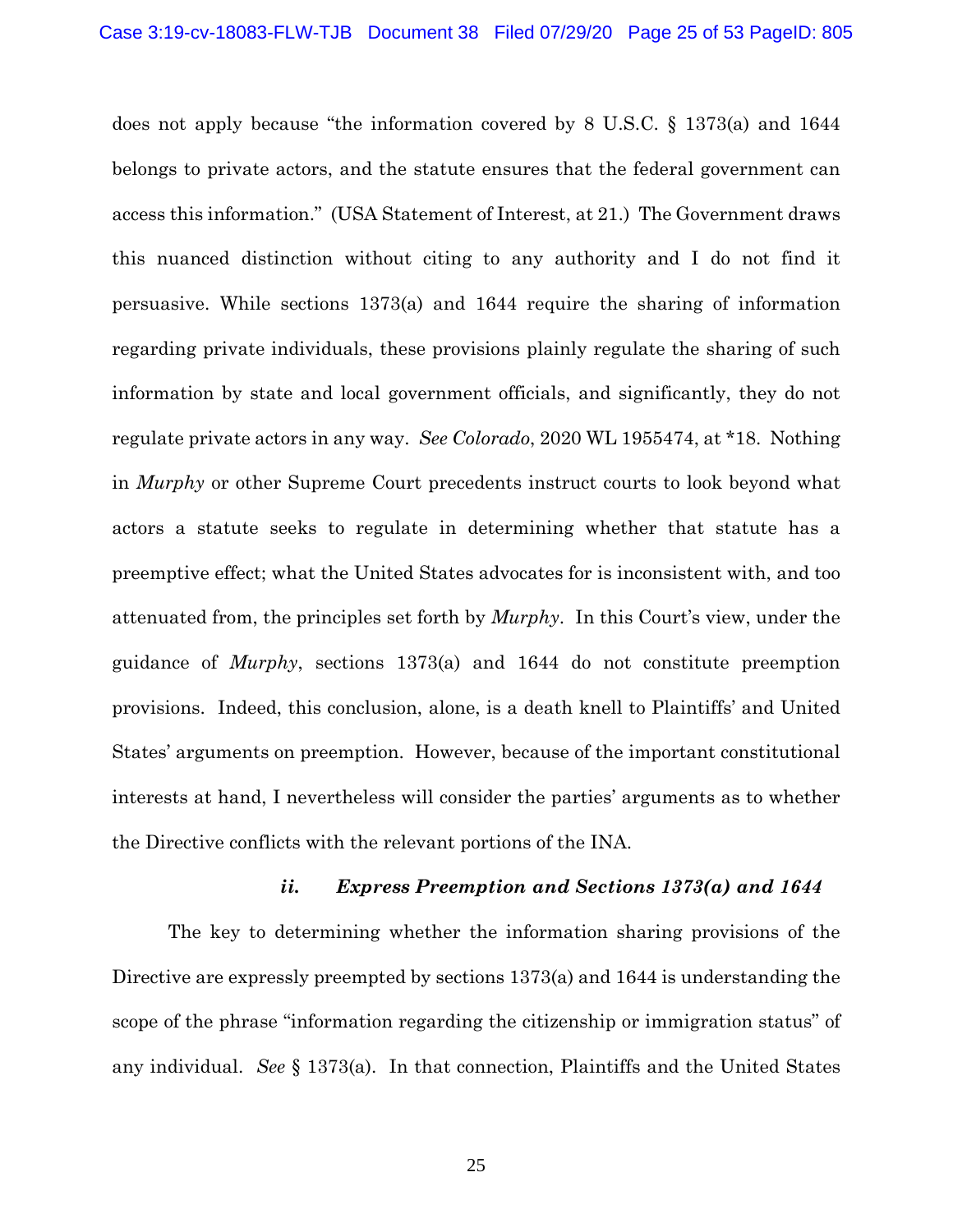maintain that the section should be read broadly based on the inclusion of the term "regarding," which they argue indicates an intent to broaden the scope of the provision. (*See* Cape May Opp. Br., at 13; USA Statement, at 14.)15 Defendants, on the other hand, maintain that the construction of sections 1373(a) and 1644 advanced by Plaintiffs is overly broad and would "sweep[] in anything that relates to federal removability or detention decisions, that reaches far beyond the plain text" of the statute. (Defs.' Moving Br., at 22–24.) I agree.

In construing a statute, courts must begin with the text itself, "and proceed from the understanding that 'unless otherwise defined, statutory terms are generally interpreted in accordance with their ordinary meaning.'" *Sebelius v. Cloer*, 569 U.S. 369, 376 (2013) (quoting *BP America Prod. Co. v. Burton*, 549 U.S. 84, 91 (2006)). The first step of that analysis "is to determine whether the language at issue has a plain and unambiguous meaning with regard to the particular dispute in the case."

<sup>15</sup> The United States contends that the broadening effect of "regarding" is further evident when section 1373(a) is contrasted with section 1373(c), which imposes an obligation on the federal government to respond to any inquiry from state or local government agencies "seeking to verify or ascertain the citizenship or immigration status of any individual within the jurisdiction of the agency for any purpose authorized by law." (*See* USA Statement, at 14.) Because section 1373(c) omits the word "regarding," the United States reasons that section 1373(a) should be read more broadly to include other information, such as an alien's personal identifying information and the release date of a detained individual. *See id.* The Court disagrees. First, as set forth *infra*, a plain reading of section 1373(a) reveals that the section contemplates only the sharing of information reflecting an individual's legal status in the United States. Moreover, "the fact that subpart (c) only concerns itself with immigration status suggests, given  $\S 1373$ 's focus on reciprocal communication between states and the federal government, that immigration status is the extent of subpart (a)'s reach as well." *United States v. California*, 921 F.3d 865, 892 (9th Cir. 2019) (*California II)*.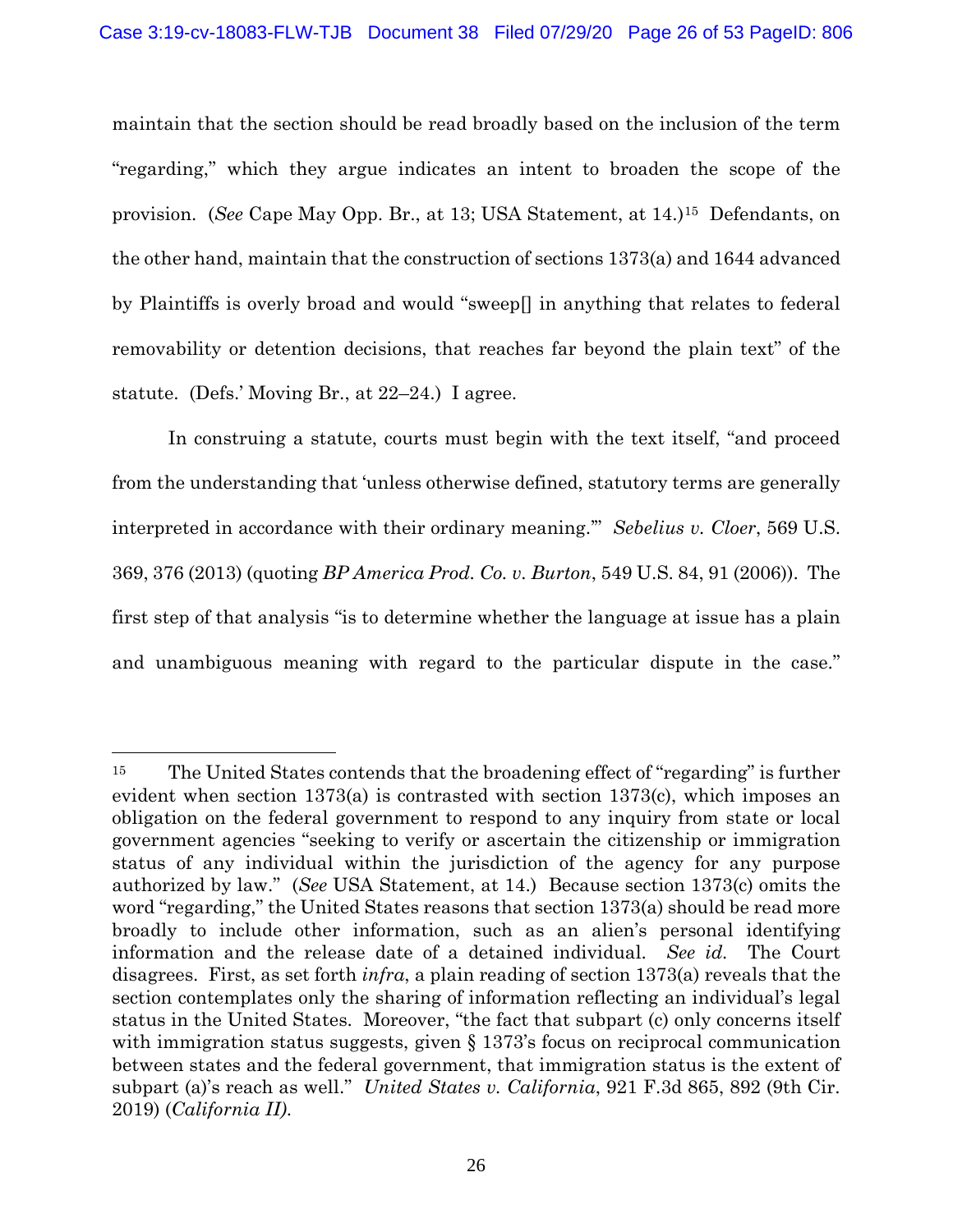*Barnhart v. Sigmon Coal Co.*, 534 U.S. 438, 450 (2002) (quoting *Robinson v. Shell Oil Co.*, 519 U.S. 337, 340 (1997)). If "the meaning of the statutory text is plain, [the court's] inquiry is at an end." *Roth v. Norfalco, LLC*, 651 F.3d 367, 379 (3d Cir. 2011). If, however, the text is "reasonably susceptible of different interpretations," it may be ambiguous. *Edwards v. A.H. Cornell & Son, Inc.*, 610 F.3d 217, 222 (3d Cir. 2010) (quoting *Dobrek v. Phelan*, 419 F.3d 259, 264 (3d Cir. 2005)). Only when the statute is ambiguous may courts look to other portions of the statute for guidance, because "[s]tatutory interpretation focuses on 'the language itself, the specific context in which that language is used, and the broader context of the statute as a whole." *AT&T Mobility, LLC v. Concepcion*, 563 U.S. 333, 354 (2002) (quoting *Robinson v. Shell Oil Co.*, 519 U.S. 337, 341 (1997)). And, only when a statute is ambiguous and after consideration of the statutory scheme, may courts consider the legislative history or other extrinsic material – and then, only if it "shed[s] a reliable light on the enacting Legislature's understanding of otherwise ambiguous terms." *Exxon Mobil Corp. v. Allapattah Servs.*, 545 U.S. 546, 568 (2005).

Recently, and relevant here, a number of courts have considered the language of sections 1373(a) and 1644, and their scope relating to the type of information to be shared by state and local agencies. In *United States v. California (California II)*, the Ninth Circuit considered the validity of the California Values Act, which "limits law enforcement's 'discretion to cooperate with immigration authorities.'" 921 F.3d 865, 876 (9th Cir. 2019). Substantially similar to the Directive, the California Values Act, *inter alia*, prohibits state and local law enforcement agencies from sharing with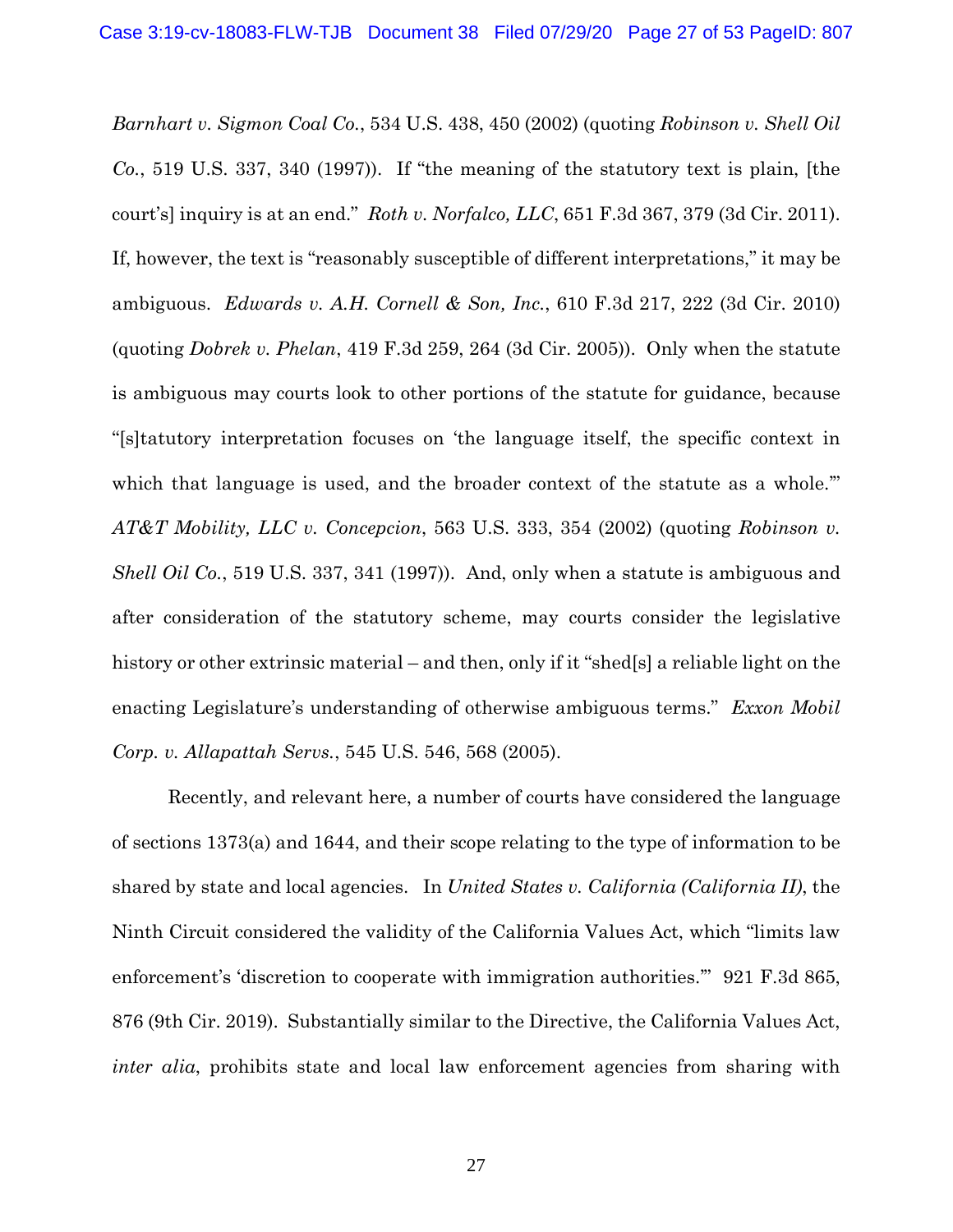federal immigration authorities personal identifying information, such as "the individual's home address or work address," or "information regarding a person's release date." *Id.* (quoting Cal. Gov't Code § 7285.6(a)(1)).<sup>16</sup> There, the United States, likewise, argued that section 1373 directly conflicts with the restrictions of the information set forth in the California Values Act, and insisted that Congress's inclusion of the term "regarding" in section 1373 indicated that the statute should be broadly construed to preempt the California law. *Id.* at 892–93. The Ninth Circuit acknowledged that, generally speaking, phrases like "regarding" have "a broadening effect, ensuring that the scope of a provision covers not only its subject but also matters relating to that subject." *Id.* at 891–92 (quoting *Lamar, Archer & Cofrin, LLP v. Appling*, 138 S. Ct. 1752, 1759–60 (2018)). However, it observed that "if the term 'regarding' were 'taken to extend to the furthest stretch of its indeterminacy, then for all practical purposes preemption would never run its course, for [r]eally, universally, relations stop nowhere.'" *Id.* (alteration in original) (quoting *N.Y. State Conference of Blue Cross & Blue Shield Plans v. Travelers Ins. Co.*, 514 U.S. 645, 655 (1995)). Rejecting the United States' strained reading of § 1373, the *California II* court held that the phrase "is naturally understood as a reference to a person's legal classification under federal law." *Id.* at 891. While the Ninth Circuit did not reach

<sup>16</sup> In *California II*, the United States also challenged two other California statutes—the Immigrant Worker Protection Act, which sets forth certain protections for immigrant employees, and AB 103, which permits the California Attorney General to inspect detention facilities which house or detain noncitizens for the purposes of civil immigration proceedings. 921 F.3d at 875–76. These are not relevant to the case at hand.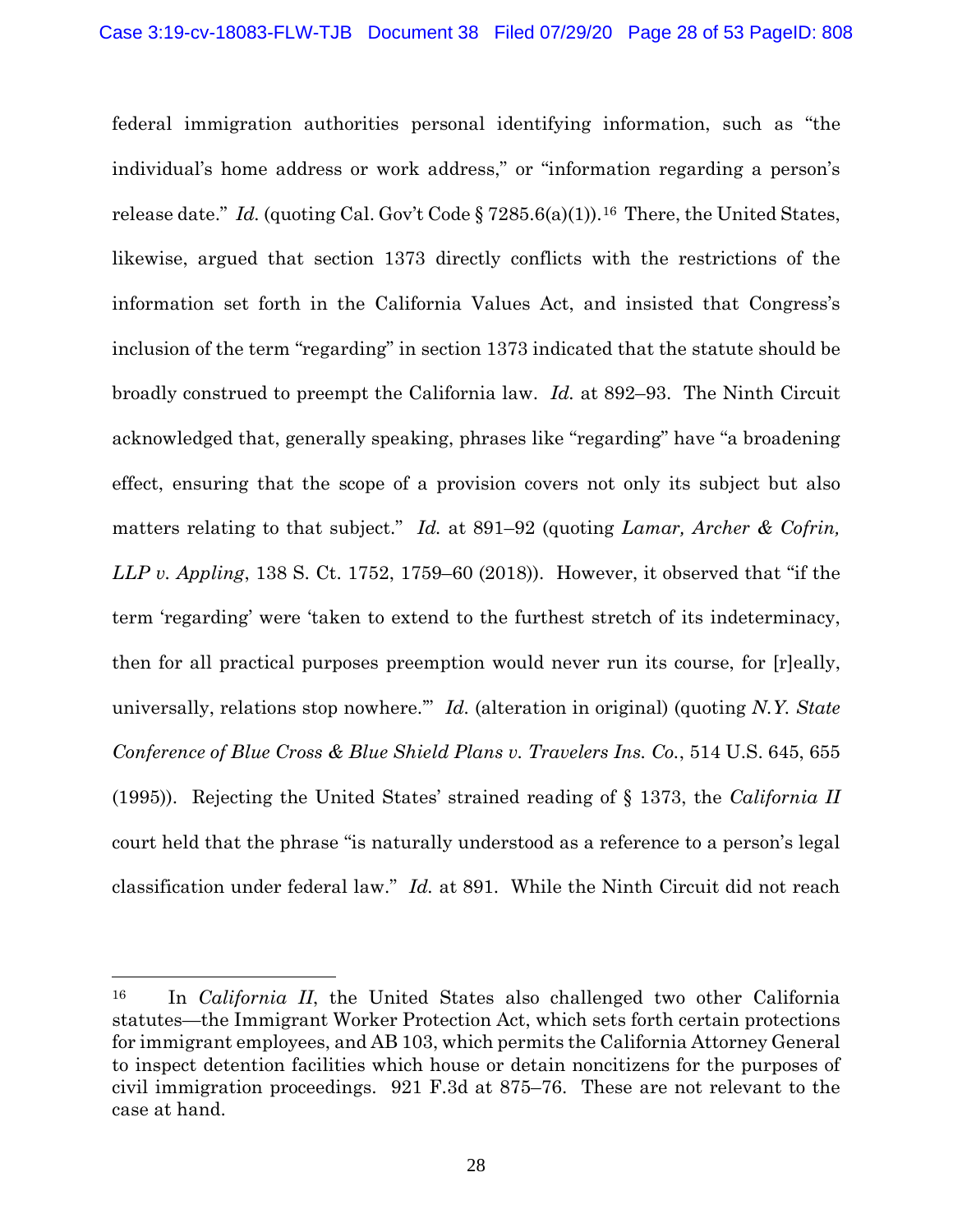the issue of whether section 1373 violates the anticommandeering doctrine of the Tenth Amendment, *id.* at 893 n.19, the district court found its constitutionality "highly suspect" because it "dictate[s] what states may and may not do." *United States v. California* (*California I*), 314 F. Supp. 3d 1077, 1101 (E.D. Cal. 2018), *aff'd in part & rev'd and remanded in part*, 921 F.3d 865. Dissatisfied by the Ninth Circuit's decision, the United States pressed on and sought writ of certiorari from the Supreme Court. Just last month, in June 2020, the Court denied that petition. *See United States v. California*, \_\_\_ S. Ct. \_\_\_, 2020 WL 3146844 (2020).

Courts have also considered the scope of section 1373 in the context of the Edward Byrne Memorial Justice Assistance Grant ("Byrne Grant") Program, through which the federal government provides financial assistance to states and localities for criminal justice purposes. *See City & Cty. of San Francisco v. Sessions*, 349 F. Supp. 3d 924, 967 (N.D. Cal. 2018); *City of Philadelphia v. Sessions*, 309 F. Supp. 3d 289, 295 (E.D. Pa. 2018), *aff'd in part and vacated in part on other grounds*, 916 F.3d 276 (3d Cir. 2019). As conditions of receiving a Byrne Grant, a locality must provide ICE with advance notice of release dates of inmates and certify its compliance with section 1373. *City of Philadelphia*, 309 F. Supp. 3d at 295*.* A number of states and municipalities across the country have challenged these conditions on the grounds that they violate the Tenth Amendment. For example, in *City of Philadelphia*, the United States argued that section 1373 requires localities to "provide advance notice of release from City custody" based on a broad interpretation of the phrase "information regarding . . . citizenship or immigration status." *Id.* at 331. The court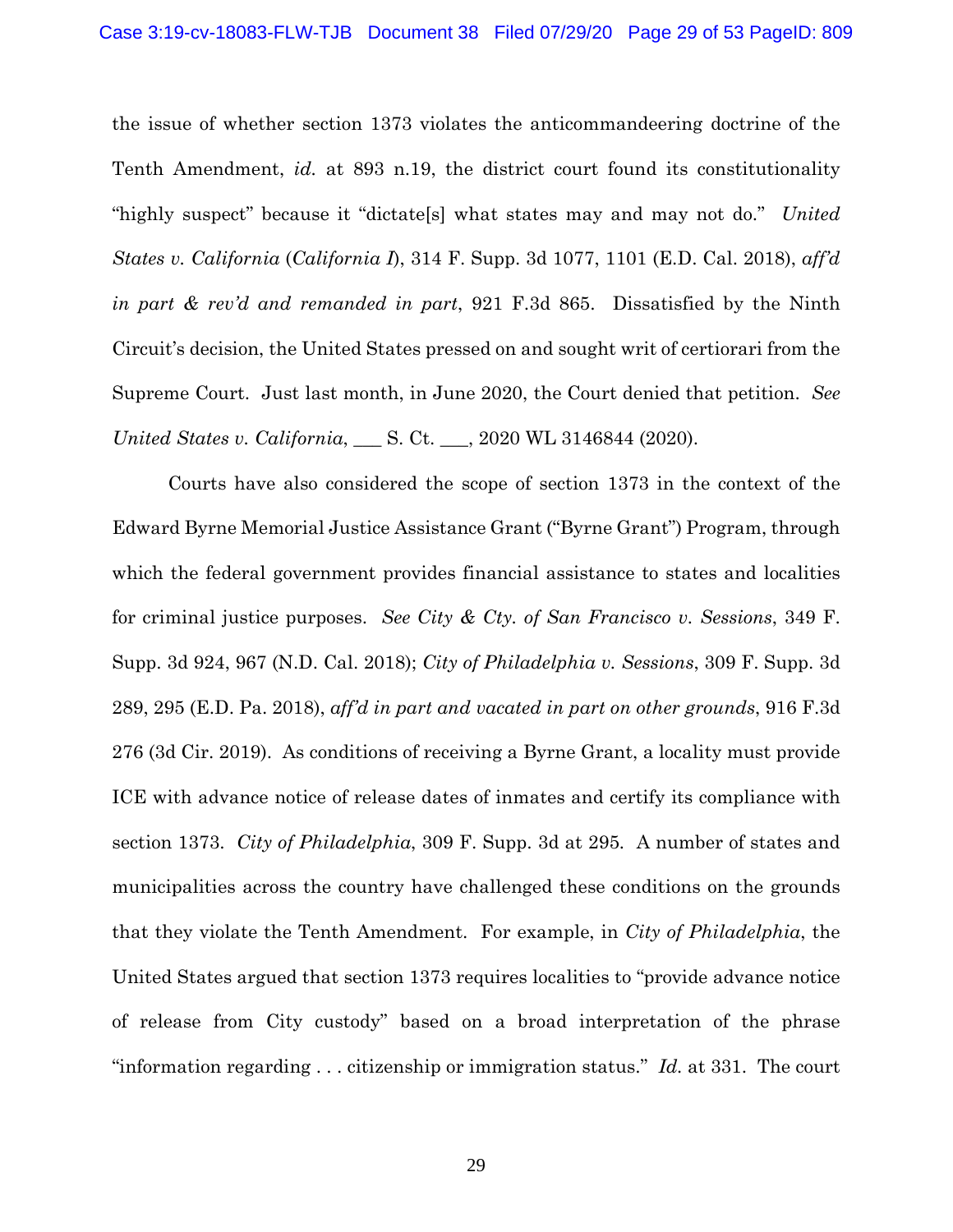rejected this position, finding that the United States' reading of the statute was "simply impossible to square with the statutory text." *Id.* Indeed, the court held that the plain meaning of the phrase "citizenship or immigration status," means "an individual's category of presence in the United States—e.g., undocumented, refugee, lawful permanent resident, U.S. citizen—and whether or not an individual is a U.S. citizen, and if not, of what country." *Id.*17

In reaching this conclusion, the *City of Philadelphia* court relied on the Northern District of California's decision in *Steinle v. City & Cty. of San Francisco*, 230 F. Supp. 3d 994 (N.D. Cal. 2017). *Steinle* involved a suit brought pursuant to 42 U.S.C. § 1983 by the surviving relatives of a woman who was killed by an undocumented man after he had been released from the custody of the San Francisco's Sheriff's Department. *Id.* at 1004. Prior to his release, ICE had sent a detainer request to the Sheriff's Department seeking advance notice of his release date so ICE could take custody of him. *Id.* The Sheriff's Department did not respond to the detainer because of city policy. *Id.* Plaintiffs alleged that the City was per se negligent, partly because it failed to comply with § 1373, which provision, plaintiffs asserted, required the city to provide advance notice of an inmate's release to ICE. *Id.* at 1005. The *Steinle* court dismissed this claim, as it found that "[n]othing in 8

<sup>17</sup> In affirming the district court's decision in *City of Philadelphia*, the Third Circuit determined that section 1373 was not an "applicable law" for which the United States could require compliance in order for a city or municipality to receive JAG funds. *See City of Philadelphia v. Att'y Gen. of the United States*, 916 F.3d 276, 288– 91 (3d Cir. 2019). As a result, the Third Circuit did not reach the scope and facial validity of section 1373. *See id.*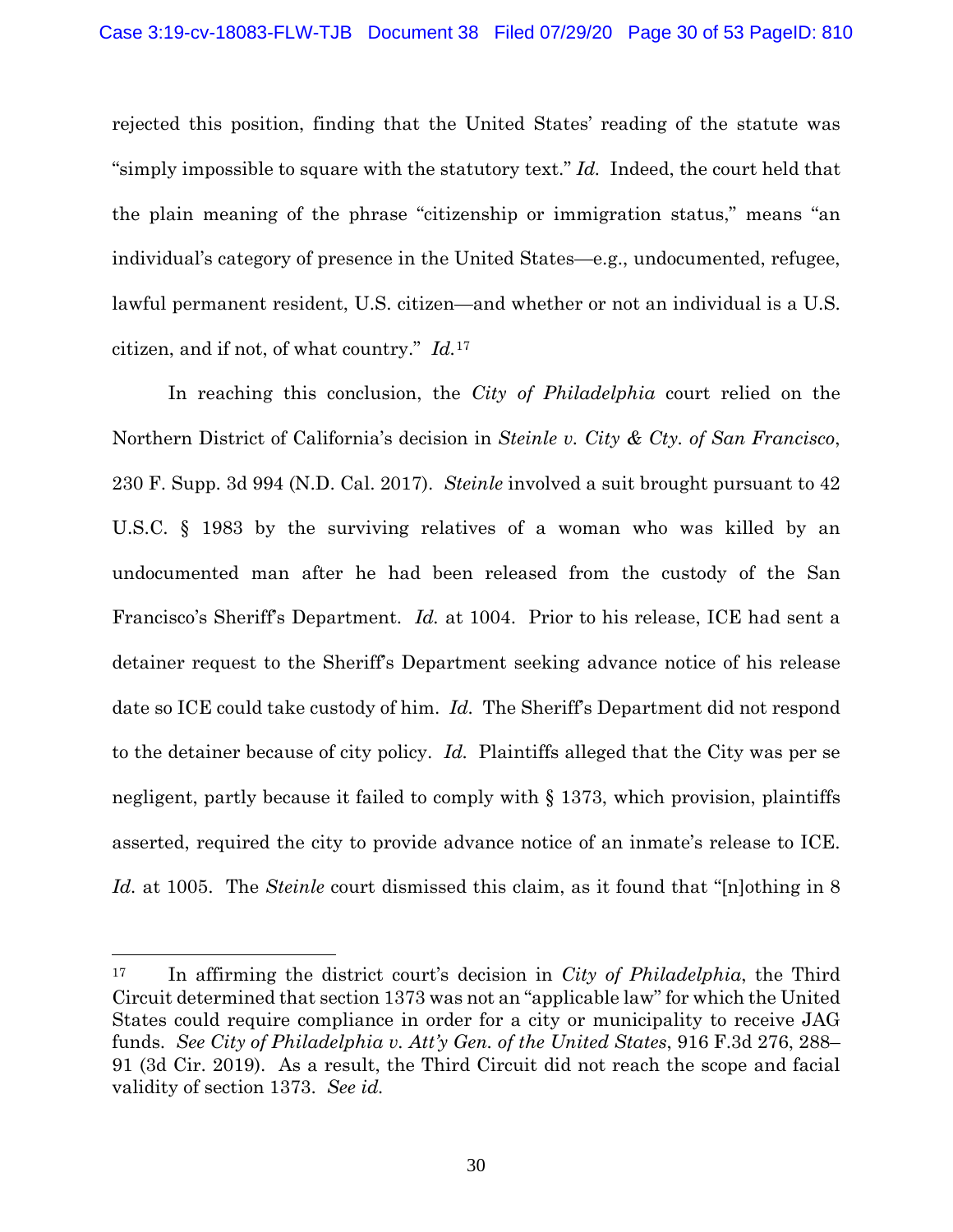U.S.C. § 1373(a) addresses information concerning an inmate's release date." *Id.* at 1015. The same conclusion was reached by the court in *City & Cty. of San Francisco,*  349 F. Supp. 3d at 967-98 ("I agree with the other district courts that found Section 1373 would support only a narrow interpretation that extends to 'information strictly pertaining to immigration status (i.e. what one's immigration status is).'").

Here, I am persuaded by these decisions that a plain reading of sections 1373(a) and 1644 reflects that the only information that state and local governments are required to share is the legal status—*i.e.*, citizenship or immigration status—of an individual. While, generally, a term like "regarding" has a broadening effect, to read it as broadly as advanced by Plaintiffs and the United States would impermissibly expand the scope of these statutes to sweep in *any* information, including personal identifying data, concerning an alien in the United States. Indeed, neither Plaintiffs nor the United States suggest any limit to their interpretation of the statute, an unreasonable result, that the statute based on its plain wording, cannot contemplate. *Accord N.Y. State Conference of Blue Cross & Blue Shield Plans*, 514 U.S. at 655. There is simply nothing in the statute to suggest that the inclusion of the word "regarding" requires States and local governments to share personal identifying information and dates of release from detention, as such information does not directly relate to, or regard, an individual's immigration status.18 *See City of Philadelphia*, 309 F. Supp. 3d at 331; *see also Steinle*, 230 F. Supp. 3d at 1015.

<sup>18</sup> Indeed, as discussed *infra*, if the Court were to read sections 1373(a) and 1644 as broadly as requested by Plaintiffs and the United States, the sections would violate the Tenth Amendment.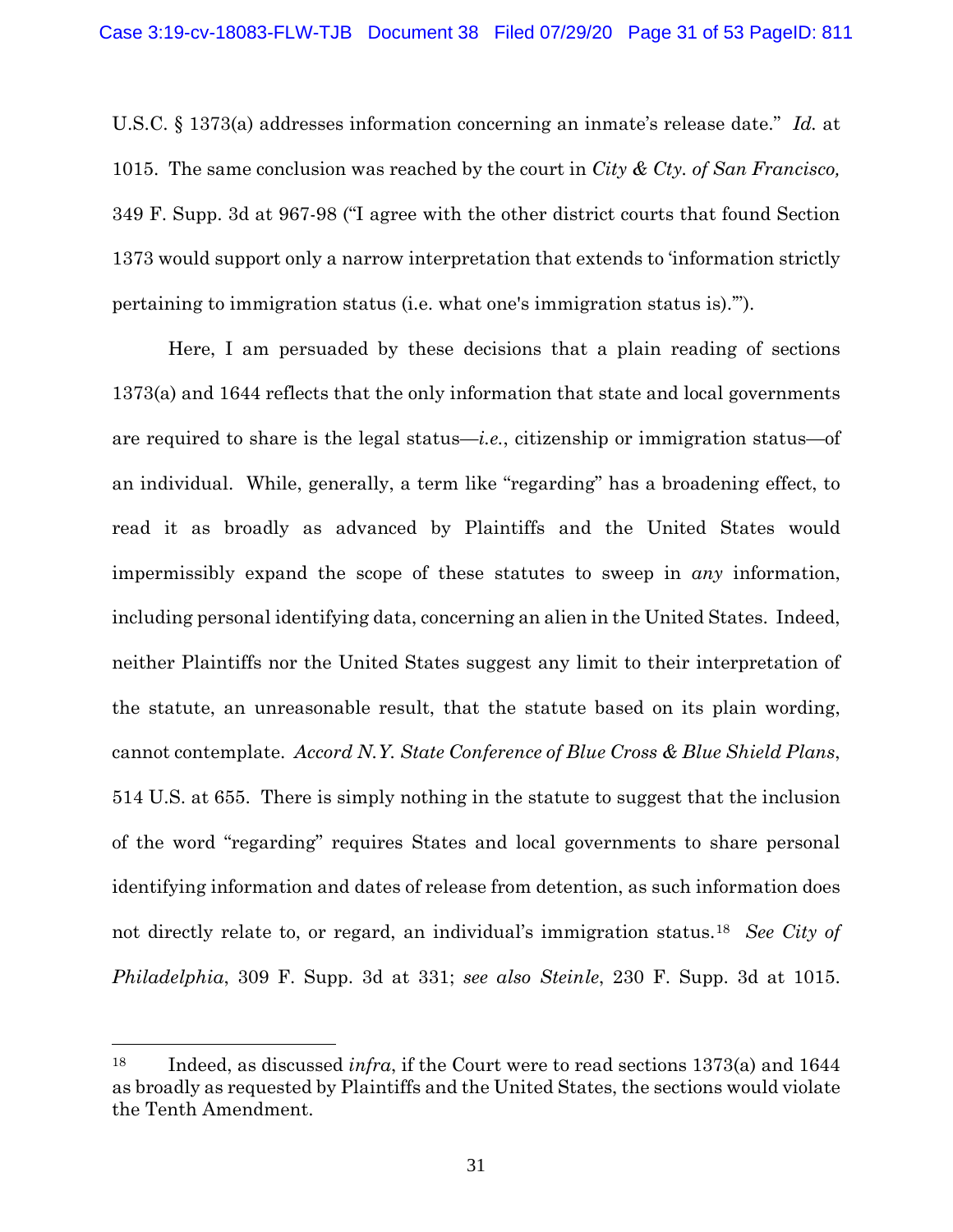Rather, plainly, the phrase "regarding the citizenship or immigration, lawful or unlawful of any individual" means just that—information relating to the immigration status of an alien, including his/her citizenship.

Because the Court finds that sections 1373(a) and 1644 apply only to information specifically regarding an individual's immigration or citizenship status, *i.e.*, whether the individual is a U.S. citizen, green card holder, or holds some other legal or unlawful status in the United States, they do not expressly preempt the Directive.19 Indeed, the Directive specifically permits compliance with those sections

[t]reating legislative reports as binding law [] undermines our constitutional structure of separated powers, because legislative reports do not come with the traditional and constitutionally-mandated political safeguards of legislation. As noted above, legislative reports are not acts of law satisfying the precise requirements of Article I, which were devised by the Framers to ensure separation of powers and a careful legislative process. By contrast, legislative reports may in some cases be written by an individual legislator, congressional staffers, or even lobbyists. Giving binding effect to passages in legislative reports may thus give binding legal effect to the unchecked will of a lone person, and that is not what our Constitution envisions.

*Nw. Envtl. Def. Ctr. v. Bonneville Power Admin.*, 477 F.3d 668, 684-85 (9th Cir. 2007) (footnotes omitted). In that regard, "Congress's 'authoritative statement is the statutory text, not the legislative history.'" *Chamber of Commerce of U.S. v. Whiting*, 563 U.S. 582, 599 (2011) (quoting *Exxon Mobil Corp. v. Allapattah Servs., Inc.*, 545 U.S. 546, 568 (2005)). Because the plain language of sections 1373(a) and 1644 is

<sup>19</sup> The Cape May County Plaintiffs urge the Court to consider the legislative history of sections 1373(a) and 1644, which they contend supports a broad reading of sections 1373 and 1644. For example, the Cape May Plaintiffs cherry pick language from the Senate Report and argue that "Congress'[s] stated purpose in enacting § 1644 was 'to give State and local officials the authority to communicate with [DHS] regarding the presence, whereabouts, or activities of illegal aliens.'" (Cape May Opp., at 14 (quoting *City of New York v. United States*, 179 F.3d 29, 32–33 (2d Cir. 1999)).) In light of the Court's finding that the statutes are unambiguous, such an argument cannot be squared with well-settled principle of statutory construction. Indeed,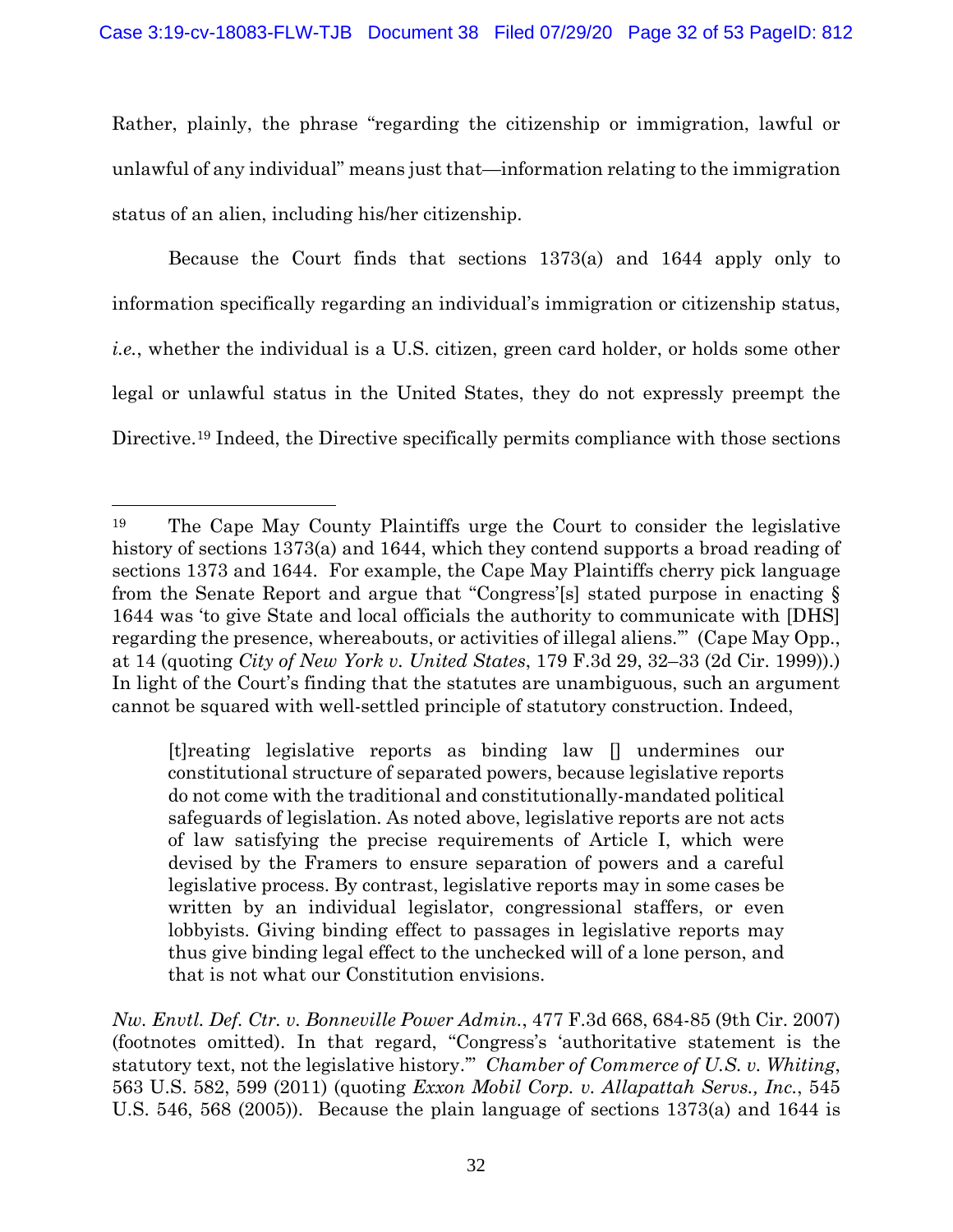by allowing state, local, and county law enforcement agencies to "send[] to . . . federal immigration authorities information regarding the citizenship or immigration status, lawful or unlawful of any individual." Directive No. 2018-6 § II.C(10).

### *iii. Anticommandeering and the Tenth Amendment*

If the Court were to accept the broad reading of sections 1373(a) and 1644 advanced by Plaintiffs and the United States, and find preemption, these particular provisions would run afoul of the anticommandeering doctrine of the Tenth Amendment. The Tenth Amendment provides that "[t]he powers not delegated to the United States by the Constitution, nor prohibited by it to the States, are reserved to the States respectively, or to the people." U.S. Const., amend. X. From the Tenth Amendment, emerges the anticommandeering doctrine, which provides that "the Federal Government may not compel the States to implement, by legislation or executive action, federal regulatory programs." *Printz v. United States*, 521 U.S. 898, 925 (1997); *see also Murphy*, 138 S. Ct. at 1475–76. As the Supreme Court explained in *Murphy*, "[t]he anticommandeering doctrine may sound arcane, but it is simply the expression of a fundamental structural decision incorporated into the Constitution, *i.e.*, the decision to withhold from Congress the power to issue orders directly to the States." 138 S. Ct. at 1475. In other words, "any law that commandeers the legislative processes [and agencies] of the States by directly compelling them to enact and enforce a federal regulatory program is beyond the inherent limitations on

clear, there is no basis to go behind the language and delve into the legislative history. *See Steinle*, 230 F. Supp. 3d at 1014 (declining to consider legislative history of section 1373 because of the clarity of the statutory text).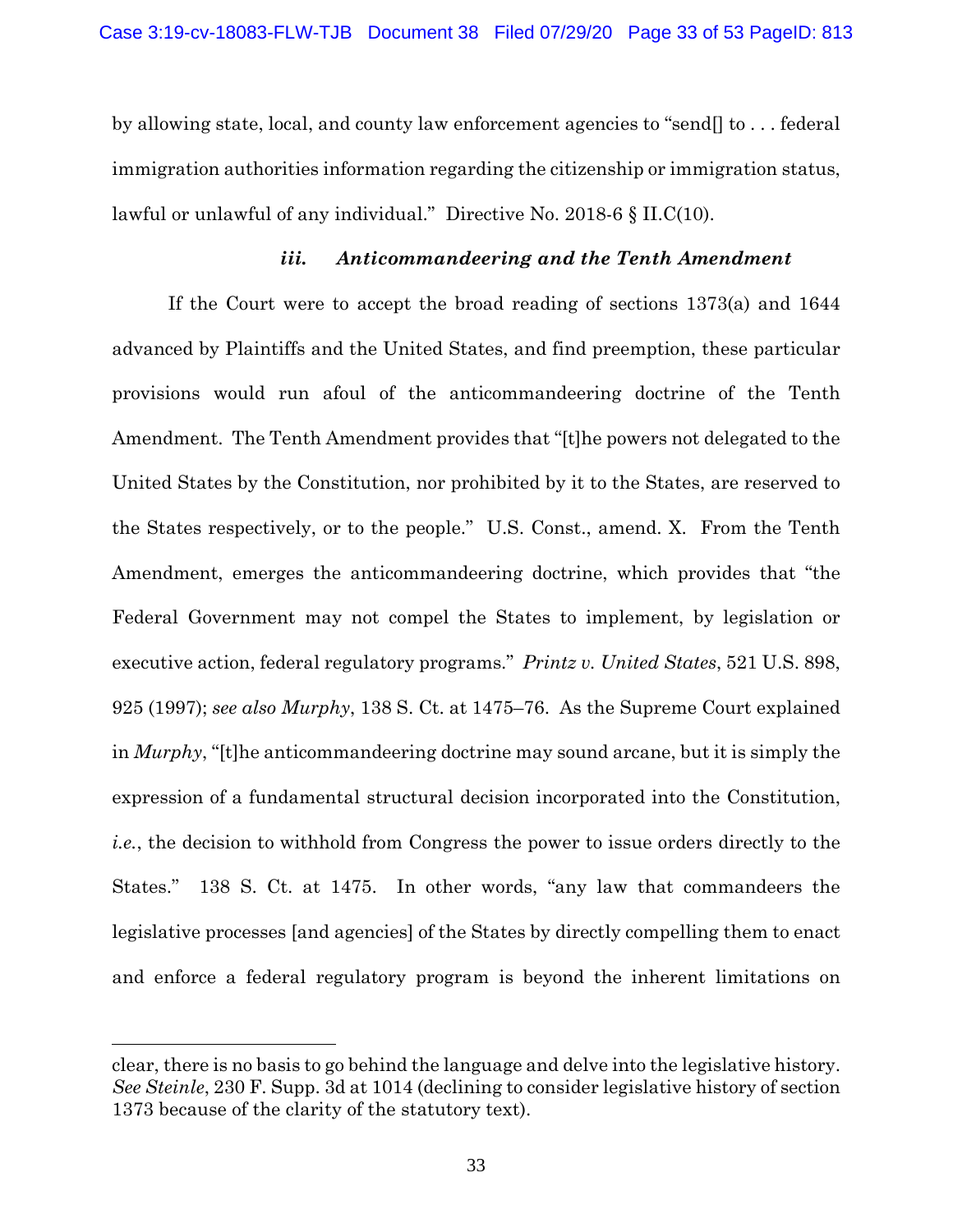federal power within our dual system" of government. *Galarza v. Szalczyk*, 745 F.3d 634, 643 (3d Cir. 2014). This doctrine serves several key purposes, including promoting "[a] healthy balance of power between the States and the Federal Government [which reduces] the risk of tyranny and abuse from either front," "promot[ing] political accountability" by making it clear to "[v]oters who like or dislike the effects of the regulation . . . who to credit or blame," and "prevent[ing] Congress from shifting the costs of regulation to the States." *Murphy,* 138 S. Ct. at 1477.

The Supreme Court first addressed the anticommandeering doctrine in *New York v. United States*, 505 U.S. 144 (1992), in which it considered the validity of a federal law regulating the disposal of radioactive waste by the states. Specifically, at issue was a provision that required states to, under certain conditions, either adopt the regulations for disposal advanced by Congress or "take title" to radioactive waste. *Id.* at 152–54. The Supreme Court held that the "take title" provision violated the Tenth Amendment based on the principle that "Congress may not simply 'comandee[r] the legislative processes of the States by directly compelling them to enact and enforce a federal regulatory program.'" *Id.* at 161 (quoting *Hodel v. Va Surface Mining & Reclamation Ass'n, Inc.*, 452 U.S. 264, 288 (1981)). Several years later in *Printz*, the Court again applied the anticommandeering doctrine in considering the validity of a provision of the Brady Handgun Violence Protection Act, which temporarily required the chief law enforcement officer of localities to conduct background checks and other tasks when an individual purchased a handgun until a national system for such checks became operative. 521 U.S. at 902–03. The *Printz*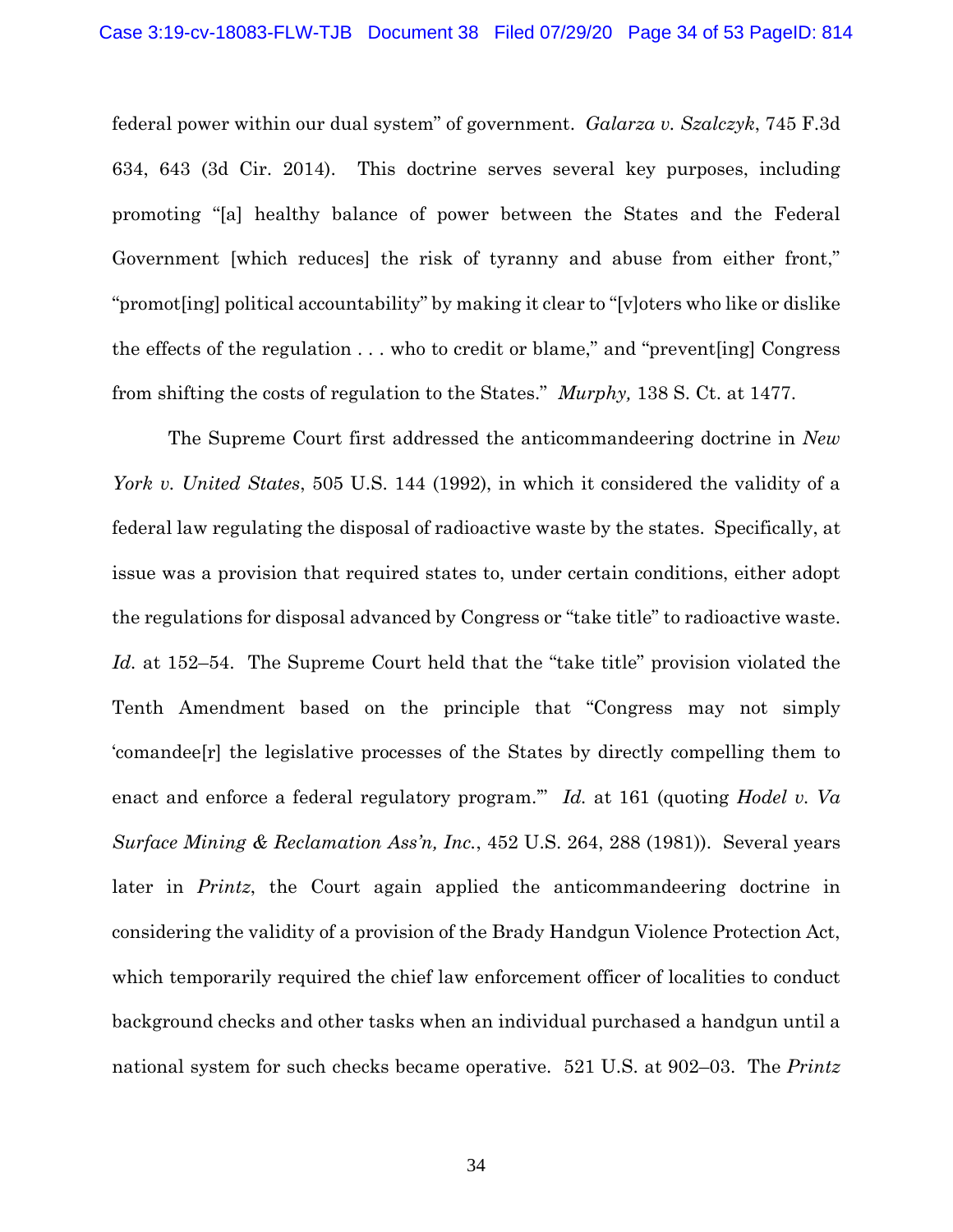### Case 3:19-cv-18083-FLW-TJB Document 38 Filed 07/29/20 Page 35 of 53 PageID: 815

Court held that the provision unconstitutionally conscripted the states and their officers into the service of the federal government. *Id.* at 935. In that regard, the Court explained:

> The Federal Government may neither issue directives requiring the States to address particular problems, nor command the States' officers, or those of their political subdivisions, to administer or enforce a federal regulatory program. It matters not whether policymaking is involved, and no case-by-case weighing of the burdens or benefits is necessary; such commands are fundamentally incompatible with our constitutional system of dual sovereignty.

*Id.*

Most recently, the Supreme Court invoked the anticommandeering doctrine in *Murphy* to invalidate a provision in PASPA that prohibited states from authorizing sports gambling. The provision specifically made it "unlawful" for a State or any of its subdivisions "'to sponsor, operate, advertise, promote, license, or authorize by law or compact . . . a lottery, sweepstakes, or other betting, gambling, wagering scheme based . . . on' competitive sporting events." *Id.* at 1465. (quoting 28 U.S.C. § 3702(2)). The Supreme Court found the provision to be a "direct affront to state sovereignty," because the "provision unequivocally dictates what a state legislature may and may not do." *Id.* at 1478. Critically, the Supreme Court found that any attempt to draw a distinction between federal laws that command state action and those that prohibit state action to be "empty," and the Court made plain that "[t]he basic principle—that Congress cannot issue direct orders to state legislatures—applies in either event."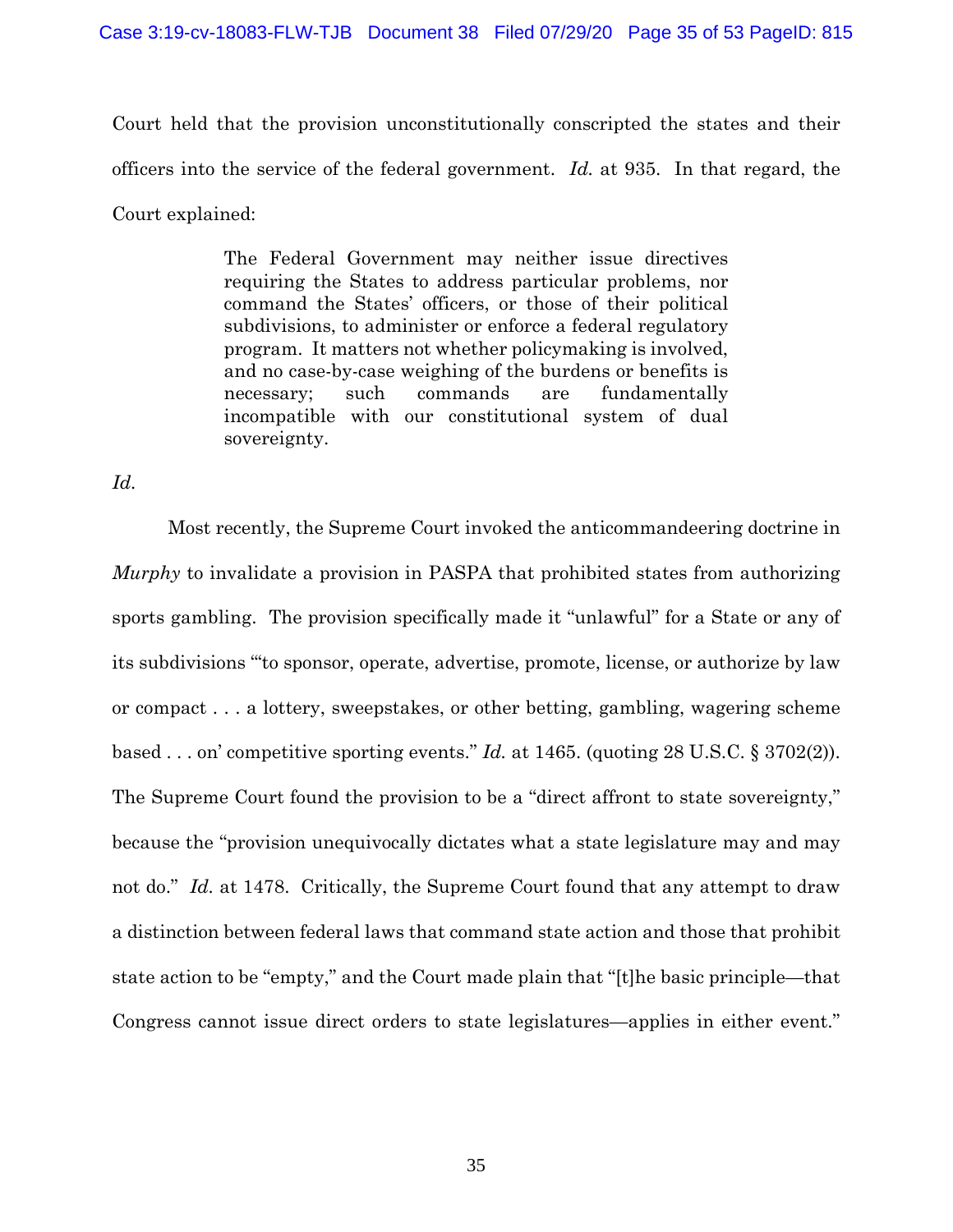*Id.* at 1478.20

In light of these principles, it is clear that if sections 1373(a) and 1644 were broadly construed to cover all types of information possibly related to the enforcement of immigration law, including personal identifying data and dates of release of inmates, they would violate the Tenth Amendment under the anticommandeering doctrine.21 Indeed, much like the provision at issue in *Murphy*, a broad reading of

<sup>20</sup> Further undercutting the position of Plaintiffs and the United States, since *Murphy* a majority of courts that have considered facial challenges to section 1373 have found it to be unconstitutional under the Tenth Amendment. *See City of Chicago v. Sessions*, 321 F. Supp. 3d 855, 872 (N.D. Ill. 2018) (finding that "Section 1373 impermissibly directs the functioning of local government in contravention of Tenth Amendment principles" and "is thus unconstitutional on its face"); *see also Oregon v. Trump*, 406 F. Supp. 3d 940, 971 (D. Or. 2019) ("Here, the Court agrees with Plaintiffs, as well as every other court to have considered the issue after *Murphy*, that sections 1373 and 1644 violate the Tenth Amendment."); *City and Cty. of San Francisco*, 349 F. Supp. 3d 924 (N.D. Cal. 2018) (finding section 1373 unconstitutional under the Tenth Amendment). *But see State of N.Y. v. Dep't of Justice*, 951 F.3d 84, 116 (2d Cir. 2020) (holding that "the district court erred in holding 8 U.S.C. § 1373 unconstitutional because the statute does not violate the anticommandeering principle of the Tenth Amendment as applied here to a federal funding requirement"). The question of section 1373's validity, however, is not before the Court in this matter as none of the parties argue that section 1373 is facially unconstitutional.

<sup>21</sup> The United States argues that there is an "information sharing exception" to the anticommandeering doctrine. In support of that argument, the United States relies on the Supreme Court's decision in *Reno v. Condon* and dicta from *Printz*. Neither case supports the application of such an exception, if one exists, to this case. First, *Reno v. Condon* involved a challenge brought by South Carolina to the Driver's Privacy Protection Act of 1994, which required disclosure to the federal government of personal identifying information kept in the records of state motor vehicle departments. 528 U.S. 141, 143 (2000). The Supreme Court found the statute valid under the Tenth Amendment as it "does not require the States in their sovereign capacity to regulate their own citizens, . . . [but] regulates the States as the owners of databases." *Id.* at 151. Unlike the law at issue in *Reno*, however, sections 1373(a) and 1644 do not simply require disclosure of information, but instead "directly tell[s] states and state actors that they must refrain from enacting certain state laws." *City of Philadelphia*, 309 F. Supp. 3d at 330. Moreover, the dicta from *Printz*, in which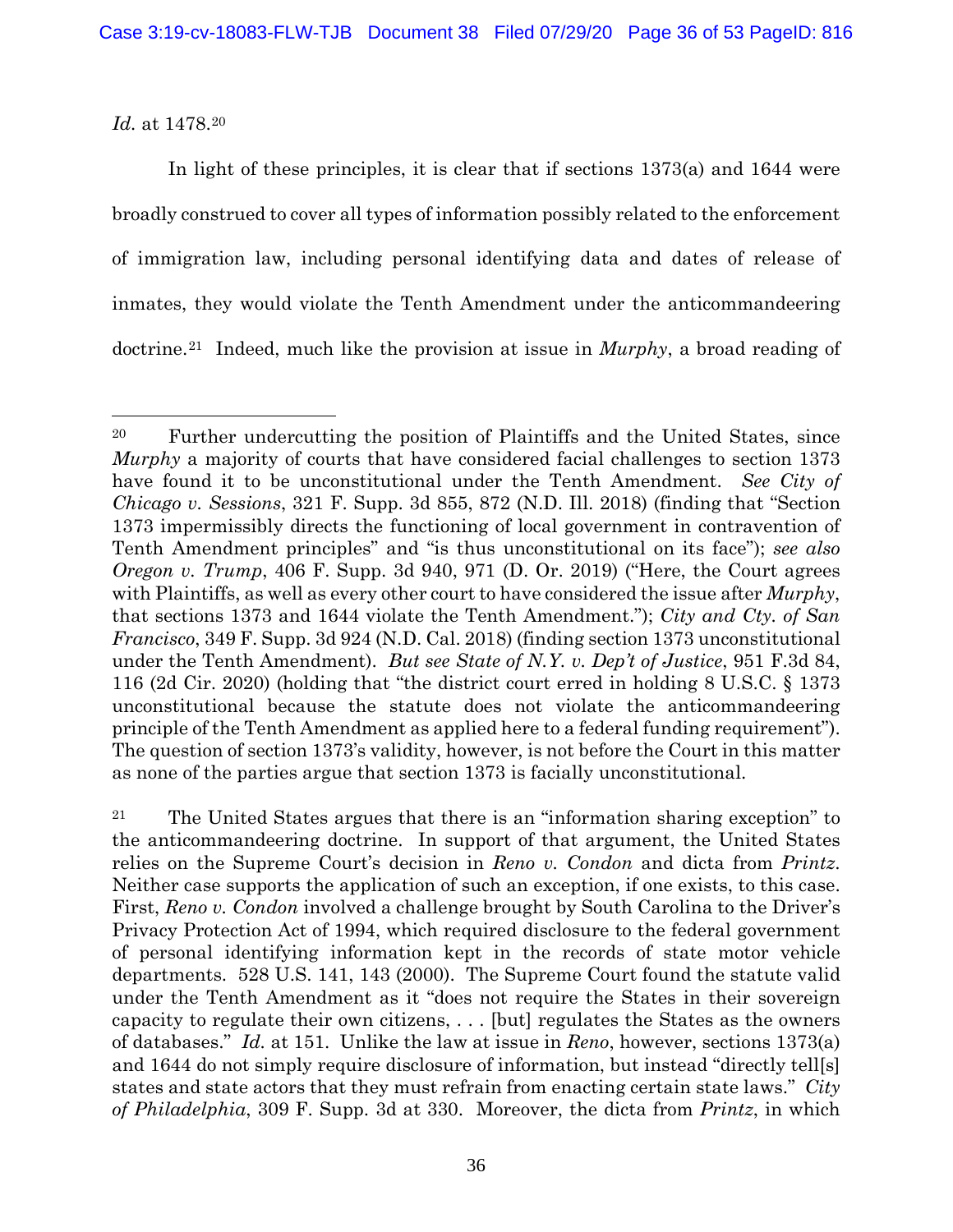sections 1373(a) and 1644 would "unequivocally dictate<sup>[]</sup> what a state legislature may and may not do." *Murphy*, 138 S. Ct. at 1478. Under the proposed interpretation, states would have no ability to make the "legitimate choice" to decline to participate in the enforcement of federal immigration law because they would be unable to regulate the type of information that state and local agencies share with federal immigration authorities. By prohibiting state and local governments from restricting the types of information shared with the federal government, sections 1373(a) and 1644 would seemingly require state and local law enforcement agencies to share *any* information about an alien, giving the state no choice but to participate in the enforcement of federal immigration law. This would clearly act to "compel state and local agencies to expend funds and resources to effectuate a federal regulatory scheme," because states could not decline to share certain information relating to an alien with the federal government. *See Galarza*, 745 F.3d at 644.

Put simply, even if the Directive "obstructs federal immigration enforcement, the United States' position that such obstruction is unlawful runs directly afoul of the Tenth Amendment and the anticommandeering rule." *California II*, 921 F.3d at 888. As it stands, the Directive permits full compliance with sections 1373(a) and 1644 as

the Supreme Court stated that statutes "which require only the provision of information to the Federal Government<sup>[]</sup> do not involve . . . the forced participation of the States' executive in the actual administration of a federal program," was language in the opinion where the Court recounted, and then rejected, the Government's specific arguments made in the context of that case. *See Printz*, 521 U.S. at 917–18. Contrary to the United States' position, the *Printz* Court did not carve out any exception to the anticommandeering doctrine. *See City of Philadelphia*, 309 F. Supp. 3d at 330. In short, the United States' argument is specious.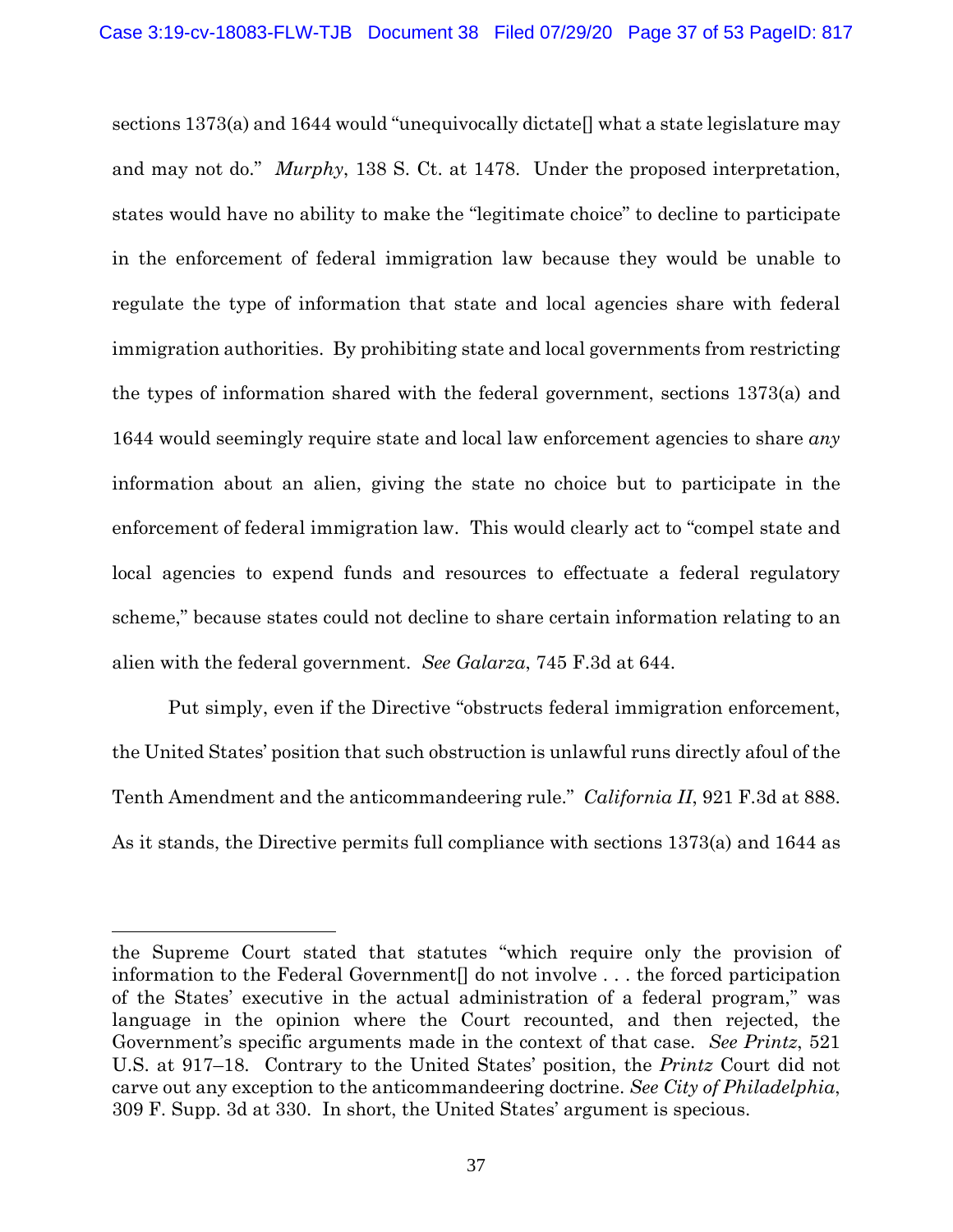it explicitly allows state, local, and county officials to share information regarding an individual's immigration status. *See* Directive § II.C(10). New Jersey has elected to bar its localities from sharing other information that is plainly not covered by those provisions. This is, therefore, a legitimate exercise of the State's police power and regulation of its law enforcement resources. Accordingly, Plaintiffs' express preemption claims are rejected.

### *2. Conflict Preemption*

Next, Plaintiffs and the United States argue that the Directive is conflict preempted by certain provisions of the INA. The Supreme Court has explained that state laws may be preempted where they conflict with federal law, including "cases where 'compliance with both federal and state regulations is a physical impossibility,' and those instances where the challenged state law 'stands as an obstacle to the accomplishment and execution of the full purposes and objectives of Congress.'" *Arizona*, 567 U.S. at 399–400 (citations omitted) (first quoting *Florida Lime & Avocado Growers, Inc. v. Paul*, 373 U.S. 132, 142–43 (1963); and then *Hines v. Davidowitz*, 312 U.S. 52, 67 (1941)); *see also Farnia v. Nokia, Inc.*, 625 F.3d 97, 122 (3d Cir. 2010) ("Conflict preemption exists (1) 'where it is impossible for a private party to comply with both state and federal requirements' or (2) 'where state law stands as an obstacle to the accomplishment and execution of the full purposes and objectives of Congress.'" (quoting *Fellner v. Tri-Union Seafoods, LLC*, 539 F.3d 237, 251 (3d Cir. 2008))). There is, however, "a strong presumption against preemption when Congress legislates in an area traditionally occupied by the States." *United*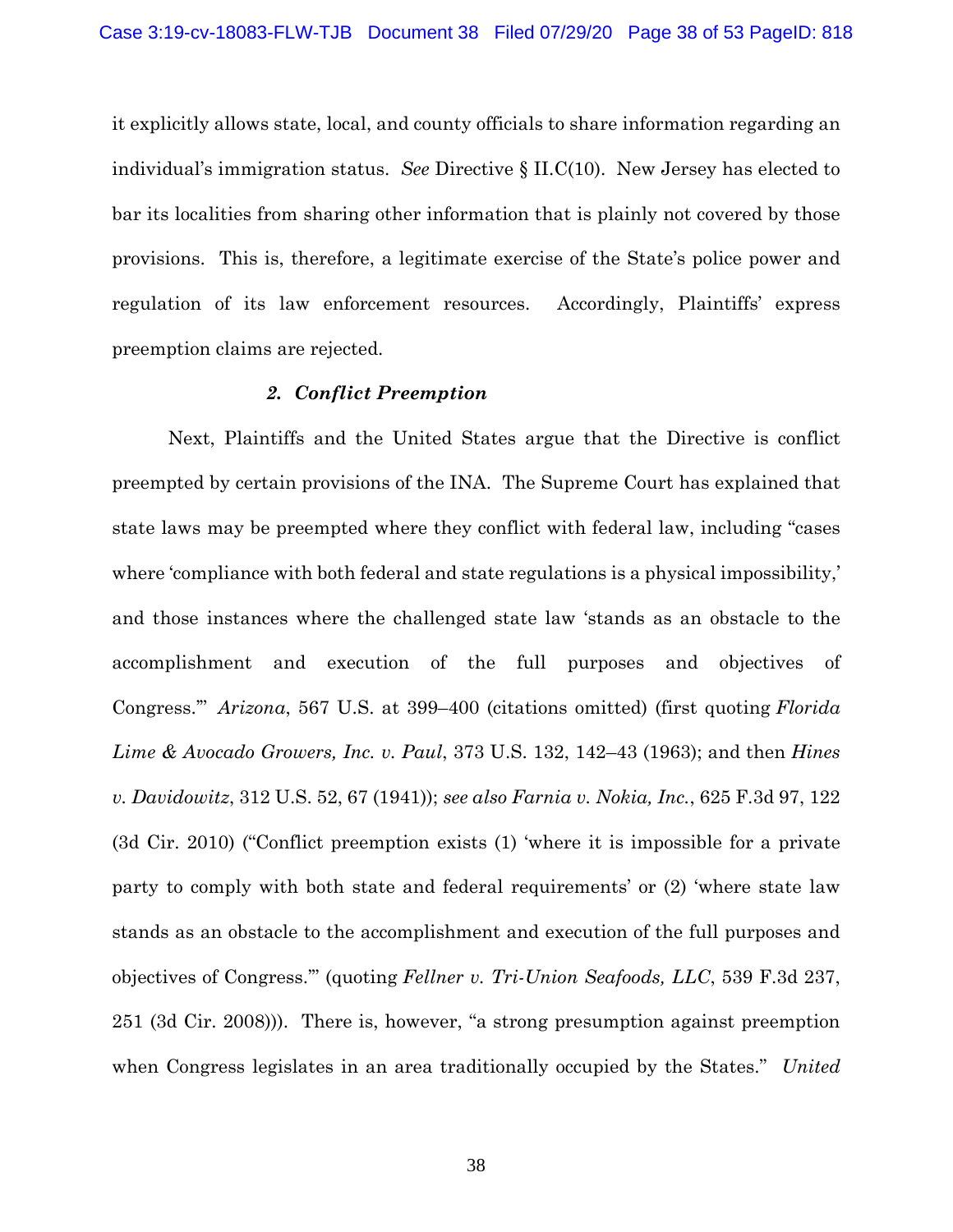*States v. California*, 314 F. Supp. 3d 1077, 1088 (N.D. Cal. 2018) (*California I*). In that connection, "courts should assume that 'the historic police powers of the States' are not superseded 'unless that was the clear and manifest purpose of Congress.'" *Arizona*, 567 U.S. at 400 (quoting *Rice v. Santa Fe Elevator Corp.*, 331 U.S. 218, 230  $(1947)$ .

### *i. Information Sharing Provisions*

First, Plaintiffs and the United States argue that the prohibitions on information sharing in Section II.B of the Directive are conflict preempted by the INA because the Directive frustrates the INA's "comprehensive framework for the detention and removal of criminal and other aliens . . . through numerous interlocking and mutually reinforcing provisions that depend on and call for information-sharing by state and local officials." (USA Statement of Interest, at 9.) More specifically, the United States explains that under 8 U.S.C. § 1231(a)(1), DHS is required to remove an alien who has been ordered removed within 90 days of the order of removal, and for aliens who are "detained or confined," the 90-day period begins to run on the "date the alien is released from detention or confinement." *See* 8 U.S.C. §§ 1231(a)(1)(A), (a)(1)(B)(ii); *O'Farril v. Certoff*, No. 07-1221, 2007 WL 1217355, at \*1 (D.N.J. Apr. 24, 2007). Based on that tight timeframe, the United States contends that the objectives of these provisions cannot be achieved if DHS is not provided "information about aliens in state and local custody and about their release." (USA Statement of Interest, at 10.) Further, Plaintiffs and the United States contend that the Directive's prohibition on sharing an inmate's release date with DHS "undercuts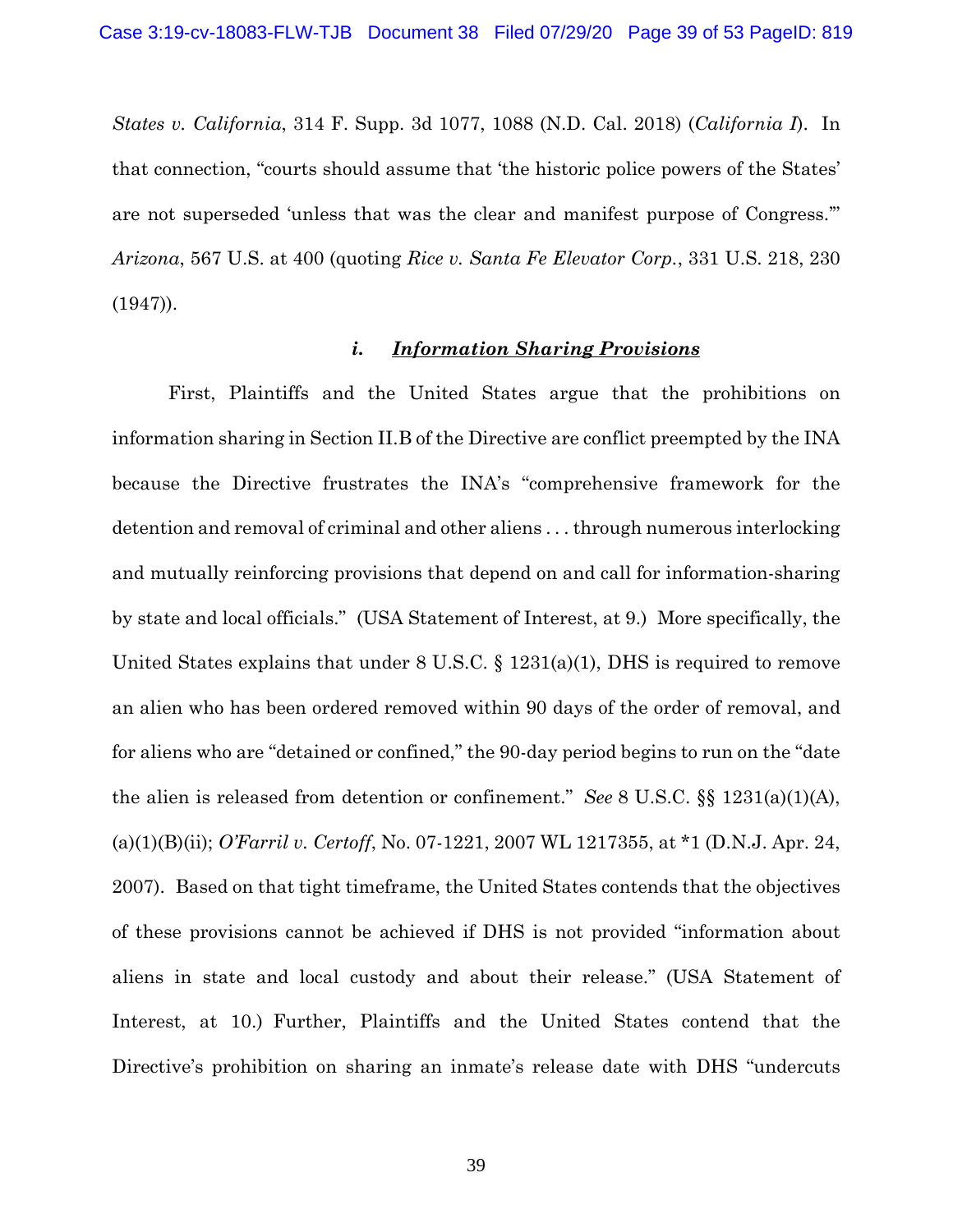DHS's ability to execute administrative warrants pursuant to 8 U.S.C. § 1226(a) [and]

fulfill the mandatory detention obligation set forth in 8 U.S.C. § 1226(c)." (USA

Statement of Interest, at 11.)

Sections 1231 and 1226, which Plaintiffs and the United States contend preempt the Directive, govern the federal government's removal and detention of aliens. Section 1231(a)(1) provides, in pertinent part,

### **(A) In general**

Except as otherwise provided in this section, when an alien is ordered removed, the Attorney General shall remove the alien from the United States within a period of 90 days (in this section referred to as the "removal period").

# **(B) Beginning of Period**

The removal period begins on the latest of the following:

. . .

(iii) If the alien is detained or confined (except under an immigration process), the date the alien is released from detention or confinement.

Sections 1226(a) and 1226(c) govern the arrest and detention of aliens. Section 1226(a) provides that following arrest on a warrant issued by the Attorney General, an alien may be "detained pending a decision on whether the alien is removed from the United States." Section 1226(c) requires the Attorney General to detain certain aliens upon their release from custody.

Here, Plaintiffs and the United States' conflict preemption arguments ignore that sections 1226 and 1231(a)(1) impose obligations solely on the federal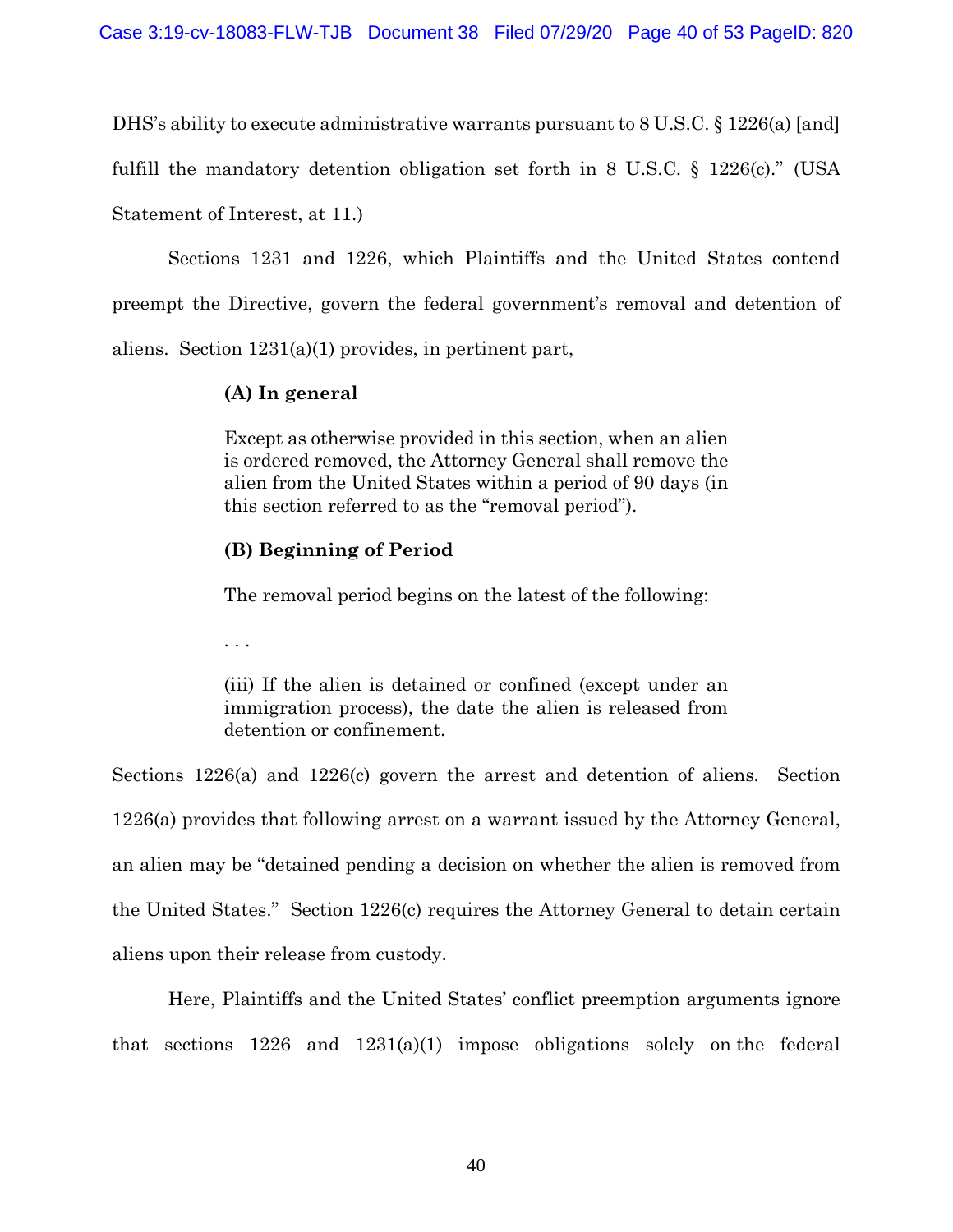government.22 This is important, because under those statutes, state and local law enforcement agencies have no duty to assist the federal government with carrying out those obligations, except as required under sections 1373(a) and 1644, *i.e.*, information sharing. Indeed, nothing in sections 1231(a)(1) and 1226 suggests "that Congress impliedly mandated that state and local governments would act in accordance with these statutes." *California II*, 921 F.3d at 887. As the Ninth Circuit has observed, "[e]ven if Congress had every expectation that [the States] would [comply with these sections], and opted not to codify its belief based on the presumption that states would conduct their law enforcement activities in concert with federal immigration efforts, it is a state's historic police power—not preemption—that we must assume, unless clearly superseded by federal statute." *Id.* Simply put, "[f]ederal law does not suggest the intent—let alone a 'clear and manifest' one—to prevent states from regulating *whether* their localities cooperate in immigration enforcement." *City of El Cenizo v. Texas*, 890 F.3d 164, 178 (5th Cir. 2018).

Pointedly, the Seventh Circuit found a similar argument raised by Plaintiffs, here, to be a "red herring." In *City of Chicago v. Sessions*, the Seventh Circuit considered whether certain conditions imposed upon recipients of a Byrne Grant violated the Constitution, including the "'notice' condition mandating advance notice

<sup>22</sup> In that connection, the Court need not address the United States' arguments with respect to sections 1226 and 1231 and the anticommandeering doctrine because those sections do not apply to state actors and place obligations solely on the federal government.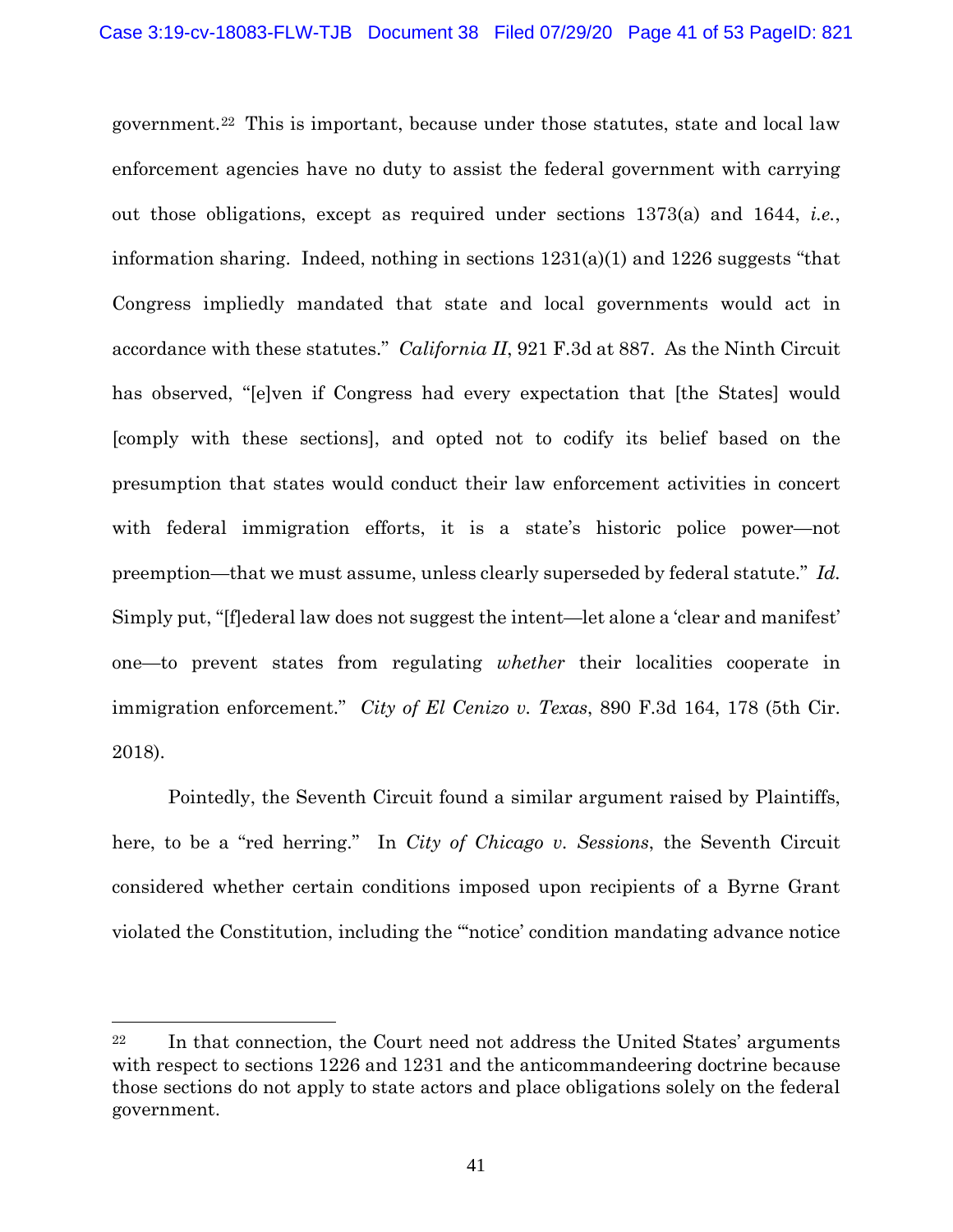to federal authorities of the release date of persons in state or local custody who are believed to be aliens." 888 F.3d 272, 277 (7th Cir.), *vacated in part*, 2018 WL 4268817 (2018) (en banc). The City of Chicago challenged those conditions as they were inconsistent with the provisions of the City's Welcoming City Ordinance, which, among other things, restricts the type of information shared with federal immigration authorities. *Id.* at 278–81. As related to the City's challenge, the United States framed the central issue as "whether localities can be allowed to thwart federal law enforcement" by declining to provide advance notice of inmate release dates. *Id.* at 282. While *City of Chicago* did not present a question of conflict preemption, the court saliently observed that a state's decision not to participate in the enforcement of federal civil immigration law did not prevent the federal government from fulfilling the objectives of Congress:

> [N]othing in this case involves any affirmative *interference* with federal law enforcement at all, nor is there any interference whatsoever with federal immigration authorities. The only conduct at issue . . . is the refusal of the local law enforcement to aid in civil immigration enforcement through informing the federal authorities when persons are in their custody . . . . Some localities might choose to cooperate with federal immigration efforts, and others may see such cooperation as impeding the community relationships necessary to identify and solve crimes. The choice as to how to devote law enforcement resources—including whether or not to use such resources to aid in federal immigration efforts—would traditionally be one left to state and local authorities.

*Id.* Similarly, here, New Jersey has made the decision not to cooperate with the enforcement of federal immigration law in an effort to strengthen the relationship between its communities and police, and shore up more effective enforcement of state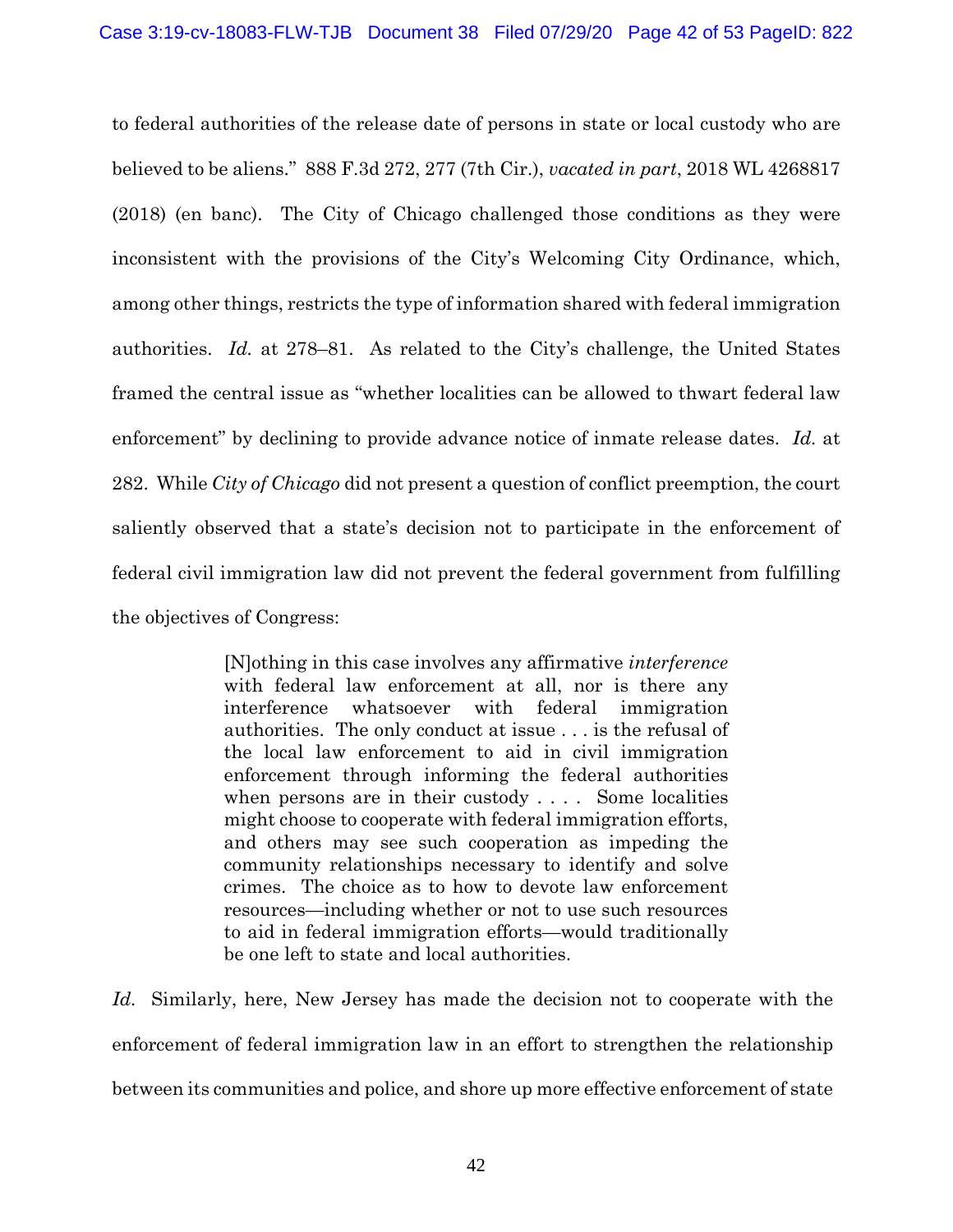criminal law. That choice is a clear exercise of the State's police power to regulate the conduct of its own law enforcement agencies. *See California I*, 314 F. Supp. 3d at 1105. There is no indication that Congress, in enacting the INA, sought to usurp that power. *Id.* As such, the federal government cannot strong arm the State into doing its own bidding.

Moreover, it is significant that the Directive does not interfere with the federal government's inherent power to regulate immigration. As Defendants and *Amici* note, the Directive "does not give anyone the right to remain in the country, or set limits on whom federal authorities can detain or when or where they can detain them." (Defs.' Moving Br., at 27–28; ACLU Br., at 29.) While immigration is undoubtedly the subject of the Directive, that alone does not render the Directive a regulation on immigration that would stand in the way of the federal government carrying out its objectives under the INA. As the Supreme Court has explained, not "every state enactment which in any way deals with aliens is a regulation of immigration and thus per se pre-empted by [the federal government's] constitutional power." *DeCanas v. Bica*, 424 U.S. 351, 355 (1976), *superseded by statute*, Immigration Reform & Control Act of 1986, 100 Stat. 3359, *as recognized in*, *Kansas v. Garcia*, 40 S. Ct. 791, 797 (2020). Indeed, "the fact that aliens are the subject of a state statute does not render it a regulation of immigration, which is essentially a determination of who should or should not be admitted into the country, and the conditions under which a legal entrant may remain." *Id.* The Directive, in merely defining the contours of New Jersey's and its localities' involvement in the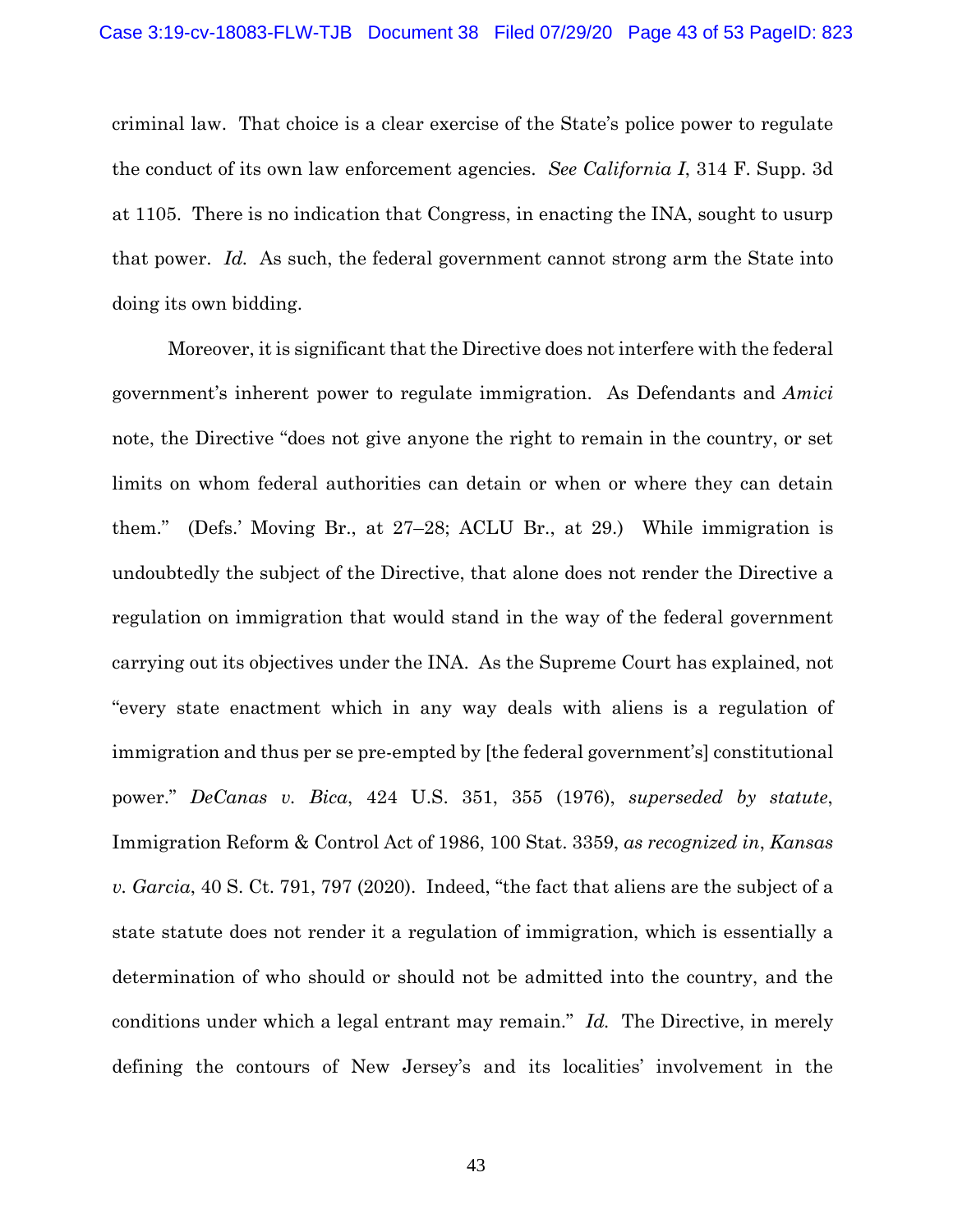enforcement of federal civil immigration law, does not encroach onto the regulation of immigration. *See City of Chicago*, 888 F.3d at 281 (finding that Chicago's "Welcoming City Ordinance" did not interfere "in any way with the federal government's lawful pursuit of its civil immigration activities" and did not "immunize anyone to the reach of the federal government").

In sum, the Court finds that the information sharing provisions of the Directive are not conflict preempted by the INA, because they do not impose a true "obstacle" on the federal government's execution of federal civil immigration law. While it may very well be easier for federal law enforcement to effect removals if it has states' assistance, that does not change the clear command of sections 1226 and  $1231(a)(1)$ , which place the burden of complying with the INA on the federal government, not state and local authorities. Merely because a state law "inconveniences" the federal government does not render it preempted—"the repugnance must be 'so direct and positive that the two acts cannot be reconciled or consistently stand together.'" *California I*, 314 F. Supp. 3d at 1088 (quoting *Goldstein v. California*, 412 U.S. 546, 554–55 (1973)). Rather, the fact that the federal government may, without the cooperation of local law enforcement agencies, expend extra efforts and resources to apprehend aliens who are subject to removal, does not create the kind of "direct" obstacle necessary to trigger conflict preemption. *See id.* at 1104 (finding that California's limitations on sharing information with the federal government was not an obstacle to the federal government's enforcement of civil immigration law).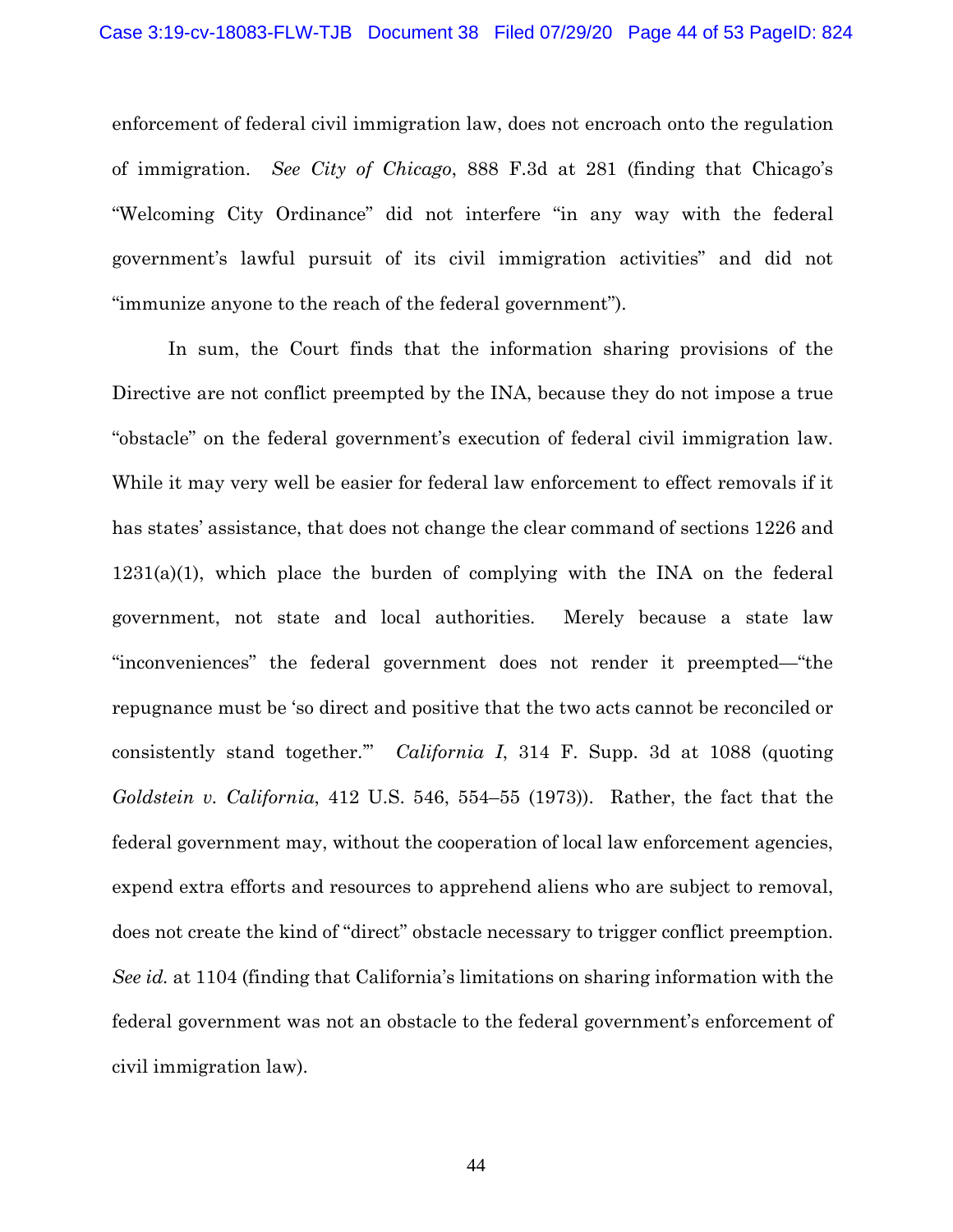# *ii. Prohibition on § 287(g) Agreements*

Further, the Cape May County Plaintiffs argue that the Directive's prohibition of § 287(g) agreements between the United States and New Jersey state, county, and local law enforcement agencies "frustrates" the federal government's enforcement of immigration law. (Cape May Opp. Br., at 16.) In response, Defendants correctly respond that the INA has no preemptory effect on this provision of the Directive because the 287(g) agreement program "is entirely voluntary," and "the INA is clear that law enforcement agencies can only carry out 287(g) agreements 'to the extent consistent with State and local law."

Section 1357(g) governs so-called 287(g) agreements, and permits state and local governments to enter into a written agreement with the Attorney General of the United States

> pursuant to which an officer or employee of the State or subdivision, who is determined by the Attorney General to be qualified to perform a function of an immigration officer in relation to the investigation, apprehension, or detention of aliens in the United States (including the transportation of such aliens across State lines to detention centers), *may* carry out such function at the expense of the State or political subdivision and to the extent consistent with State and local law.

8 U.S.C. § 1357(g)(1) (emphasis added). 287(g) agreements are entirely voluntary, and there is no requirement that any State or local government enter into any such agreement. *See* § 1357(g)(9) ("Nothing in this subsection shall be construed to require any State or political subdivision of a State to enter into an agreement with the Attorney General under this subsection."); *see also City of El Cenizo*, 890 F.3d at 178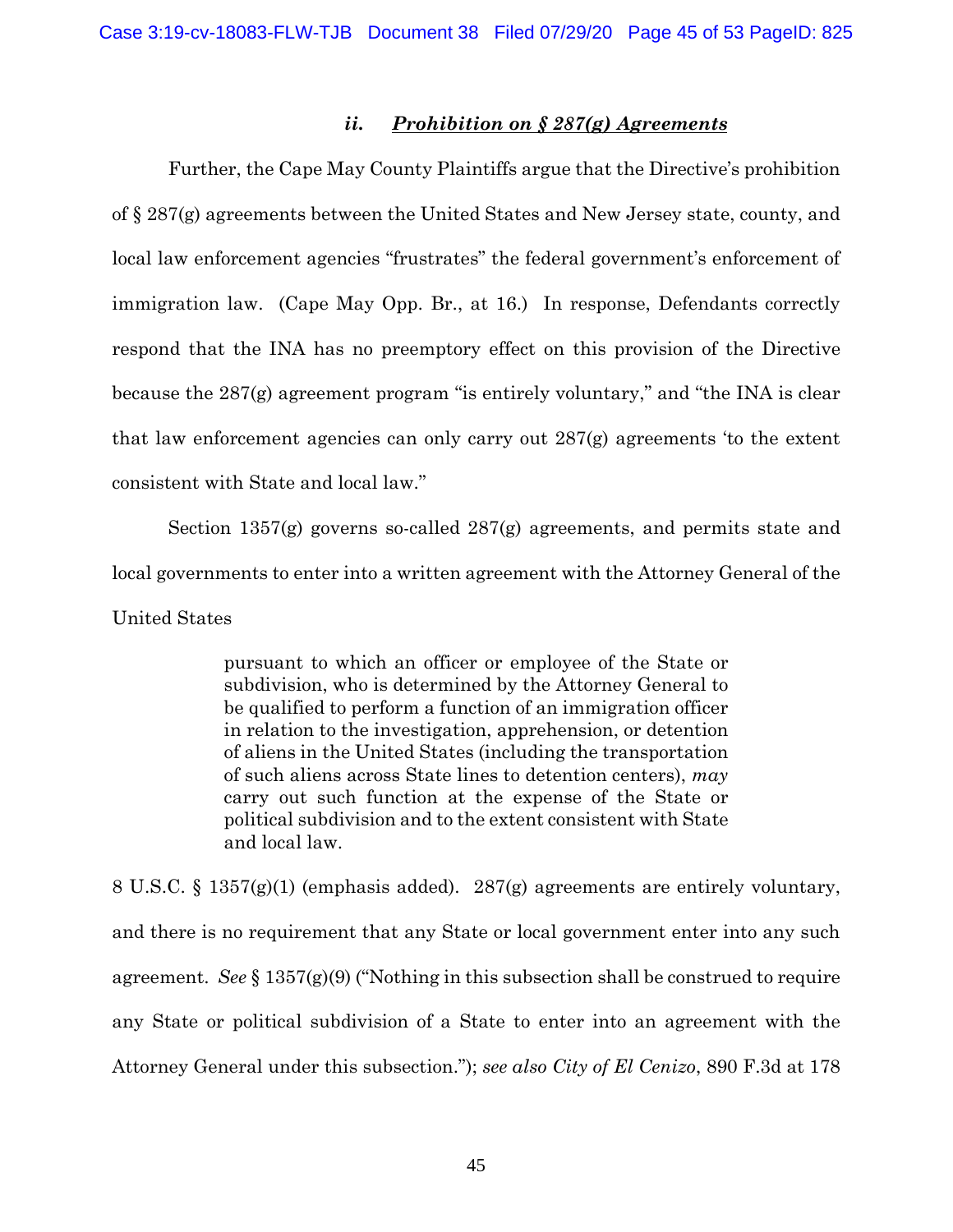("Section 1357 does not require cooperation at all.").

The Cape May County Plaintiffs' argument in this regard requires little analysis. The INA itself contemplates that State law governs whether a subdivision can cooperate with enforcement of federal immigration law through a  $287(g)$ agreement. That comports with the State of New Jersey's well-established police power to regulate and control its own law enforcement agencies. The Court must presume that such police powers are not superseded "unless that was the clear and manifest purpose of Congress." *Arizona*, 567 U.S. at 400. Here, "[f]ederal law does not suggest the intent—let alone a 'clear and manifest' one—to prevent states from regulating *whether* their localities cooperate in immigration enforcement." *City of El Cenizo*, 890 F.3d at 178. Indeed, that participation by local enforcement agencies is solely within the control of their creating state. While  $287(g)$  agreements may facilitate the federal government's enforcement of immigration laws, and perhaps, the federal government may in fact benefit from such assistance from local authorities, the Directive's prohibition on New Jersey localities from entering into such agreements does not create any obstacle to that enforcement.<sup>23</sup>

<sup>23</sup> The Cape May County Plaintiffs rely on the Second Circuit's observation in *City of New York v. United States*, that voluntary cooperation between the federal and state governments is critical for the effectuation of the system of dual sovereignties. 179 F.3d 29, 35 (2d Cir. 1999) (holding that "states do not retain under the Tenth Amendment an untrammeled right to forbid all voluntary cooperation with state or local officials with particular federal programs"). There is no doubt that the Second Circuit's observation is sound, but where federal law plainly allows states to decide whether to participate in a federal program, that same set of laws cannot have a preemptive effect on a state's regulation prohibiting such participation. Furthermore, here, the state has not intruded upon the cooperation required under sections 1373(a) and 1644.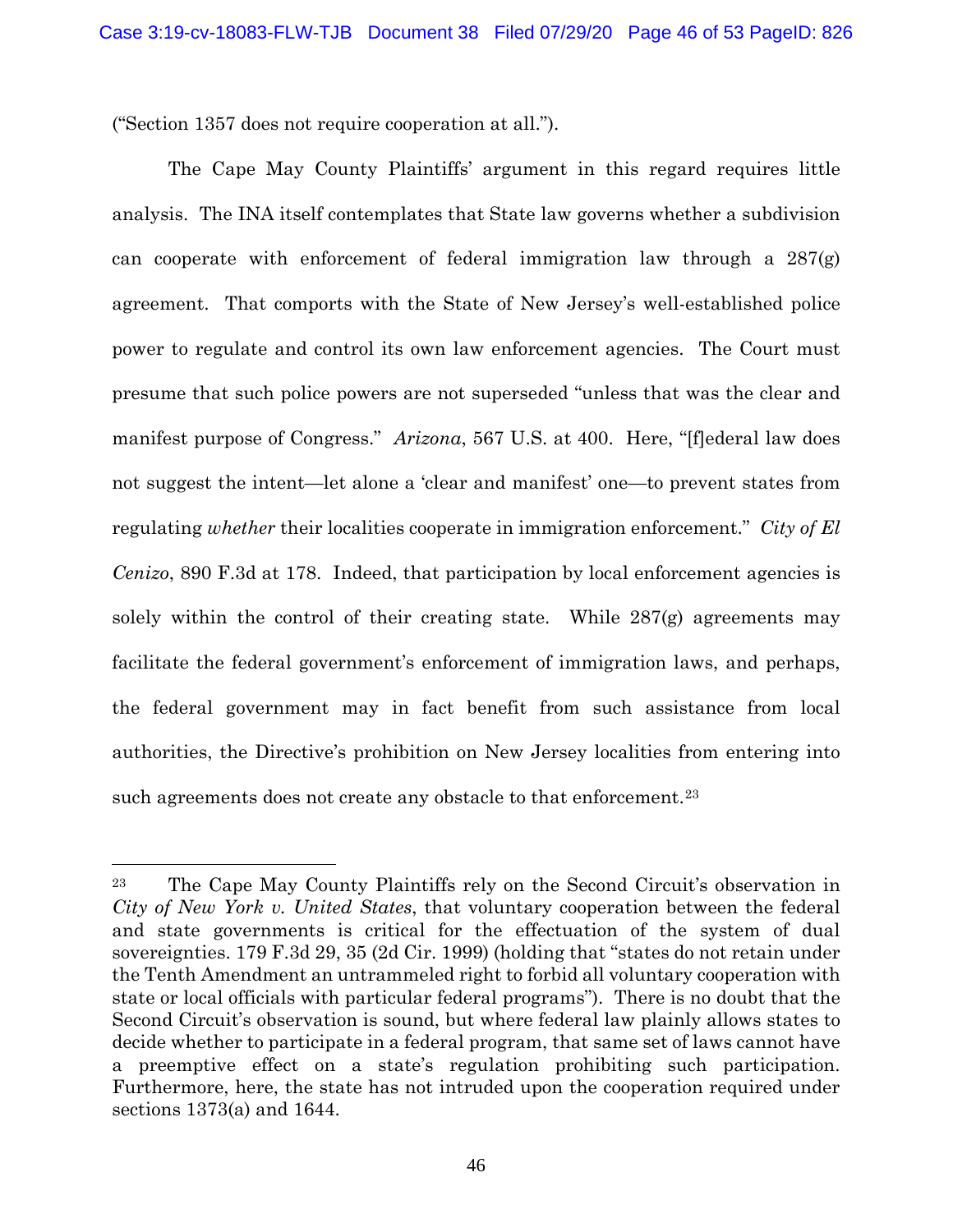### *3. Field Preemption*

Finally, only the Ocean County Plaintiffs, in a conclusory fashion, argue that the Directive is preempted by the INA under the principles of field preemption. In that connection, the Ocean County Plaintiffs contend that "a fair reading of the legislative history of these statutes reflects Congressional intent to regulate immigration information exchanges between federal and state and local governments." (Ocean Cty. Br., at 23.) Defendants, however, maintain that "both the INA and the Tenth Amendment ensure that *States* have the right to decide the extent of their participation in federal immigration enforcement." (Defs.' Reply Br., at 11 n.4 (emphasis in original).)

The doctrine of field preemption provides that "the States are precluded from regulating conduct in a field that Congress, acting within its proper authority, has determined must be regulated by its exclusive governance." *Arizona*, 567 U.S. at 399. Put differently, state law on an issue may be preempted where a federal regulatory scheme is "so pervasive . . . that Congress left no room for the States to supplement it." *Id.* (quoting *Rice v. Santa Fe Elevator Corp.*, 331 U.S. 218, 230 (1947)). The Directive is clearly not field preempted by the INA. While Congress has the exclusive province to regulate federal civil immigration law, the INA itself contemplates that States shall have the ability to determine the extent to which they participate in the enforcement of such laws. *See City of El Cenizo*, 890 F.3d at 179; *see also* 8 U.S.C. § 1357(g) (permitting states and localities to enter into agreements with the Attorney General "to perform a function of an immigration officer . . . to the extent consistent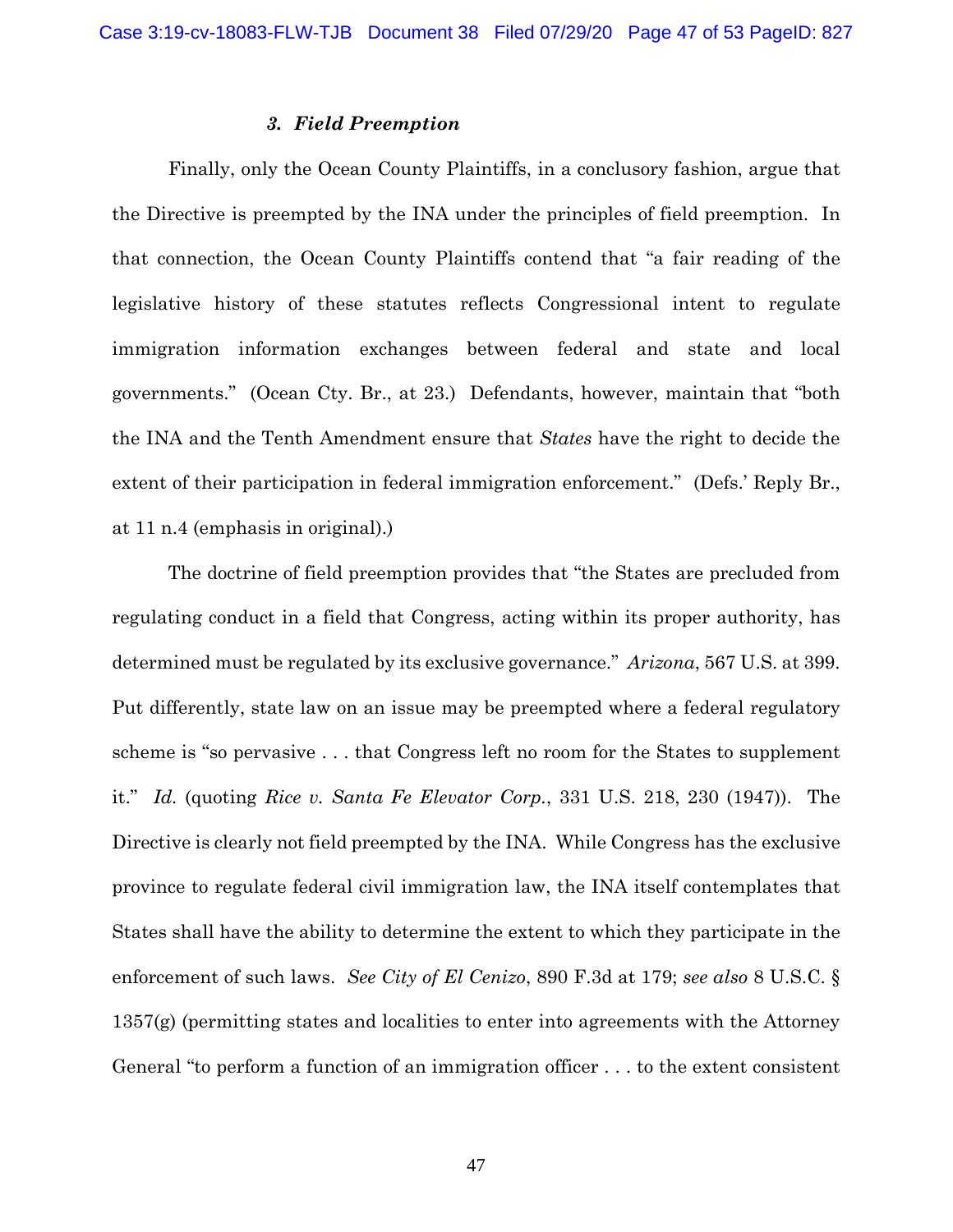with State and local law"); 8 U.S.C. § 1252c(a) ("Notwithstanding any other provision of law, to the extent permitted by relevant State and local law, State and local law enforcement officials are authorized to arrest and detain an individual who—(1) is an alien illegally present in the United States; and (2) has previously been convicted of a felony in the United States and deported or left the United States after such conviction . . . ."); *Galarza*, 745 F.3d at 640 ("[N]o provisions of the [INA] authorize federal officials to command local or state officials to detain suspected aliens subject to removal."). Nothing in the Directive seeks to obstruct any immigration objectives of the federal government. Thus, I find that the Directive is not field preempted by the INA, because it is clear that Congress contemplated that it was the province of the States to determine the extent to which its law enforcement agencies would participate in the enforcement of federal civil immigration law.

#### **C. Intergovernmental Immunity**

Finally, the United States argues, in two paragraphs, that the Directive is unlawful because it violates the principles of intergovernmental immunity embodied by the Supremacy Clause. Specifically, the United States contends that the Directive's restrictions on sharing information with the federal government unlawfully discriminates against it and interferes with its ability to regulate immigration. Defendants, however, argue that, as a procedural matter, the Court need not consider this argument because the United States is not a party and Plaintiffs did not raise this theory in their Complaints. Even so, Defendants maintain that the Directive does not offend the principles of intergovernmental immunity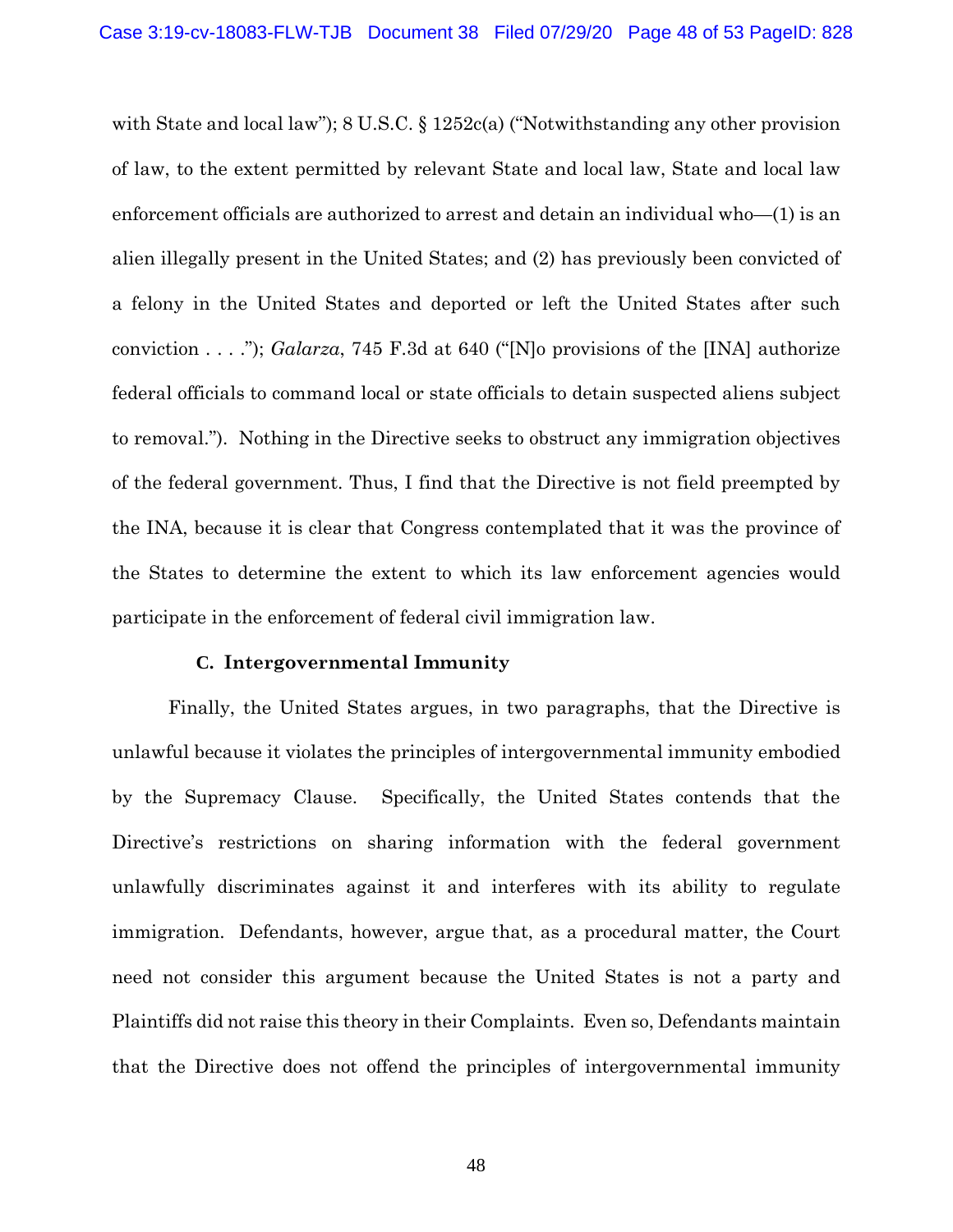because its provisions do not regulate the United States.

First, as to the procedural defect, Defendants' argument has facial appeal. It is true that the United States is not a named party, but rather, under statutory authority of 28 U.S.C. §§ 517, 518(b), the United States filed a brief here to protect its interests in this important immigration dispute between the State of New Jersey and its municipalities. As such, because it is not a party, the United States may be logically precluded from raising claims or issues not presented by the Complaint or by the named parties in this case. However, it is also unclear whether §§ 517 or 518(b) confers upon the Department of Justice the authority to interject unraised issues in a matter where the federal government, by comparison, acts as an *amicus*.24 While I question the propriety of the United States raising the issue of intergovernmental immunity for the first time in its brief, I will, for the sake of completeness, address it.

The principles of intergovernmental immunity were first set forth by the Supreme Court in *McCulloch v. Maryland*, in which it held that "the States have no power, by taxation or otherwise, to retard, impede, burden, or in any manner control, the operations of the constitutional laws enacted by Congress to carry into execution the powers vested in the national government." *Treasurer of N.J. v. U.S. Dep't of Treasury*, 684 F.3d 382, 409–10 (3d Cir. 2012) (quoting *McCulloch v. Maryland*, 17 U.S. (4 Wheat.) 316, 322 (1819)). Put differently, under the principles of

<sup>24</sup> It is well settled that a party acting as *amicus* cannot raise new issues that have not been presented by the parties. *See N.J. Retail Merchants Ass'n v. Sidamon-Eristoff*, 669 F.3d 374, 382 n.2 (3d Cir. 2012).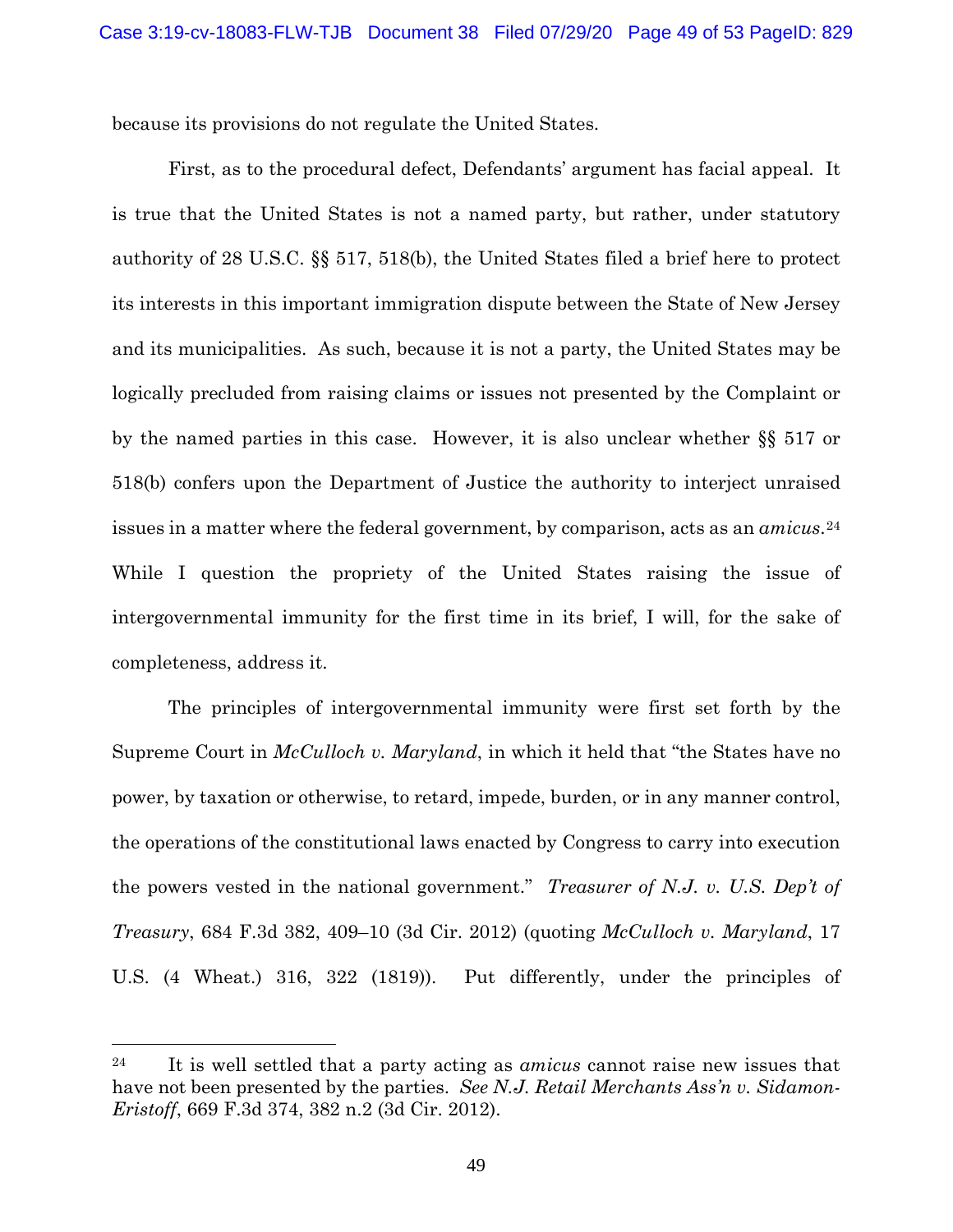intergovernmental immunity, "[a] state regulation is invalid only if it regulates the United States directly or discriminates against the Federal Government or those with whom it deals." *North Dakota v. United States*, 495 U.S. 423, 435 (1990). In *California I*, the court considered whether California's restriction on sharing the release dates of inmates violated the principles of intergovernmental immunity. *See* 314 F. Supp. 3d at 1110. The *California I* court questioned whether intergovernmental immunity would apply in a situation where a state regulates "the activities of its own law enforcement." *Id.* Moreover, the court found that the United States had failed to show that California's restrictions on sharing information with federal immigration authorities "uniquely burdened" the federal government or that similarly situated authorities, such as civil law enforcement agencies, were treated more favorably than the federal government. *Id.* at 1111. The Ninth Circuit affirmed the district court's rejection of the United States' argument as "[a] finding that [California's information sharing restrictions] violate[] the doctrine of intergovernmental immunity would imply that California *cannot* choose to discriminate against federal immigration authorities by refusing to assist their enforcement efforts—a result that would be inconsistent with the Tenth Amendment and the anticommandeering rule." *California II*, 921 F.3d at 891.

Here, there is no question that the Directive does not regulate the United States directly; it regulates only the conduct of state and local law enforcement agencies in the State of New Jersey. In that regard, the United States has failed to demonstrate how the Directive "discriminates" against it, except to generally allege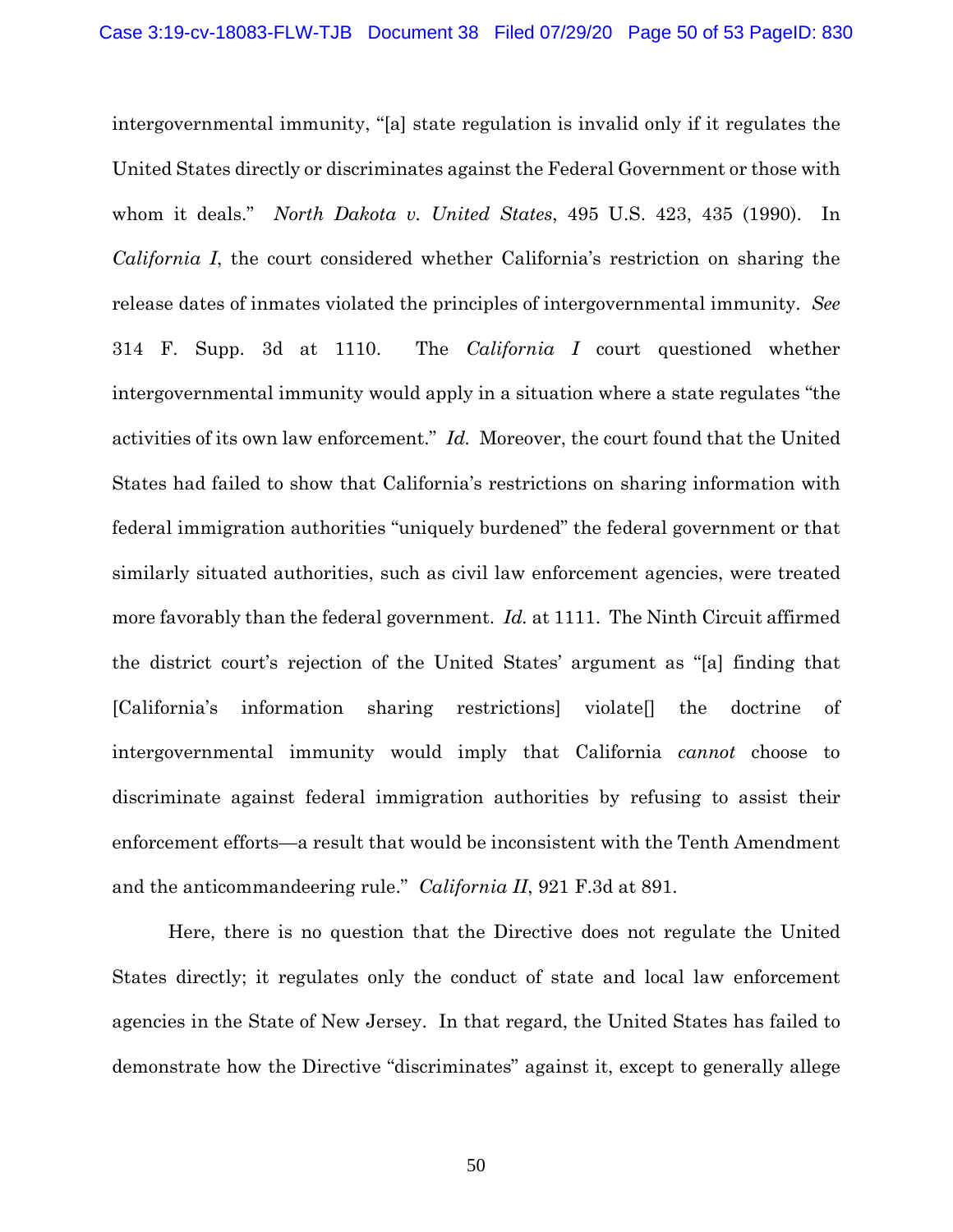that the Directive interferes with Congress's inherent authority to regulate federal immigration law, a position that this Court has already rejected. Nor has the United States suggested that New Jersey permits its law enforcement to share nonpublic personal identifying information or inmate's release dates with any similarly situated law enforcement agency. Accordingly, because the Directive neither regulates the United States nor discriminates against it, the Directive is not invalid under the principles of intergovernmental immunity.

### **D. State Law Claims**

Plaintiffs also bring several claims for relief under the New Jersey Constitution and other New Jersey state laws. Specifically, the Ocean County Plaintiffs claim that the Directive violates the Home Rule Doctrine of the New Jersey Constitution and that Attorney General Grewal lacks authority to issue the Directive. The Cape May County Plaintiffs bring a state law claim of tortious interference and allege that the Directive was issued in violation of the New Jersey Administrative Procedure Act.

Because I have dismissed Plaintiffs' federal claims, the only basis for this Court's jurisdiction over the state law claims is supplemental jurisdiction pursuant to 28 U.S.C. § 1367. "Supplemental jurisdiction allows federal courts to hear and decide state-law claims along with federal-law claims where they 'are so related to claims in the action within such original jurisdiction that they form part of the same case or controversy.'" *Wis. Dep't of Corrections v. Schact*, 524 U.S. 381, 387 (1998) (quoting  $\S 1367(a)$ ). Where a district court has original jurisdiction pursuant to 28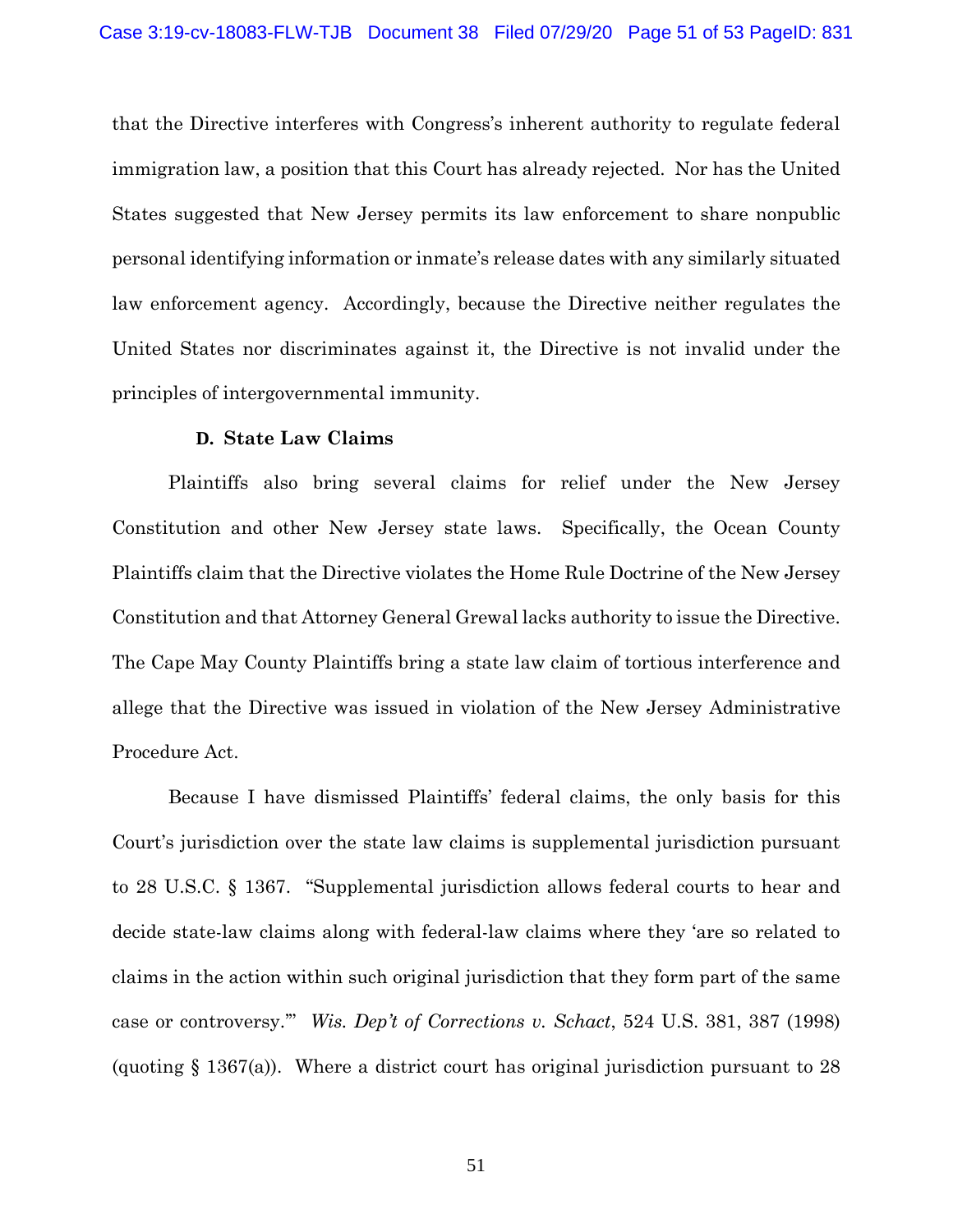U.S.C. § 1331 over federal claims and supplemental jurisdiction over state law claims pursuant to 28 U.S.C. § 1367(a), the district court has discretion to decline to exercise supplemental jurisdiction if it has dismissed all claims over which it has original jurisdiction. 28 U.S.C. § 1367(c)(3); *Growth Horizons, Inc. v. Delaware Cty., Pa.*, 983 F.2d 1277, 1284–85 (3d Cir. 1993). In exercising this discretion, "the district court should take into account generally accepted principles of 'judicial economy, convenience, and fairness to the litigations." *Growth Horizons*, 983 F.2d at 1284 (quoting *United Mine Workers v. Gibbs*, 383 U.S. 715, 726 (1966)).

Here, the Court declines to exercise such discretion because the New Jersey state courts should have the opportunity to determine whether the provisions of the Directive comport with the New Jersey Constitution and other related state law. Accordingly, Plaintiffs' state law claims are dismissed without prejudice, and they may re-file in state court pursuant to 28 U.S.C. § 1367(d) within 30 days from the date of the accompanying Order.

#### **IV. CONCLUSION**

For the reasons set forth below, Defendants' Motion to Dismiss is **GRANTED**  as to Plaintiffs' federal claims, and those claims are dismissed with prejudice. Because the Court declines to exercise supplemental jurisdiction over Plaintiffs' state law claims, the Court does not reach Defendants' Motion to dismiss those claims. Rather, Defendants may renew their Motion in that regard in state court should Plaintiffs choose to proceed in that forum pursuant to 28 U.S.C. § 1367(d). Lastly, the Cape May County Plaintiffs' Motion for Preliminary Injunction is **DENIED** as